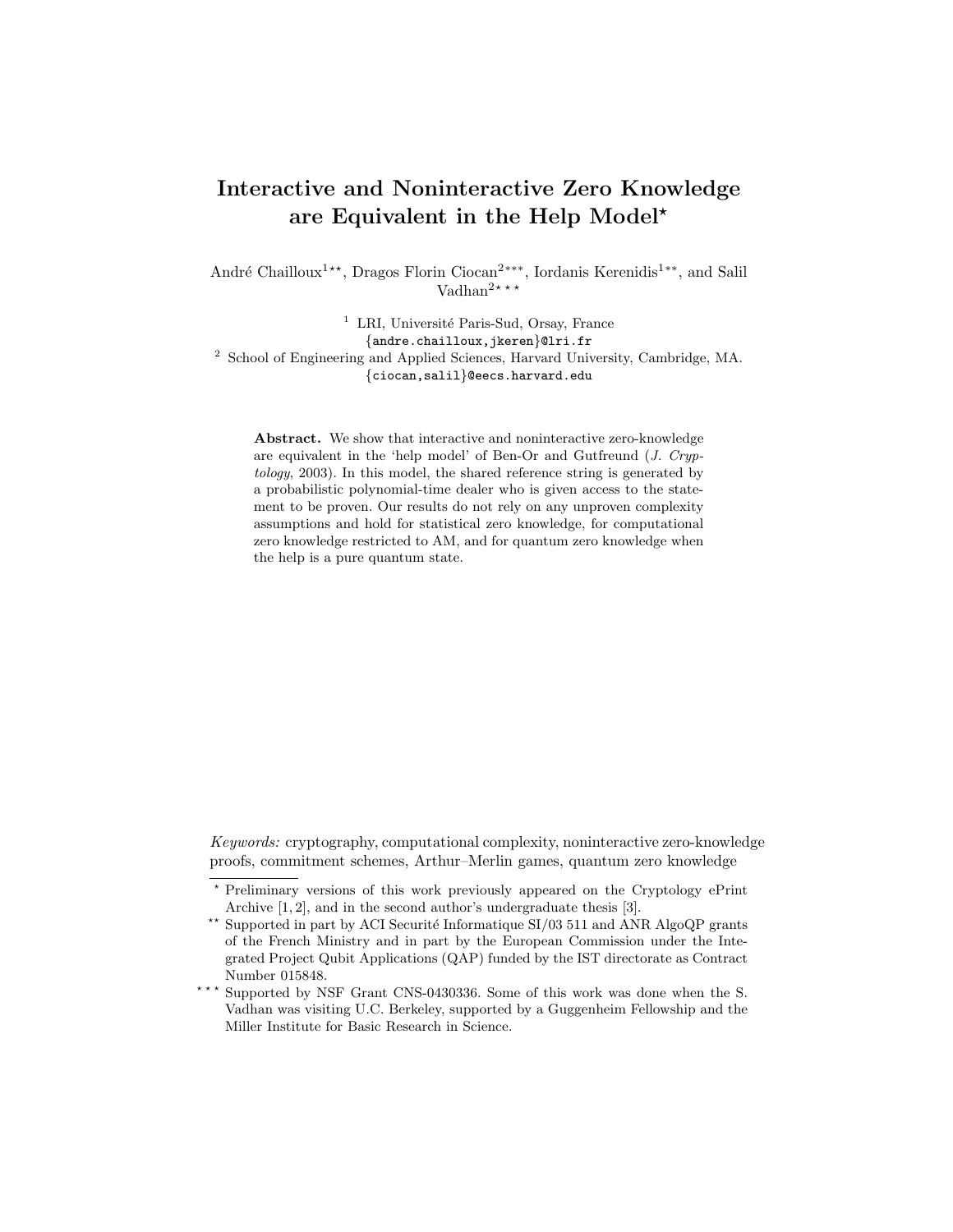### 1 Introduction

Zero-knowledge proofs [4] are protocols whereby a prover can convince a verifier that some assertion is true with the property that the verifier learns nothing else from the protocol. This remarkable property is easily seen to be impossible for the classical notion of a proof system, where the proof is a single string sent from the prover to the verifier, as the proof itself constitutes 'knowledge' that the verifier could not have feasibly generated on its own (assuming  $NP \not\subseteq BPP$ ). Thus zero-knowledge proofs require some augmentation to the classical model for proof systems.

The original proposal of Goldwasser, Micali, and Rackoff [4] augments the classical model with both randomization and multiple rounds of interaction between the prover and the verifier, leading to what are called *interactive zero*knowledge proofs, or simply zero-knowledge proofs. An alternative model, proposed by Blum, Feldman, and Micali [5, 6], augments the classical model with a set-up in which a trusted dealer randomly generates a reference string that is shared between the prover and verifier. After this reference string is generated, the proof consists of a single message from the prover to the verifier. Thus, these are referred to as noninteractive zero-knowledge proofs. Since their introduction, there have been many constructions of both interactive and noninteractive zeroknowledge proofs, and both models have found numerous applications in the construction of cryptographic protocols.

It is natural to ask what is the relation between these two models, that is:

Can every assertion that can be proven with an interactive zero-knowledge proof also be proven with a noninteractive zero-knowledge proof?

Our main result is a positive answer to this question in the 'help model' of Ben-Or and Gutfreund [7], where the dealer is given access to the statement to be proven when generating the reference string. We hope that this will serve as a step towards answering the above question for more standard models of noninteractive zero knowledge, such as the common reference string model and the public parameter model.

### 1.1 Models of Zero Knowledge

Interactive Zero Knowledge. Recall that an interactive proof system [4] for a problem  $\Pi$  is an interactive protocol between a computationally unbounded prover  $P$  and a probabilistic polynomial-time verifier  $V$  that satisfies the following two properties:

- Completeness: if x is a yes instance of  $\Pi$ , then the V will accept with high probability after interacting with the  $P$  on common input  $x$ .
- Soundness: if x is a NO instance of  $\Pi$ , then for every (even computationally unbounded) prover strategy  $P^*$ , V will reject with high probability after interacting with  $P^*$  on common input x.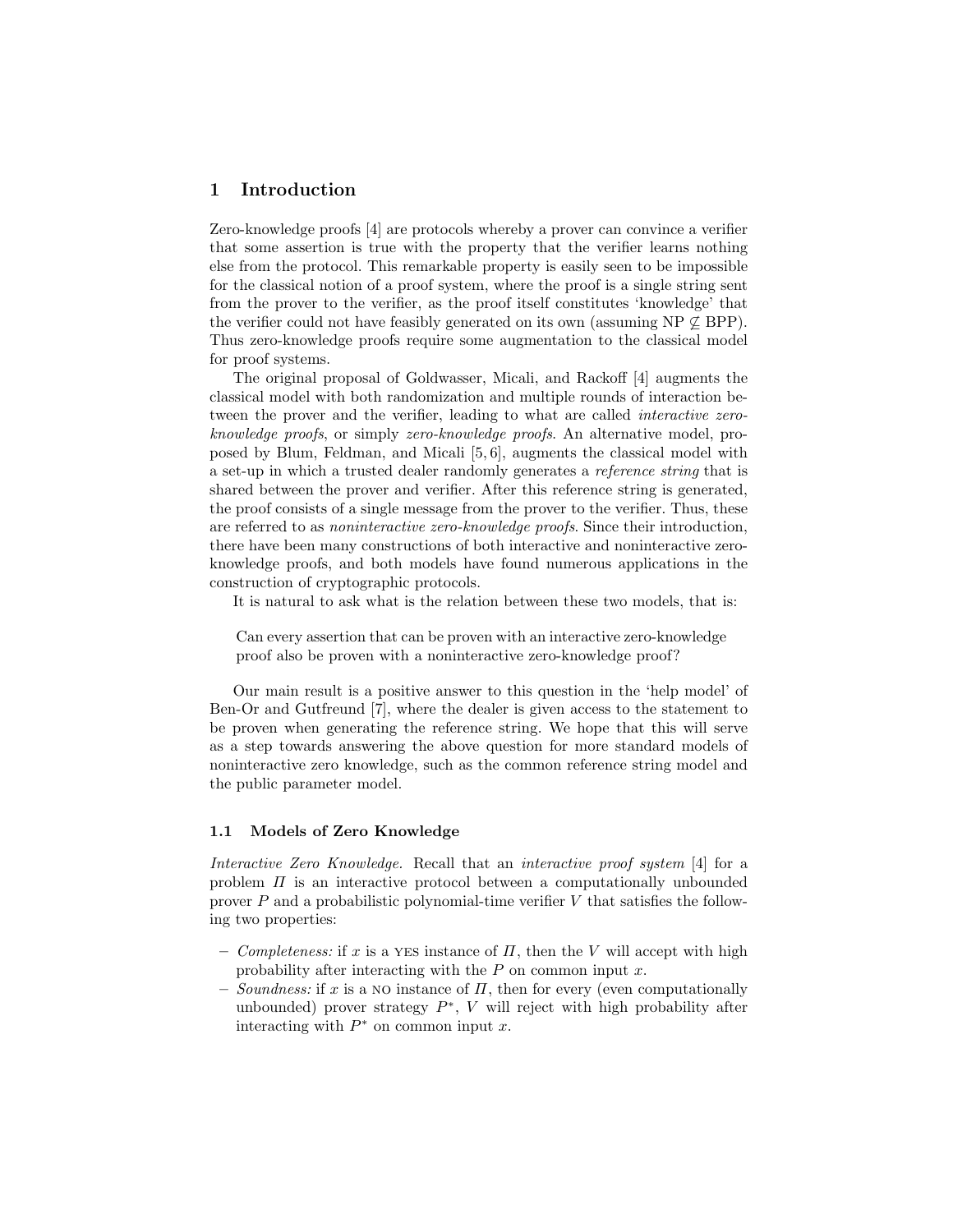Here, we consider problems  $\Pi$  that are not only languages, but also ones that are promise problems, meaning that some inputs can be neither yes nor no instances, and we require nothing of the protocol on such instances. (Put differently, we are 'promised' that the input  $x$  is either a YES or a NO instance.) We write IP for the class of promise problems possessing interactive proof systems.

As is common in complexity-theoretic studies of interactive proofs and zero knowledge, we allow the honest prover  $P$  to be computationally unbounded, and require soundness to hold against computationally unbounded provers. However, cryptographic applications of zero-knowledge proofs typically require an honest prover  $P$  that can be implemented in probabilistic polynomial-time given a witness of membership for  $x$ , and it often suffices for soundness to hold only for polynomial-time prover strategies  $P^*$  (leading to *interactive argument sys*tems [8]). It was recently shown how to extend the complexity-theoretic studies of interactive zero knowledge proofs to both polynomial-time honest provers [9], and to argument systems [10]; we hope that the same will eventually happen for noninteractive zero knowledge.

Intuitively, we say that an interactive proof system is zero knowledge if the verifier 'learns nothing' from the interaction other than the fact that the assertion being proven is true, even if the verifier deviates from the specified protocol. Formally, we require that there is an efficient algorithm, called the *simulator*, that can simulate the verifier's view of the interaction given only the yes instance  $x$  and no access to the prover  $P$ . The most general notion, *computational* zero knowledge or just zero knowledge, requires this to hold for all polynomialtime cheating verifier strategies (and the simulation should be computationally indistinguishable from the verifier's view). A stronger notion, *statistical zero* knowledge, requires security against even computationally unbounded verifier strategies (and the simulation should be statistically indistinguishable from the verifier's view). We write ZK (resp., SZK) to denote the class of promise problems possessing computational (resp., statistical) zero-knowledge proof systems.

Noninteractive Zero Knowledge. For noninteractive zero knowledge [5, 6], we introduce a trusted third party, the dealer, who randomly generates a reference string that is provided to both the prover and verifier. After that, the prover sends a single message to the verifier, who decides whether to accept or reject. Completeness and soundness are defined analogously to interactive proofs, except that the probabilities are now also taken over the choice of the reference string. Computational and statistical zero knowledge are also defined analogously to the interactive case, except that now the reference string is also considered part of the verifier's view, and must also be simulated.

There are a number of variants of the noninteractive model, depending on the form of the trusted set-up performed by the dealer. In the original, common random string (crs) model proposed by Blum et al. [5, 6], the reference string is simply a uniformly random string of polynomial length. This gives rise to the  $\alpha$ classes NIZK<sup>crs</sup> and NISZK<sup>crs</sup> of problems having noninteractive computational and statistical zero-knowledge proofs in the common random string model. A natural and widely used generalization is the public parameter model, where the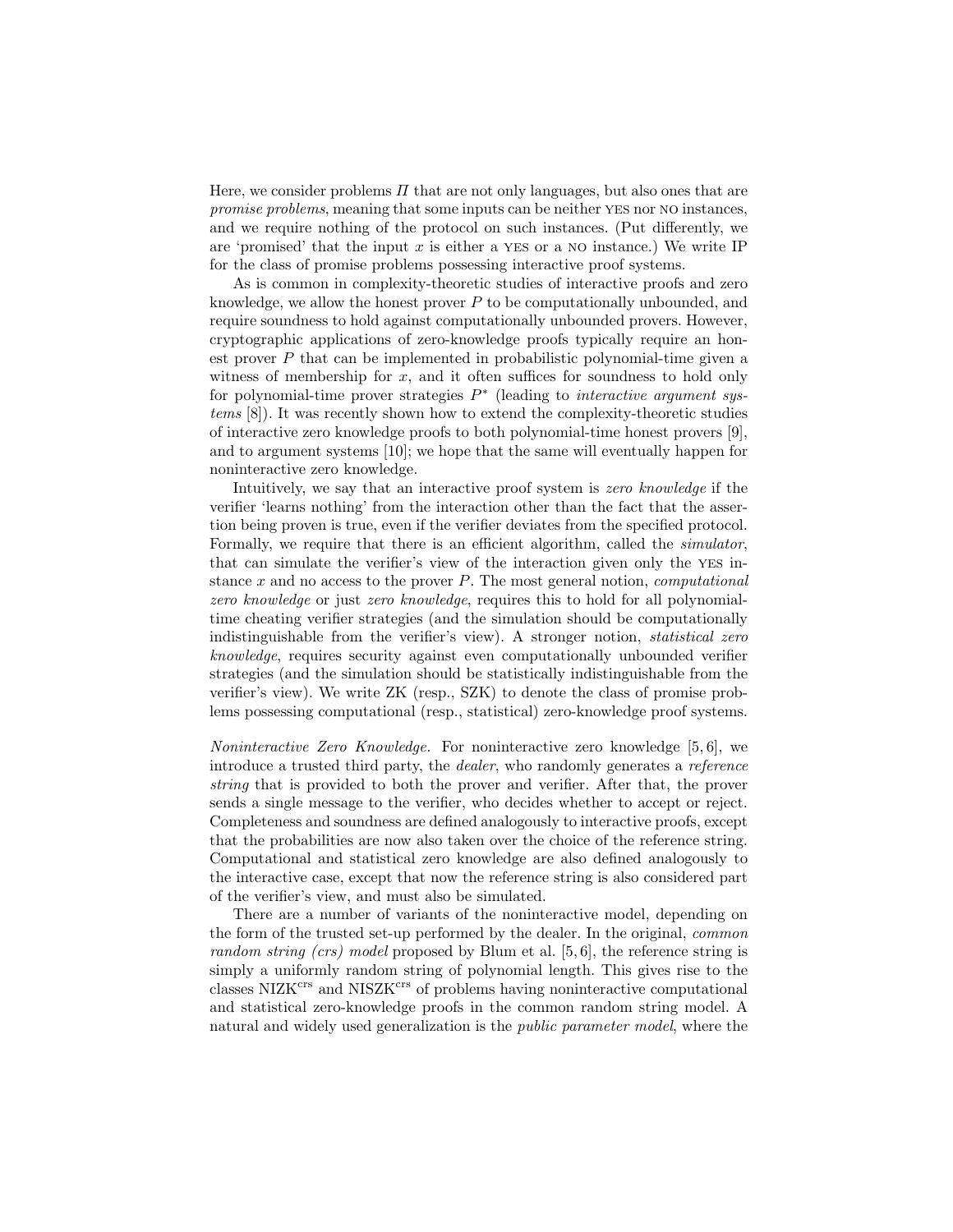reference string need not be uniform, but can be generated according to any polynomial-time samplable distribution. That is, we obtain the reference string by running a probabilistic polynomial-time *dealer* algorithm  $D$  on input  $1^n$ , where  $n$  is the length of statements to be proven (or the security parameter). This model gives rise to the classes  $NIZK<sup>pub</sup>$  and  $NISZK<sup>pub</sup>$ .

A further generalization is the help model introduced by Ben-Or and Gutfreund [7]. In this model, the distribution of the reference string is allowed to depend on the statement x being proven. That is, the reference string is generated by running a probabilistic polynomial-time dealer algorithm  $D$  on input  $x$ . We denote the class of problems having computational (resp. statistical) zeroknowledge proofs in this model as  $NIZK<sup>h</sup>$  (resp.,  $NISZK<sup>h</sup>$ ). This model does not seem to suffice for most cryptographic applications, but its study may serve as a stepping stone towards a better understanding of the more standard models of noninteractive zero knowledge mentioned above. Indeed, any characterizations of noninteractive zero knowledge in the help model already serve as upper bounds on the power of noninteractive zero knowledge in the common random string and public parameter models.

We remark that one can also consider protocols in which we allow both a trusted dealer and many rounds of interaction. The most general model allows both help and interaction, yielding the classes  $ZK<sup>h</sup>$  and  $SZK<sup>h</sup>$ .

Quantum Interactive and Noninteractive Zero Knowledge. The definitions of interactive proofs and zero knowledge extend naturally to the quantum setting. A quantum interactive proof system ([11]) for a promise problem  $\Pi$  is an interactive protocol between a computationally unbounded prover P and a quantum polynomial-time verifier V that satisfies completeness and soundness properties as in the classical case and where the interaction is via quantum messages.

For quantum zero knowledge [12], we require that the verifier's view (which consists of qubits) can be simulated by a quantum polynomial-time machine. QSZK denotes the class of promise problems possessing quantum statistical zeroknowledge proof systems. Kobayashi [13] defined quantum noninteractive zero knowledge by having a dealer generate and share a maximally entangled quantum state between the prover and verifier. We write QNISZK to denote the class of promise problems possessing such quantum noninteractive statistical zeroknowledge proof systems.

In this paper, we define two more variants of the quantum noninteractive model, depending on the form of the trusted help created by the dealer. When the help is a *pure* quantum state that depends on the statement  $x$  being proven we have the class  $QNISZK^h$ . When the help is a *mixed* quantum state that depends on x, we have the class  $\mathbf{QNISZK}^{\text{mh}}$ . Last, the class  $\mathbf{QSZK}^{\text{h}}$  refers to protocols where we allow both a pure quantum help and interaction.

#### 1.2 Previous Work

Recall that we are interested in the relationship between the interactive zeroknowledge classes ZK and SZK and their various noninteractive counterparts,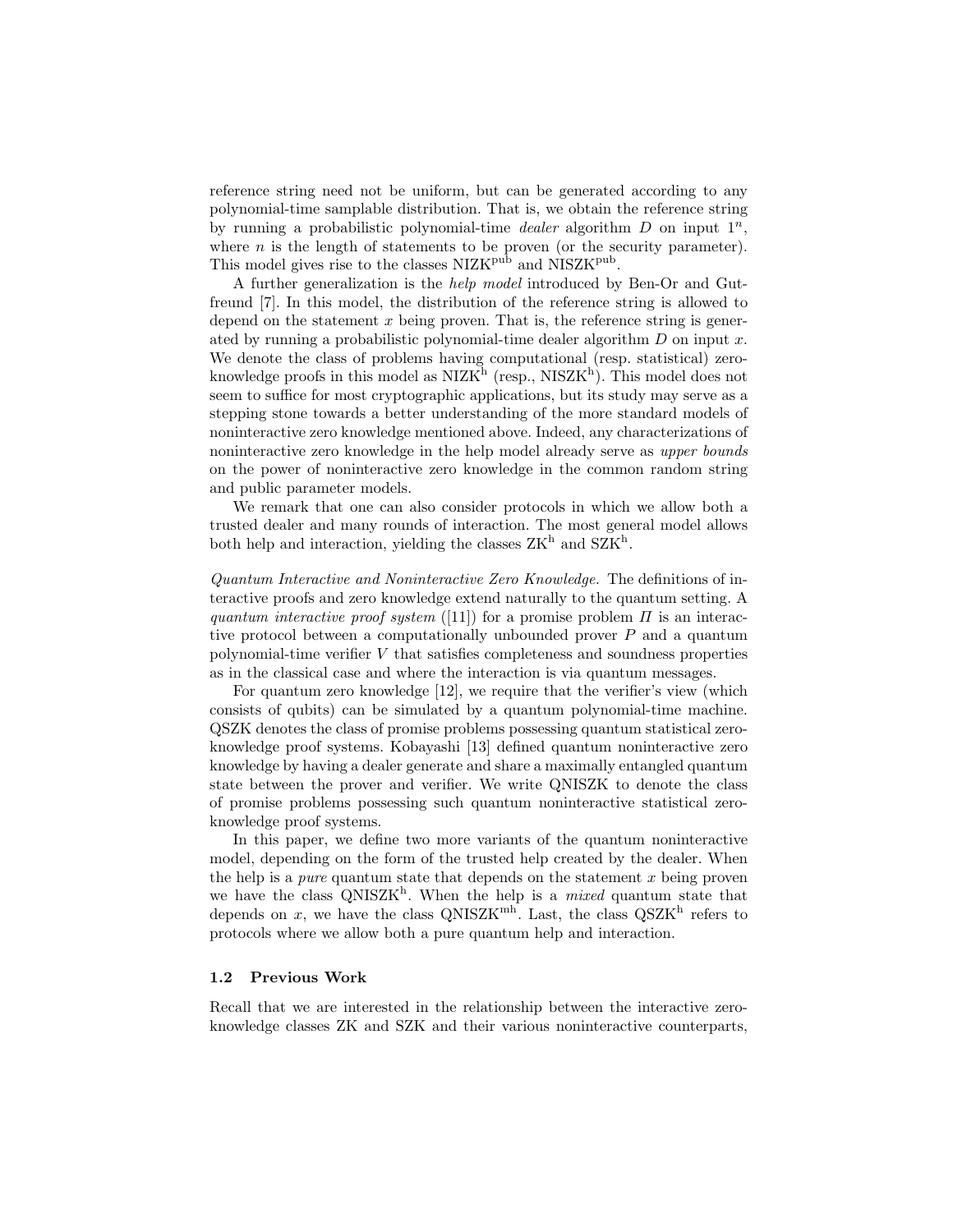which we will denote by NIZK and NISZK when we do not wish to specify the model. That is, for a given model of noninteractive zero knowledge, we ask: Does  $ZK = NIZK$  and  $SZK = NISZK$ ?

**ZK** vs. NIZK. A first obstacle to proving equality of ZK and NIZK is that NIZK is a subset of AM, the class of problems having constant-round interactive proof systems [14, 15], whereas ZK may contain problems outside of AM. So, instead of asking whether  $ZK = NIZK$ , we should instead ask if  $ZK \cap AM = NIZK$ .

Indeed, this equality is known to hold under complexity assumptions. If oneway permutations exist, then it is known that  $ZK = IP$  [16–18] and NIZK<sup>crs</sup> = AM [19], and thus  $ZK \cap AM = NIZK^{crs} = NIZK^{pub} = NIZK^{\hat{h}}$ . (In fact, if we replace  $NIZK<sup>crs</sup>$  with  $NIZK<sup>pub</sup>$ , these results hold assuming the existence of any one-way function [20–23].) Thus, for computational zero knowledge, the interesting question is whether we can prove that  $ZK \cap AM = NIZK$  unconditionally, without assuming the existence of one-way functions. To our knowledge, there have been no previous results along these lines.

**SZK** vs. **NISZK**. For relating SZK and NISZK, the class AM no longer is a barrier, because it is known that  $SZK \subseteq AM$  [24].

The relationship between SZK and NISZK was first addressed in the work of Goldreich et al. [25]. There it was shown that  $SZK$  and  $NISZK<sup>crs</sup>$  have the 'same complexity' in the sense that  $SZK = BPP$  iff  $NISZK<sup>crs</sup> = BPP$ . Moreover, it was proven that  $SZK = NISZK<sup>crs</sup>$  iff  $NISZK<sup>crs</sup>$  is closed under complement.

In addition to introducing the help model, Ben-Or and Gutfreund [7] studied the relationship between NISZK<sup>h</sup> and SZK. They proved that NISZK<sup>h</sup>  $\subseteq$  SZK (in fact that  $SZK^h = SZK$ ), and posed as an open question whether SZK  $\subset$  $NISZK<sup>h</sup>$ .<sup>3</sup>

### 1.3 Our Results

We show that interactive zero knowledge does in fact collapse to noninteractive zero knowledge in the help model, both for the computational case (restricted to AM) and the statistical case:

Theorem 1.  $ZK \cap AM = NIZK<sup>h</sup>$ .

# **Theorem 2.**  $SZK = NISZK^h$ .

These results and their proofs yield new characterizations of the classes ZK and SZK. For example, we obtain a new complete problem for SZK, namely the  $NISZK<sup>h</sup>$ -complete problem given in [7]. Similarly, we obtain a new characterization of  $ZK$ , which amounts to a computational analogue of the NISZK<sup>h</sup>-complete problem. As suggested in [7], these results can also be viewed as first steps towards collapsing interactive zero knowledge to noninteractive zero knowledge

<sup>&</sup>lt;sup>3</sup> In fact, their conference paper [22] claimed to prove that  $SZK = NISZK^h$ , but this was retracted in the journal version [7].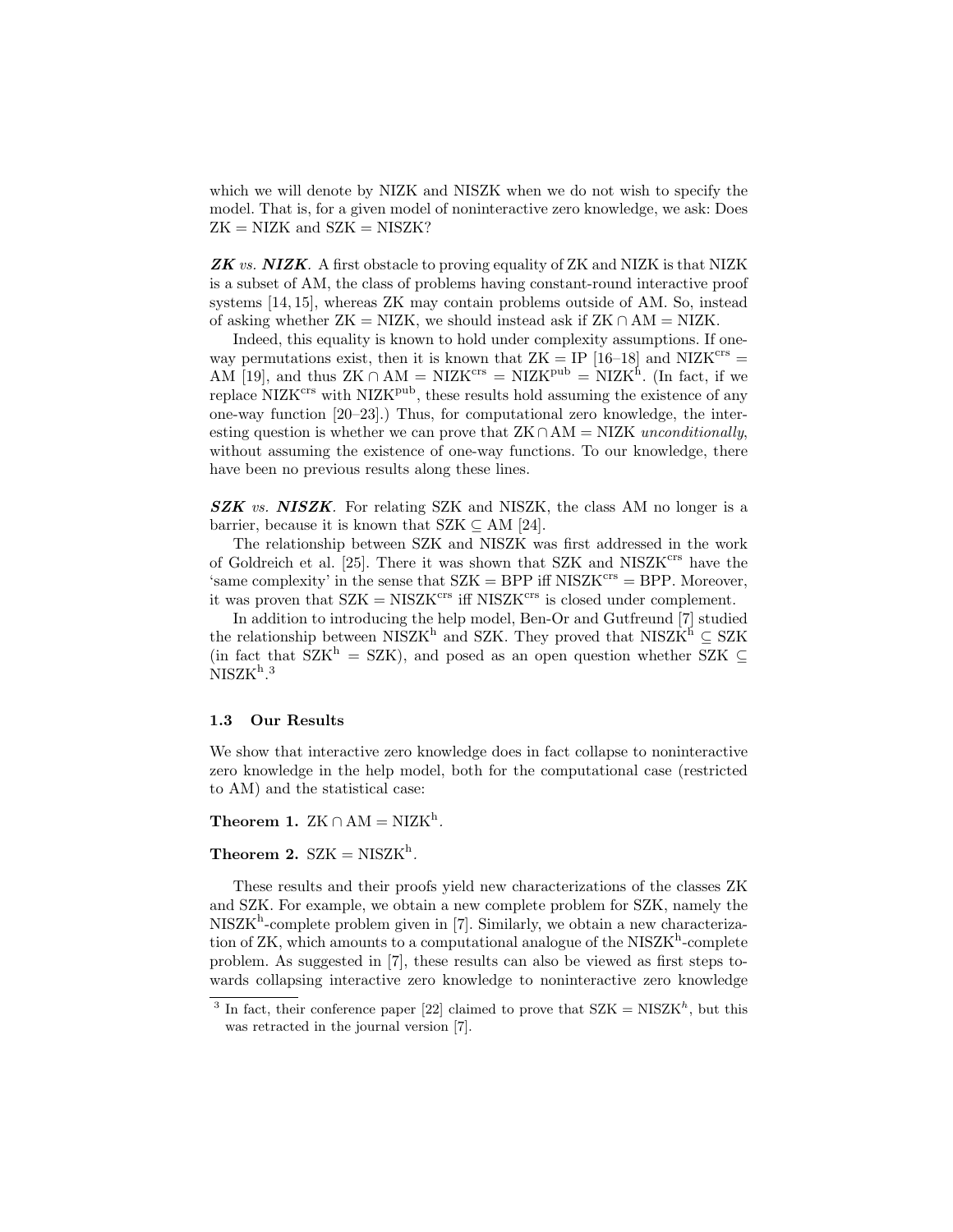in the public parameter or common reference string model. For example, to show  $SZK = NISZK<sup>crs</sup>$  (the question posed in [26]), it now suffices to show that  $NISZK<sup>h</sup> = NISZK<sup>crs</sup>.$ 

As mentioned above, one can consider even more general classes  $ZK<sup>h</sup>$  and  $SZK^h$  that incorporate both help and interaction. Ben-Or and Gutfreund [7] showed that  $SZK^h = SZK$ . We prove an analogous result for computational zero knowledge:

# **Theorem 3.**  $ZK^h = ZK$ .

In the quantum setting, very little is known about the relation of interactive and noninteractive quantum zero knowledge. Here, we start by providing two complete problems for the class QNISZK. Then, we define two variants of quantum noninteractive zero knowledge depending on the 'help' created by the dealer. In the case where the help is a pure quantum state that depends on the input  $x$ , we prove an analogue of Theorem 2:

# **Theorem 4.**  $QNISZK^h = QSZK = QSZK^h$ .

In the case where the help is a *mixed* quantum state, we show that the class  $QNISZK<sup>mh</sup>$  contains AM and hence is most probably larger than  $QSZK$ .

#### 1.4 Techniques

Here we sketch the techniques underlying the forward inclusions in Theorems 1 and 2, showing that interactive zero knowledge is a subset of noninteractive zero knowledge in the help model.

We begin with the case of statistical zero knowledge. Our proof that SZK  $\subseteq$ NISZK<sup>h</sup> is similar to the approach suggested by Goldreich *et al.* [25] for showing that  $SZK = NISZK<sup>crs</sup>$ . They showed that this question boils down to proving that co-NISZK<sup>crs</sup> = NISZK<sup>crs</sup> or in other words that the complement of the NISZK<sup>crs</sup>-complete problem ENTROPY APPROXIMATION belongs to NISZK<sup>crs</sup>. Similarly, the core part of our proof is showing that co-NISZK<sup>crs</sup>  $\subseteq$  NISZK<sup>h</sup>, which then we use to deduce that  $SZK \subseteq NISZK^h$ .

More specifically, our goal is to reduce the SZK-complete problem ENTROPY Difference (ED) to the NISZK-complete problem Image Intersection Den- $SITY$  (IID). Following [25], we start by reducing ED to *several* instances of ENTROPY APPROXIMATION  $(EA)$  and its complement  $(EA)$ . We know that  $EA \in NISZK^h$  since by definition  $NISZK^{crs} \subseteq NISZK^h$ . Next, inspired by Ben-Or and Gutfreund's attempt [22] to reduce ED to IID and relying on ideas from [27, 28], we prove that  $\overline{EA}$  also belongs to NISZK<sup>h</sup>. Thus we obtain a reduction from ED to several instances of IID. We then conclude our proof by showing that NISZK<sup>h</sup> has enough boolean closure properties to combine these several instances into a single instance of IID. We establish these closure properties of  $NISZK<sup>h</sup>$  and IID using techniques developed in [27, 29] to show boolean closure properties for interactive SZK.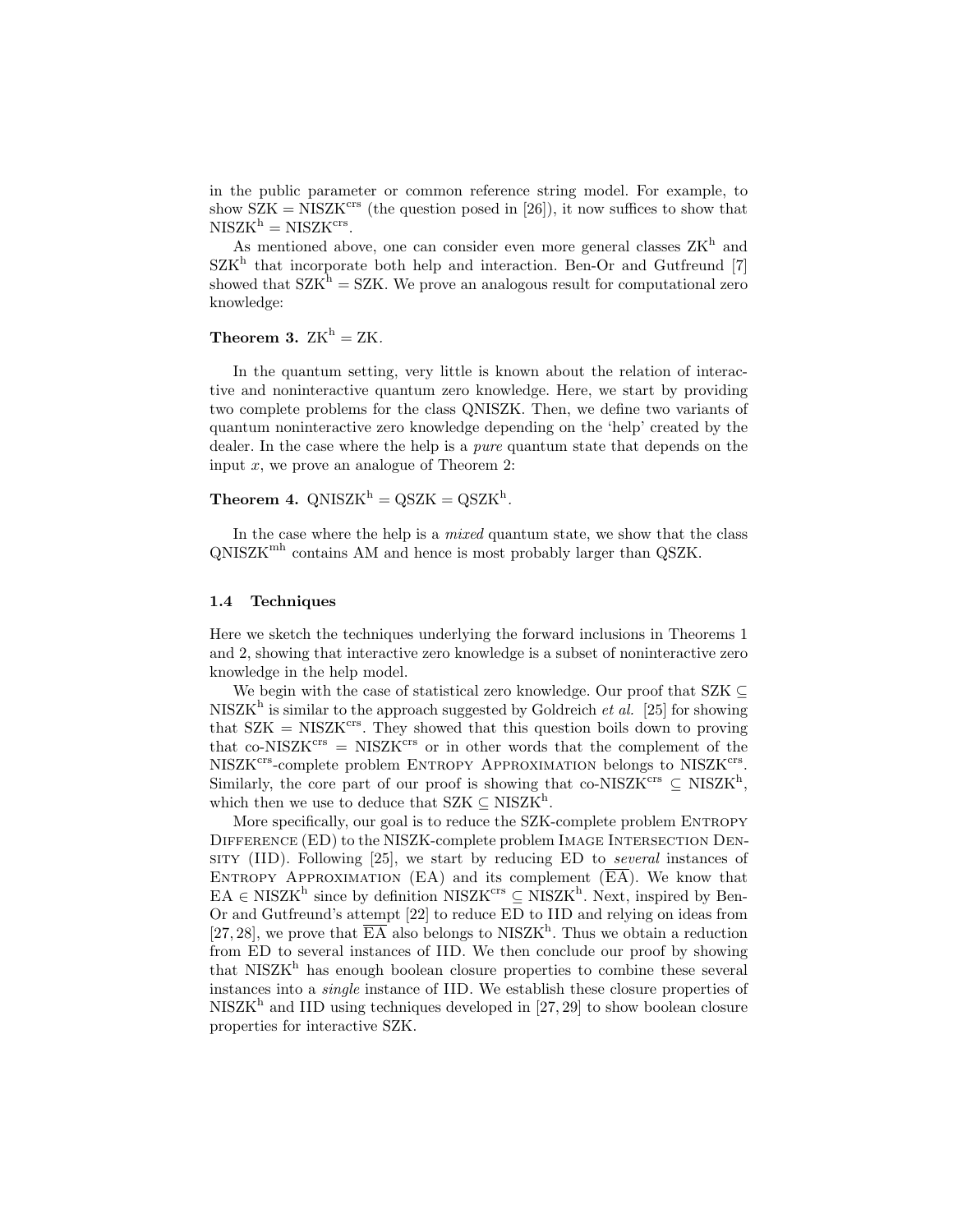In the case of computational zero knowledge, we prove that  $ZK \cap AM \subseteq$  $NIZK<sup>h</sup>$  by using certain variants of *commitment schemes*. Recall that a commitment scheme is a two-stage interactive protocol between a sender and a receiver. In the *commit stage*, the sender 'commits' to a secret message  $m$ . In the *reveal* stage, the sender 'reveals'  $m$  and tries to convince the verifier that it was the message committed to in the first stage. Commitments should be *hiding*, meaning that an adversarial receiver will learn nothing about  $m$  in the commit stage, and binding, meaning that after the commit stage, an adversarial sender should not be able to successfully reveal two different messages (except with negligible probability). Each of these security properties can be either *computational*, holding against polynomial-time adversaries, or *statistical*, holding even for computationally unbounded adversaries. Commitments are a basic building block for zero-knowledge protocols, e.g. they are the main cryptographic primitive used in the constructions of zero-knowledge proofs for all of NP [16] and IP [17, 18].

A relaxed notion is that of instance-dependent commitment schemes [30–32]. Here the sender and receiver are given an instance x of some problem  $\Pi$  as auxiliary input. We only require the scheme to be hiding if  $x$  is a YES instance, and only require it to be binding if  $x$  is a NO instance. They are a relaxation of standard commitment schemes because we do not require hiding and binding to hold simultaneously. Still, as observed in [31], an instance-dependent commitment scheme for a problem  $\Pi \in \mathrm{IP}$  suffices to construct zero-knowledge proofs for  $\Pi$  because the constructions of [16–18] only use the hiding property for zero knowledge (which is only required on yes instances), and the binding property for soundness (which is only required on no instances).

We show that a similar phenomenon holds for noninteractive zero knowledge in the help model: If a problem  $\Pi \in AM$  has a certain kind of instance-dependent commitment scheme, then  $\Pi \in NLZK^h$ . For this, the instance-dependent commitments naturally need to be noninteractive. On the other hand, they only need to be binding (on no instances) in case the sender is honest during the commit phase. (Our observation is that such commitments can be used to implement the hidden bits model of [19].)

Thus our task is reduced to showing that every problem in ZK has a noninteractive instance-dependent commitment scheme that is computationally hiding on yes instances and statistically binding for honest senders on no instances. To prove this, we begin by observing that a problem  $\Pi$  has such an instancedependent commitment scheme with *statistical* hiding if and only if  $\Pi$  reduces to IID. Hence, the needed commitments already follow for all of SZK from our first result ( $SZK \subseteq NISZK^h$ ). To obtain commitments for all of  $ZK$ , we use a characterization of ZK in terms of SZK and 'instance-dependent one-way functions' [33], and combine the instance-dependent commitment schemes we obtain from both SZK and the instance-dependent one-way functions.

An alternative construction of the instance-dependent commitments we need can be obtained by using the concurrent work of Ong and Vadhan [34]. They showed that every problem in ZK (resp., SZK) has an instance-dependent commitment scheme that is computationally (resp., statistically) hiding on yes in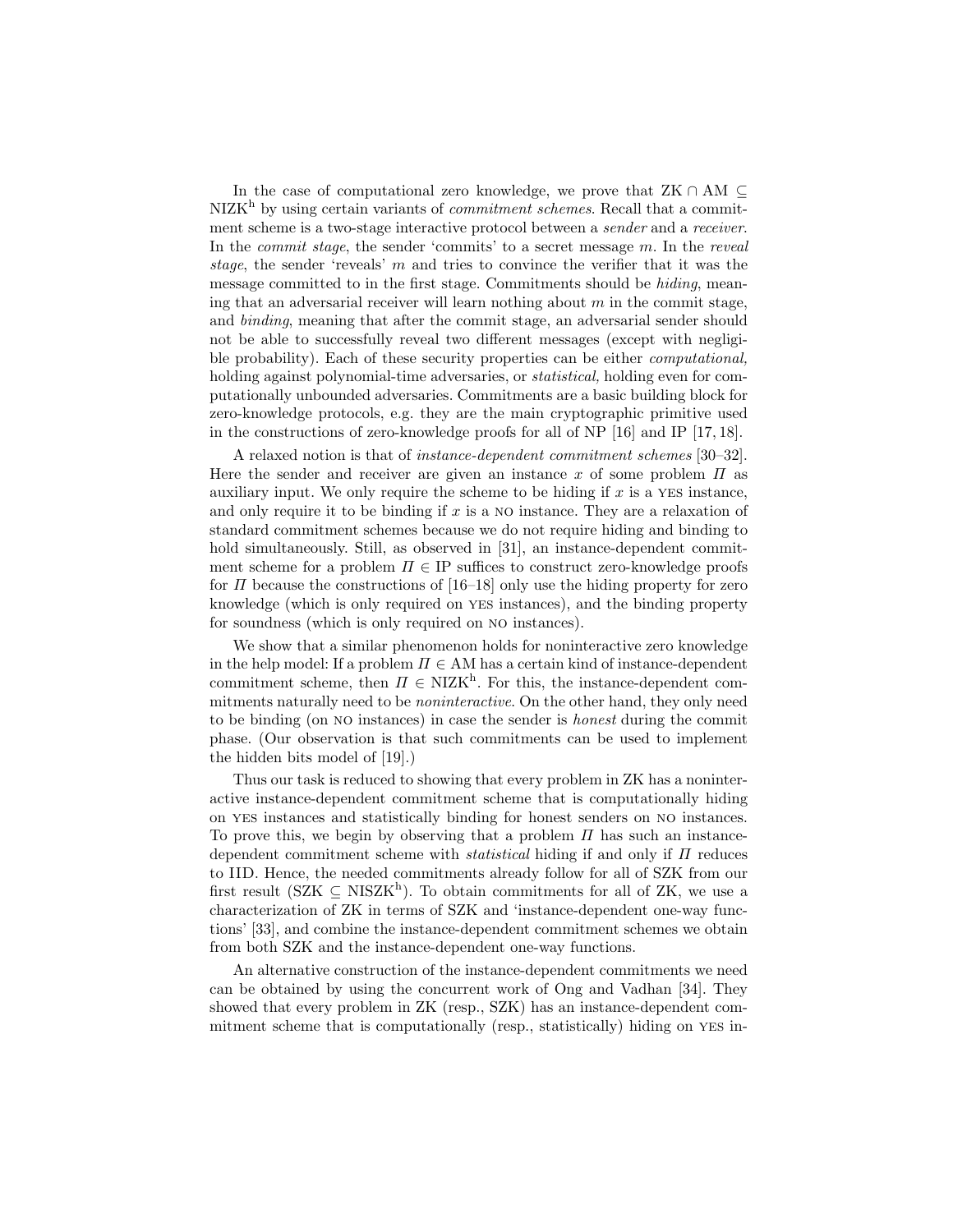stances and statistically binding on no instances. While their commitments are interactive, they can be made noninteractive if we assume that the sender is honest during the commit phase (by having the sender simulate both parties). Thus, our work can be viewed as a (substantial) simplification to their constructions for the case of honest senders.

### 2 Definitions and Preliminaries

### 2.1 Promise Problems

Promise problems are a more general variant of decision problems than languages. A promise problem  $\Pi$  is a pair of disjoint sets of strings  $(\Pi_Y, \Pi_N)$ , where  $\Pi_Y$  is the set of YES instances and  $\Pi_N$  is the set of NO instances. The computational problem associated with any promise problem  $\Pi$  is: given a string that is "promised" to lie in  $\Pi_Y \cup \Pi_N$ , decide whether it is in  $\Pi_Y$  or  $\Pi_N$ . Reductions from one promise problem to another are natural extensions of reductions between languages. Namely, we say  $\Pi$  reduces to  $\Gamma$  (written  $\Pi \preccurlyeq \Gamma$ ) if there exists a polynomial time computable function f such that  $x \in \Pi_Y \Rightarrow f(x) \in \Gamma_Y$ and  $x \in \Pi_N \Rightarrow f(x) \in \Gamma_N$ . We can also naturally extend the definitions of complexity classes by letting the properties of the strings in the languages be conditions on the YES instances, and properties of strings outside of the language be conditions on NO instances.

### 2.2 Instance-Dependent Cryptographic Primitives

Many of the objects that we will be constructing for use in our zero knowledge constructions will be instance dependent. Hence, we will modify common cryptographic primitives such as one-way functions by allowing them to be parametrized by some string  $x$ , such that the cryptographic properties will only be guaranteed to hold if  $x$  is in some set  $I$ .

Definition 5. An instance-dependent function ensemble is a collection of functions  $\mathcal{F} = \{f_x : \{0,1\}^{p(|x|)} \to \{0,1\}^{q(|x|)}\}_{x \in \{0,1\}^*}$ , where  $p(\cdot)$  and  $q(\cdot)$  are polynomials.  $\mathcal F$  is polynomial-time computable if there exists a polynomial-time algorithm F such that for all  $x \in \{0,1\}^*$  and  $y \in \{0,1\}^{p(|x|)}$ ,  $F(x,y) = f_x(y)$ .

**Definition 6.** An instance-dependent one-way function on  $I$  is a polynomialtime instance-dependent function ensemble  $\mathcal{F} = \{f_x : \{0,1\}^{p(|x|)} \to \{0,1\}^{q(|x|)}\}_{x \in \{0,1\}^*}$ , such that for every nonuniform PPT A, there exists a negligible function  $\varepsilon(\cdot)$  such that for all  $x \in I$ ,

$$
\Pr\left[A(x, f_x(U_{p(|x|)})) \in f_x^{-1}(f_x(U_{p(|x|)}))\right] \le \varepsilon(|x|)
$$

**Definition 7.** An instance-dependent probability ensemble on I is a collection of random variables  $\{X_x\}_{x\in\{0,1\}^*}$ , where  $X_x$  takes values in  $\{0,1\}^{p(|x|)}$  for some polynomial p. We call such an ensemble samplable is there exists a probabilistic polynomial-time algorithm M such that for every input x,  $M(x)$  is distributed according to  $X_x$ .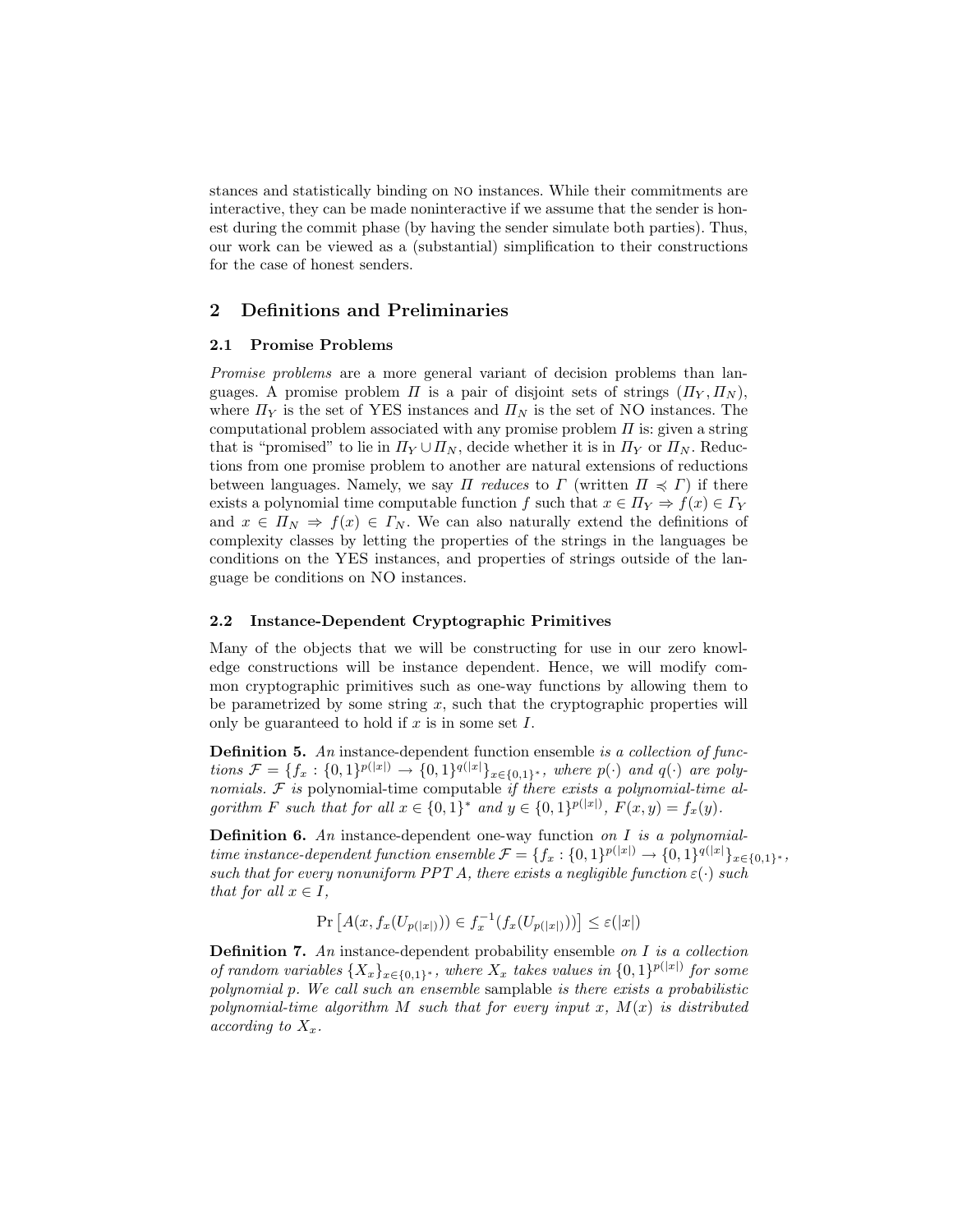**Definition 8.** Two instance-dependent probabilistic ensembles  $\{X_x\}$  and  $\{Y_x\}$ are computationally indistinguishable on  $I \subset \{0,1\}^*$  if for every nonuniform PPT D, there exists a negligible  $\varepsilon(\cdot)$  such that for all  $x \in I$ ,

$$
Pr[D(x, X_x) = 1] - Pr[D(x, Y_x) = 1]| \le \varepsilon(|x|)
$$

Similarly, we say  $\{X_x\}$  and  $\{Y_x\}$  are statistically indistinguishable on  $I \subset$  ${0,1}^*$  if the above is required for all functions D. If  $X_x$  and  $Y_x$  are identically distributed for all  $x \in I$ , we say they are perfectly indistinguishable.

We will sometimes use the informal notation  $X \stackrel{c}{=} Y$  to denote that ensembles X and Y are computationally indistinguishable.

**Definition 9.** An instance-dependent pseudorandom generator on  $I$  is a polynomialtime instance-dependent function ensemble  $\mathcal{G} = \{G_x : \{0,1\}^{p(|x|)} \rightarrow \{0,1\}^{q(|x|)}\}$ such that  $q(n) > p(n)$ , and the probability ensembles  ${G_x(U_{p(|x|)})_x}$  and  ${U_{q(|x|)}}_x$ are computationally indistinguishable on I.

#### 2.3 Probability distributions

In this section, we define several tools that are useful for analysing properties of probability distributions.

Definition 10. The statistical difference between two random variables X and Y taking values in some domain U is defined as:

$$
\Delta(X,Y) = \max_{S \subset \mathcal{U}} | \Pr\left[X \in S\right] - \Pr\left[Y \in S\right]| = \frac{1}{2} \sum_{x \in \mathcal{U}} | \Pr\left[X = x\right] - \Pr\left[Y = x\right]|
$$

**Definition 11.** For an ordered pair of random variables  $(X, Y)$ , we define their disjointness to be:

$$
Disj(X, Y) = \Pr_X[X \in \text{Supp}(Y)]
$$

and we define their mutual disjointness:

 $\text{MutDisj}(X, Y) = \min(\text{Disj}(X, Y), \text{Disj}(Y, X)).$ 

Note that disjointness is a more stringent measure of the disparity between two distributions than statistical difference. If two distributions have disjointness  $\alpha$ , then their statistical difference is at least  $\alpha$ . The converse, however, does not hold, since the two distributions could have statistical difference that is negligibly close to 1, yet have identical supports and mutual disjointness 0.

Moreover, we can go from disjoint to mutually-disjoint distributions by the following lemma:

**Lemma 12.** [7, 35] Given a pair of distributions  $(X_0, X_1)$  with n input gates, consider the following distributions:

 $Y_0$ : Choose  $r \stackrel{R}{\leftarrow} \{0,1\}^n$ ,  $b \stackrel{R}{\leftarrow} \{0,1\}$ , output  $(X_b(r), b)$ .  $Y_1$ : Choose  $r \stackrel{R}{\leftarrow} \{0,1\}^n$ ,  $b \stackrel{R}{\leftarrow} \{0,1\}$ , output  $(X_b(r), \overline{b})$ . The following properties hold: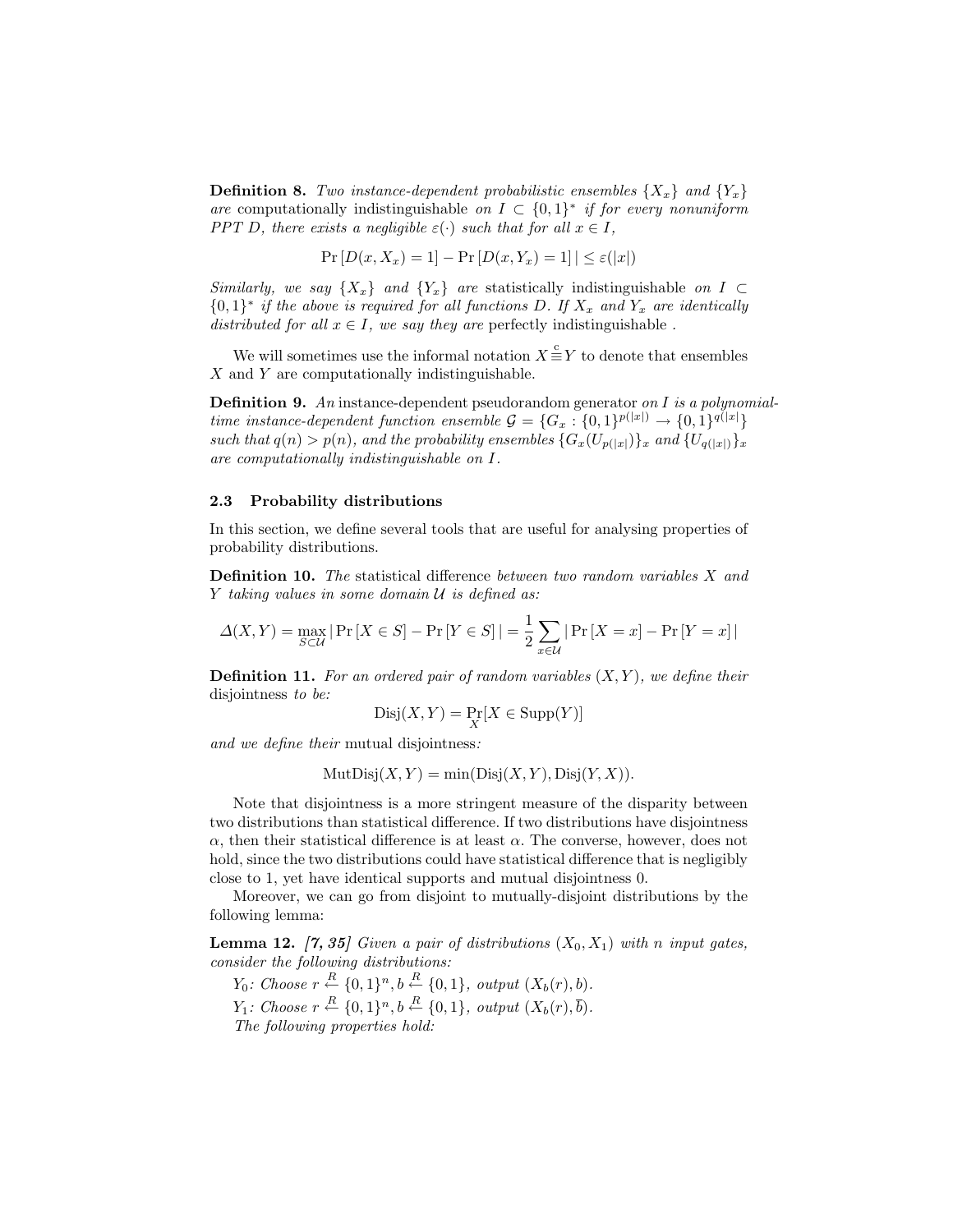1.  $\Delta(Y_0, Y_1) = \Delta(X_0, X_1)$ 2. If  $(X_0, X_1)$  is  $\alpha$ -disjoint, then  $(Y_0, Y_1)$  is mutually  $\frac{\alpha}{2}$ -disjoint.

Tensoring Distributions. For random variables  $X, Y$ , we let  $X \otimes Y$  be the random variable consisting of a sample of  $X$  followed by an independent sample of  $Y$ . The ⊗ notation reflects the fact that the mass function of  $X \otimes Y$  is the tensor product of the mass functions of  $X$  and  $Y$ . When the independence is clear from context, we sometimes write  $(X, Y)$  instead of  $X \otimes Y$ .  $X^{\otimes k}$  is the random variable consisting of  $k$  independent copies of  $X$ .

**Lemma 13** ([7, 35]). Given a parameter  $k \in \mathbb{N}$  and the distributions  $X_1, \ldots, X_k$ and  $Y_1, \ldots, Y_k$ , the pair  $(X, Y) = X_1 \otimes \ldots \otimes X_k, Y_1 \otimes \ldots \otimes Y_k)$  will satisfy the following properties:

1. 
$$
1 - 2\exp(-k\delta^2/2) \leq \Delta(X, Y) \leq k\delta
$$
 where  $\delta = \sum_{i \in [k]} \Delta(X_i, Y_i)/k$ . 2. MutDisj $(X, Y) = 1 - \prod_{i \in [k]} (1 - \alpha_i)$ , where  $\alpha_i = \text{MutDisj}(X_i, Y_i)$ .

XORing Distributions. We define the XOR operator which acts on pairs of distributions and returns a pair of distributions. Given two pairs  $(X_0, X_1)$  and  $(X'_0, X'_1)$ , with n and n' input gates, respectively,  $XOR((X_0, X_1), (X'_0, X'_1))$  is defined by the circuits:

 $Y_0$ : Choose  $b \stackrel{R}{\leftarrow} \{0,1\}$ ,  $r \stackrel{R}{\leftarrow} \{0,1\}^n$ ,  $r' \stackrel{R}{\leftarrow} \{0,1\}^{n'}$ , output  $(X_b(r), X'_b(r'))$ .  $Y_1$ : Choose  $b \stackrel{R}{\leftarrow} \{0,1\}, r \stackrel{R}{\leftarrow} \{0,1\}^n, r' \stackrel{R}{\leftarrow} \{0,1\}^{n'}$ , output  $(X_b(r), X_{\overline{b}}(r')).$ 

Lemma 14 (XOR Lemma [7, 35]). If  $(Y_0, Y_1) = \text{XOR}((X_0, X_1), (X_0^{'}, X_1^{'})),$ then the following properties hold:

1.  $\Delta(Y_0, Y_1) = \Delta(X_0, X_1) \cdot \Delta(X'_0, X'_1)$ . 2. MutDisj $(Y_0, Y_1) = \text{MutDisj}(X_0, X_1) \cdot \text{MutDisj}(X'_0, X'_1)$ .

By induction, the XOR Lemma implies the following method to decrease both statistical difference and mutual disjointness exponentially fast:

**Lemma 15** ([7, 35]). Given circuits  $X_0, X_1$  with n input gates and a parameter k, consider the following pair:

 $Y_0: Choose (b_1, \ldots, b_k) \stackrel{R}{\leftarrow} \{(c_1, \ldots, c_k) \in \{0, 1\}^k : c_1 \oplus \ldots \oplus c_k = 0\}, (r_1, \ldots r_k) \stackrel{R}{\leftarrow}$  $\{0,1\}^{kn}$ , output  $(X_{b_1}(r_1),...,X_{b_k}(r_k)).$ 

 $Y_1: Choose (b_1, ..., b_k) \stackrel{R}{\leftarrow} \{(c_1, ..., c_k) \in \{0, 1\}^k : c_1 \oplus ... \oplus c_k = 1\}, (r_1, ... r_k) \stackrel{R}{\leftarrow}$  $\{0,1\}^{kn}$ , output  $(X_{b_1}(r_1),...,X_{b_k}(r_k)).$ The following properties hold:

1.  $\Delta(Y_0, Y_1) = \Delta(X_0, X_1)^k$ .

2. MutDisj $(Y_0, Y_1) = \text{MutDisj}(X_0, X_1)^k$ .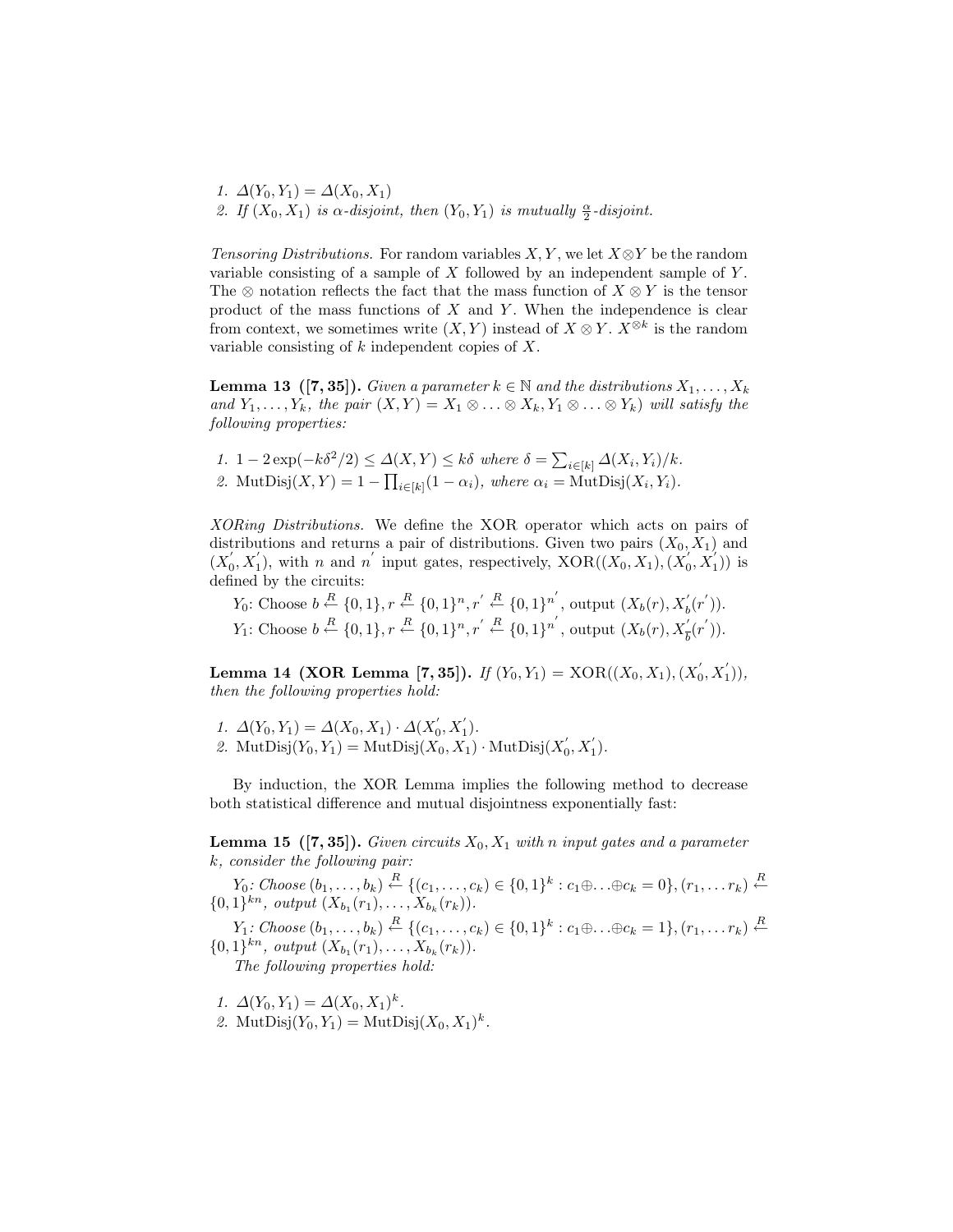Entropy and Hashing.

**Definition 16.** The entropy of a random variable X is  $H(X) = E_{x \leftarrow X} \left[ \log \frac{1}{\Pr[X=x]} \right]$ . The conditional entropy of  $X$  given  $Y$  is

$$
H(X|Y) = \underset{y \leftarrow Y}{\mathbb{E}}[H(X|_{Y=y})] = \underset{(x,y) \leftarrow (X,Y)}{\mathbb{E}}\left[\log \frac{1}{\Pr[X=x|Y=y]}\right] = H(X,Y) - H(Y).
$$

For entropy, it holds that for every X, Y, H(X⊗Y) = H(X)+H(Y). More generally, if  $(X, Y)^{\otimes^k} = ((X_1, Y_1), \ldots, (X_k, Y_k)),$  then  $H((X_1, \ldots, X_k)|(Y_1, \ldots, Y_k))$  $k \cdot H(X|Y)$ .

Definition 17. The relative entropy (Kullback-Liebler distance) between two distributions  $X, Y$  is:

$$
KL(X|Y) = \underset{x \leftarrow X}{\mathbb{E}} \left[ \log \frac{\Pr\left[X = x\right]}{\Pr\left[Y = x\right]} \right]
$$

We denote by  $H_2(p)$  the binary entropy function, which is the entropy of a  $\{0, 1\}$ -valued random variable with expectation p.  $KL_2(p, q)$  denotes the relative entropy between two  $\{0, 1\}$ -value random variables with expectations p and q.

Flat Distributions. Let X a distribution with entropy  $H(X)$ . Elements x of X such that  $|\log \Pr[X = x] - H(X)| \leq k$  are called k-typical. We say that X is  $\Delta$ -*flat* if for every  $t > 0$  the probability that an element chosen from X is  $t \cdot \Delta$ -typical is at least  $1 - 2^{-t^2 + 1}$ .

Lemma 18 (Flattening Lemma [36]). Let  $X$  be a distribution encoded by a **Lemma 18 (Flattening Lemma [36]).** Let X be circuit with n input gates. Then  $X^{\otimes k}$  is  $\sqrt{k} \cdot n$ -flat.

**Definition 19.** A family H of functions from  $A \rightarrow B$  is 2-universal if for every two elements  $x \neq y \in A$  and  $a, b \in B$ ,  $Pr_{h \in_R} \mathcal{H}[h(x) = a$  and  $h(y) = b] = \frac{1}{|B|^2}$ .

We write  $\mathcal{H}_{n,m}$  to denote the 2-universal family from  $\{0,1\}^n$  to  $\{0,1\}^m$ .

Lemma 20 (Leftover Hash Lemma [37]). Let  $H$  be a samplable family of 2universal hashing functions from  $A \rightarrow B$ . Suppose X is a distribution on A such that with probability at least  $1 - \delta$  over x selected from X,  $Pr[X = x] \leq \epsilon / |B|$ . Consider the following distribution:

 $Z: Choose \, h \leftarrow \mathcal{H} \, and \, x \leftarrow X, \, return \, (h, h(x)).$ 

Then,  $\Delta(Z,\mathcal{U}) \leq O(\delta + \epsilon^{1/3})$ , where  $\mathcal{U}$  is the uniform distribution on  $\mathcal{H} \times B$ .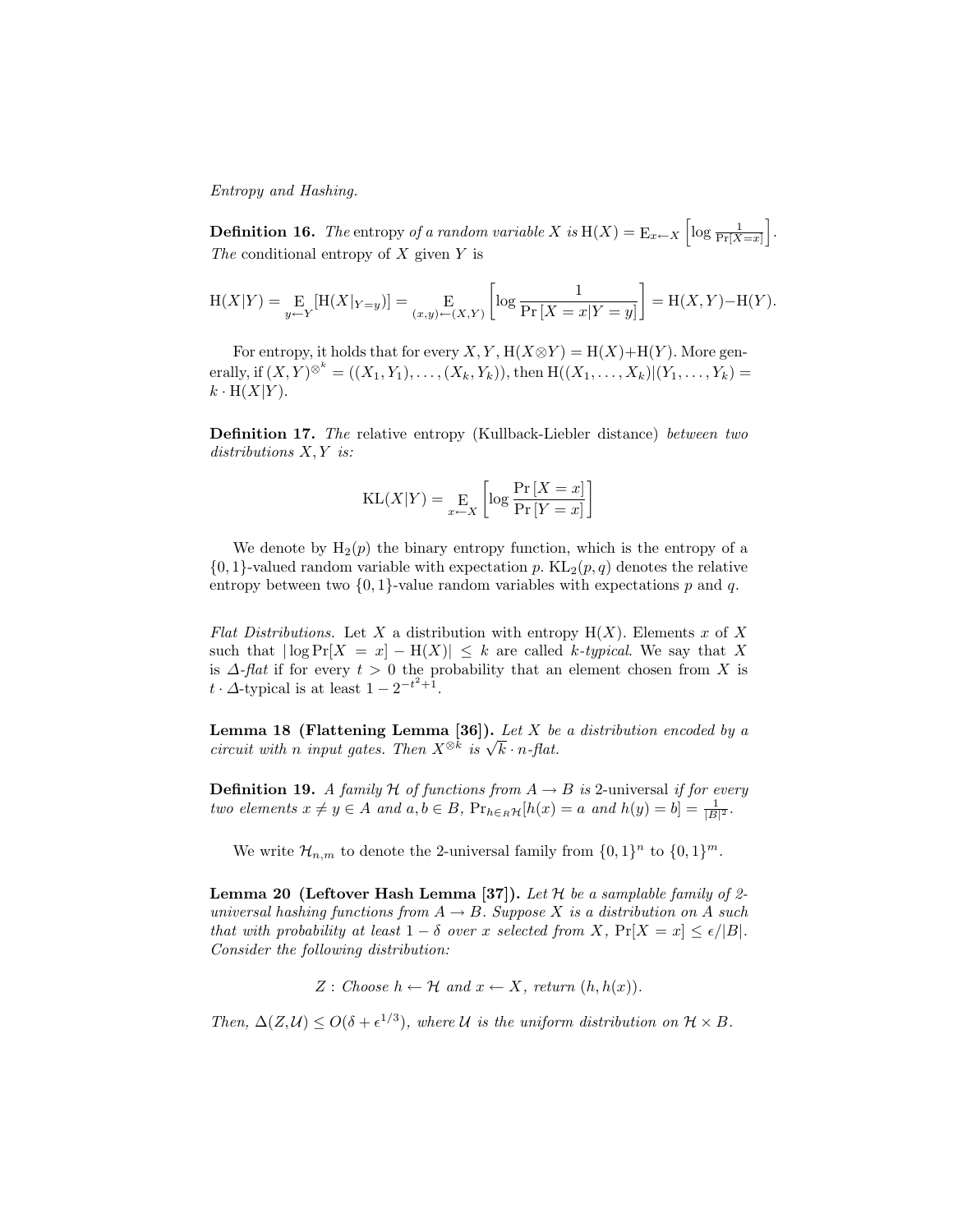### 3 Interactive Zero Knowledge

We consider a generalized version of interactive zero knowledge, introduced by Ben-Or and Gutfreund [7], in which the prover and the verifier have access to a help string output by a dealer algorithm that has access to the statement being proven. We will call this model of interactive zero knowledge the help model. Interactive zero-knowledge proofs are a special case of interactive zero-knowledge proofs in the help model.

We denote the three algorithms that make up an interactive zero-knowledge proof in the help model as  $D$ ,  $P$  and  $V$ . All three receive as input  $x$ , the statement being proven. The dealer selects the help string  $\sigma \leftarrow D(x)$  and sends it to P and V. P and V carry out an interactive protocol and, at the end of their interaction, they either output ACCEPT or REJECT. We call the *transcript* the sequence of messages which the triple  $(D, P, V)$  computes.  $(D, P, V)(x)$  denotes the random variable of the possible outcomes of the protocol, while  $\langle D, P, V \rangle(x)$  denotes the verifier's view of the transcripts (where the probability space is over the random coins of  $D, P$  and  $V$ ).

**Definition 21** ( $ZK^h$ ,  $SZK^h$  [7]). A zero-knowledge proof system in the help model for a promise problem  $\Pi$  is a triple of probabilistic algorithms  $(D, P, V)$ (where  $D$  and  $V$  are polynomial time bounded), satisfying the following conditions:

- 1. Completeness. For all  $x \in \Pi_Y$ ,  $\Pr[(D, P, V)(x) = 1] \geq \frac{2}{3}$ , where the probability is taken over the coin tosses of  $D, P$  and  $V$ .
- 2. Soundness. For all  $x \in \Pi_N$  and every prover strategy  $P^*$ ,  $Pr[(D, P^*, V) = 1] \leq$  $\frac{1}{3}$ , where the probability is taken over the coin tosses of D,  $\ddot{P}^*$ , V.
- 3. Zero Knowledge. There exists a PPT S such that the ensembles  $\{ \langle D, P, V \rangle | (x) \}_x$ and  $\{S(x)\}_x$  are computationally indistinguishable on  $\Pi_Y$ .

If the ensembles are statistically indistinguishable, we call it a statistical zero knowledge proof system in the help model.  $ZK^h$  (resp.,  $SZK^h$ ) is the class of promise problems possessing zero-knowledge (resp., statistical zero-knowledge) proof systems in the help model.

If the help string  $\sigma$  is generated according to  $D(1^{|x|})$ , we call the proof system an interactive zero-knowledge proof system in the public parameter model. The corresponding complexity class is  $ZK^{pub}$  (resp.,  $SZK^{pub}$ ). If the help string  $\sigma$  is generated from the uniform distribution on  $\{0,1\}^{|x|}$ , we call the proof system an interactive zero-knowledge proof system in the common random string model. The corresponding complexity class is  $ZK<sup>crs</sup>$  (resp.,  $SZK<sup>crs</sup>$ ).

If we remove the dealer's help, the resulting proof system is said to be an interactive zero-knowledge proof system. The corresponding complexity class is ZK (resp., SZK).

Note that, in the help model, the dealer is computable in polynomial time given only the instance, and not a witness (hence the notation  $D(x)$ ).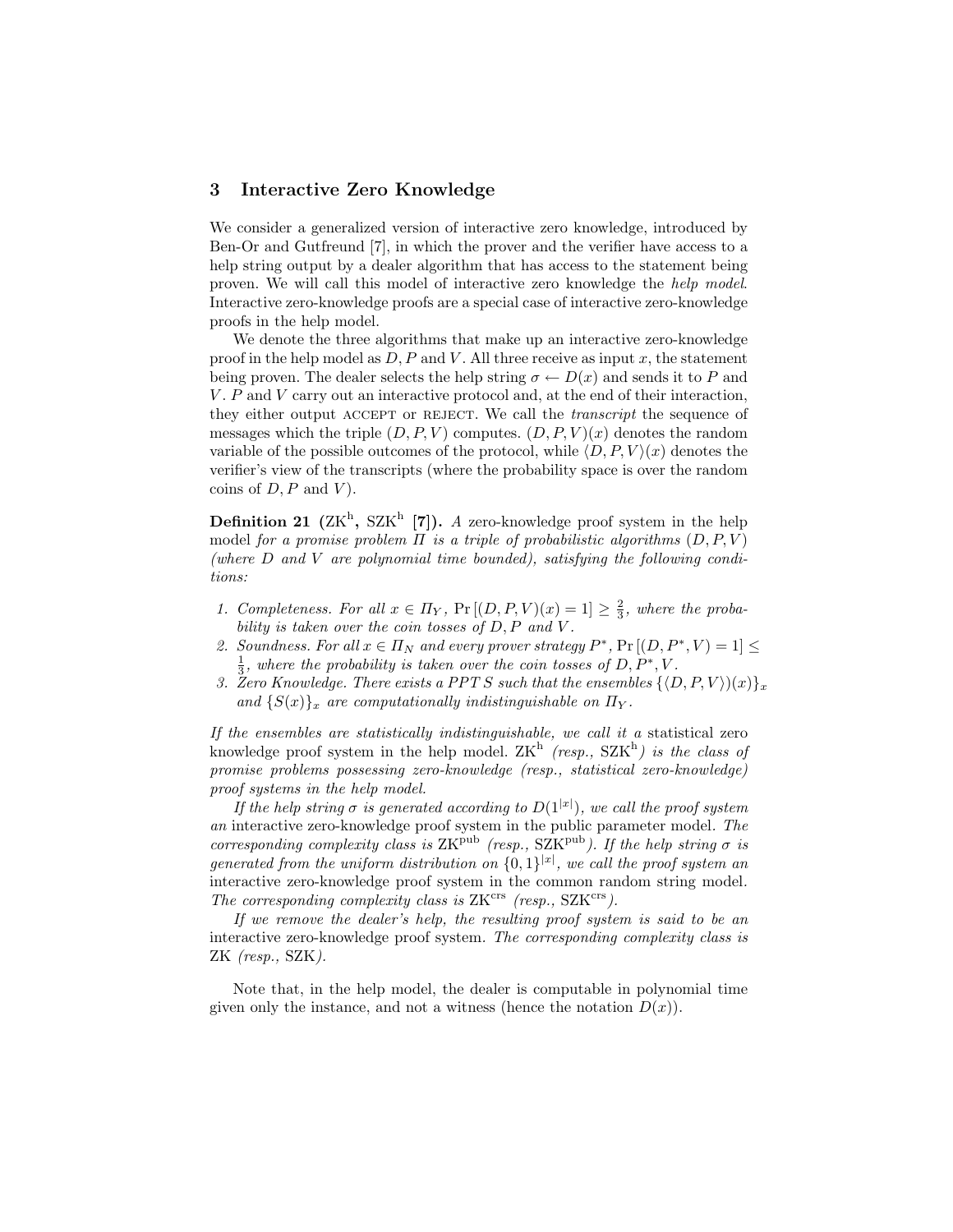It is simple to show (by having the verifier simulate the dealer's help) that  $ZK<sup>h</sup>$  is contained in IP, the class of promise problems with interactive proofs:

Lemma 22.  $\mathbb{ZK}^h \subseteq \mathbb{IP}$ .

### 3.1 Statistical Zero Knowledge

In this section, we state a few characterizations of statistical zero knowledge which will be related to the ones we will later obtain for the computational case. We begin by noting that, in the statistical case, Ben-Or and Gutfreund [7] showed that zero knowledge in the help model is equivalent to zero knowledge:

Theorem 23 ([7]).  $SZK^h = SZK$ .

The theorem above implies that all the characterizations of SZK will also hold for  $SZK^h$ . In particular,  $SZK^h$  shares the complete problems for SZK that are due to [36, 35, 33]:

Theorem 24 ([36, 35, 33]). The following problems are SZK-complete:

1. STATISTICAL DIFFERENCE:

$$
SD_Y = \{(X, Y) : \Delta(X, Y) \le 1/3\}
$$
  

$$
SD_N = \{(X, Y) : \Delta(X, Y) \ge 2/3\}
$$

where  $X$  and  $Y$  are samplable distributions specified by circuits that sample from them.

2. Entropy Difference:

$$
ED_Y = \{(X, Y) : H(X) \ge H(Y) + 1\}
$$
  

$$
ED_N = \{(X, Y) : H(Y) \ge H(X) + 1\}
$$

where  $X$  and  $Y$  are samplable distributions specified by circuits that sample from them.

3. Conditional Entropy Approximation:

$$
CEA_Y = \{(X, Y, r) : H(X|Y) \ge r\}
$$
  
 
$$
CEA_N = \{(X, Y, r) : H(X|Y) \le r - 1\}
$$

where  $(X, Y)$  is a joint samplable distribution specified by circuits that use the same coin tosses.

Note that we can change the thresholds of 1/3 and 2/3 in SD to other thresholds  $\alpha < \beta$ . We denote the resulting problem  $SD^{\alpha,\beta}$ . It is known that SD<sup> $\alpha,\beta$ </sup> is SZK-complete for all constants  $\alpha,\beta$  such that  $0 \leq \alpha < \beta^2 \leq 1$  [35].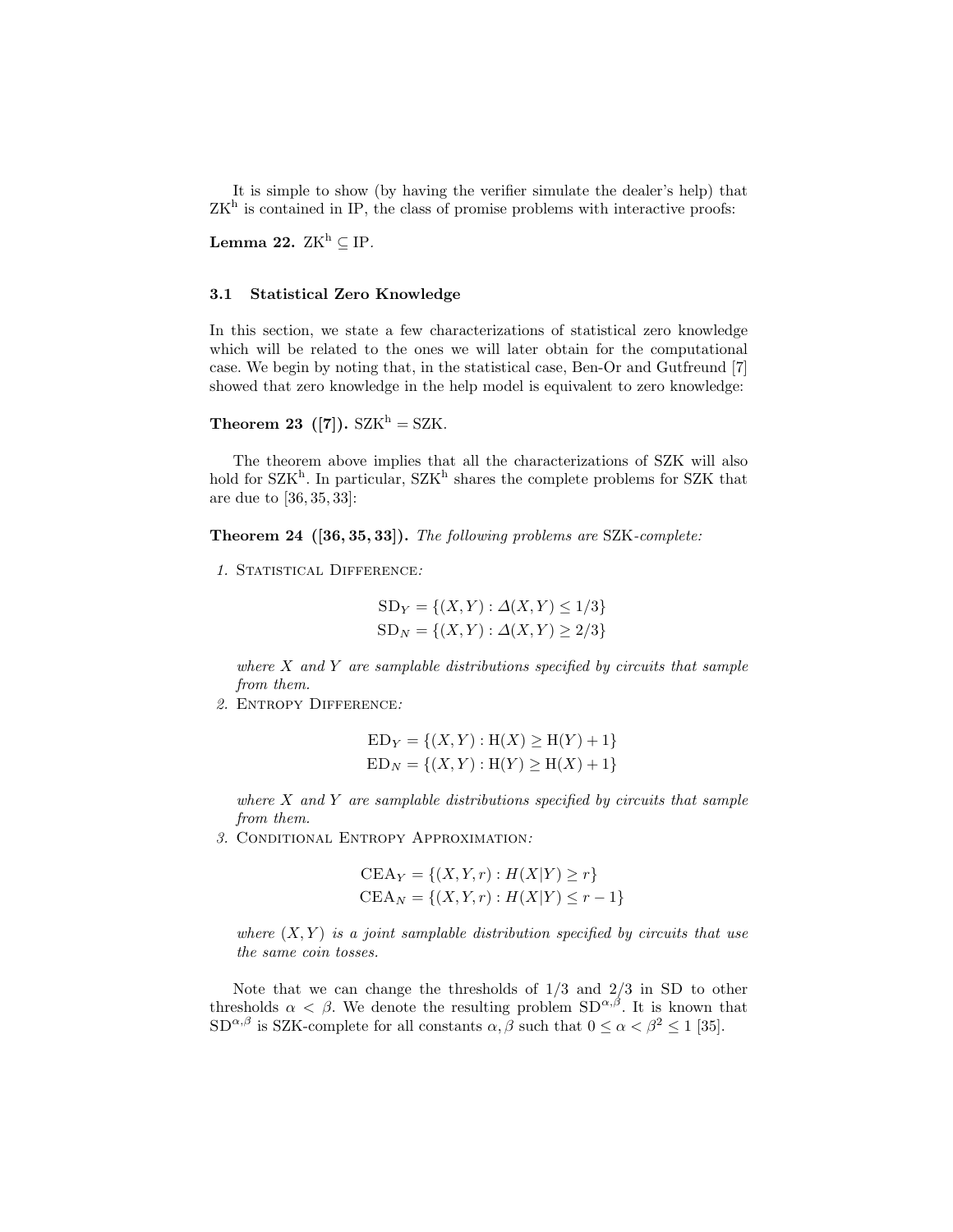#### 3.2 Computational Zero Knowledge

In the case of ZK, no natural complete problems are known (unless we assume that one-way functions exist, in which case  $ZK = IP = PSPACE [4, 17, 18, 38,$ 39, 20, 21]). However, characterizations that are analogous to the complete problems for SZK do exist in the form of the INDISTINGUISHABILITY CONDITION and the CONDITIONAL PSEUDOENTROPY CONDITION below. These conditions give 'if and only if' characterizations of ZK that provide essentially the same functionality that complete problems provide.

The first characterization is a natural computational analogue of STATISTIcal Difference:

**Definition 25.** A promise problem  $\Pi$  satisfies the INDISTINGUISHABILITY CON-DITION if there is a polynomial-time computable function mapping strings x to pairs of samplable distributions  $(X, Y)$  such that:

– If  $x \in \Pi_Y$ , then X and Y are computationally indistinguishable.  $-If \, x \in \Pi_N$ , then  $\Delta(X, Y) \geq 2/3$ .

**Theorem 26 ([33]).**  $\Pi \in \mathbb{Z}$ K if and only if  $\Pi \in \mathbb{IP}$  and  $\Pi$  satisfies the INDIStinguishability Condition.

The second characterization is based on the SZK-complete problem CEA:

**Definition 27.** A promise problem  $\Pi$  satisfies the CONDITIONAL PSEUDOEN-TROPY CONDITION if there is a polynomial-time computable function mapping strings x to a samplable joint distribution  $(X, Y)$  such that:

– If  $x \in \Pi_Y$ , then there exists a (not necessarily samplable) joint distribution  $(X', Y')$  such that  $(X', Y')$  is computationally indistinguishable from  $(X, Y)$ and  $H(X'|Y') \geq r$ .

– If  $x \in \Pi_N$ , then  $H(X|Y) \leq r-1$ .

**Theorem 28 ([33]).**  $\Pi \in \mathbb{Z}K$  if and only if  $\Pi \in \mathbb{IP}$  and  $\Pi$  satisfies the CONditional Pseudoentropy Condition.

Another characterization that we will use is the  $SZK/OWF$  CONDITION of [33]. The  $SZK/OWF$  CONDITION states that any problem in  $ZK$  can be decomposed into a part with an SZK proof and another part on which instancedependent one-way functions can be constructed:

**Definition 29** (SZK/OWF CONDITION [33]). A promise problem  $\Pi = (H_Y, H_N)$ satisfies the SZK/OWF CONDITION if there exists a set  $I \subseteq \Pi_Y$  of YES such that:

- 1. The promise problem  $\Pi' = (\Pi_Y \backslash I, \Pi_N)$  is in SZK.
- 2. There exists an instance-dependent one-way function on I (in the sense of Definition 6).

**Theorem 30 ([33]).**  $\Pi \in \mathbb{Z}K$  if and only if  $\Pi \in \mathbb{P}$  and  $\Pi$  satisfies the SZK/OWF CONDITION.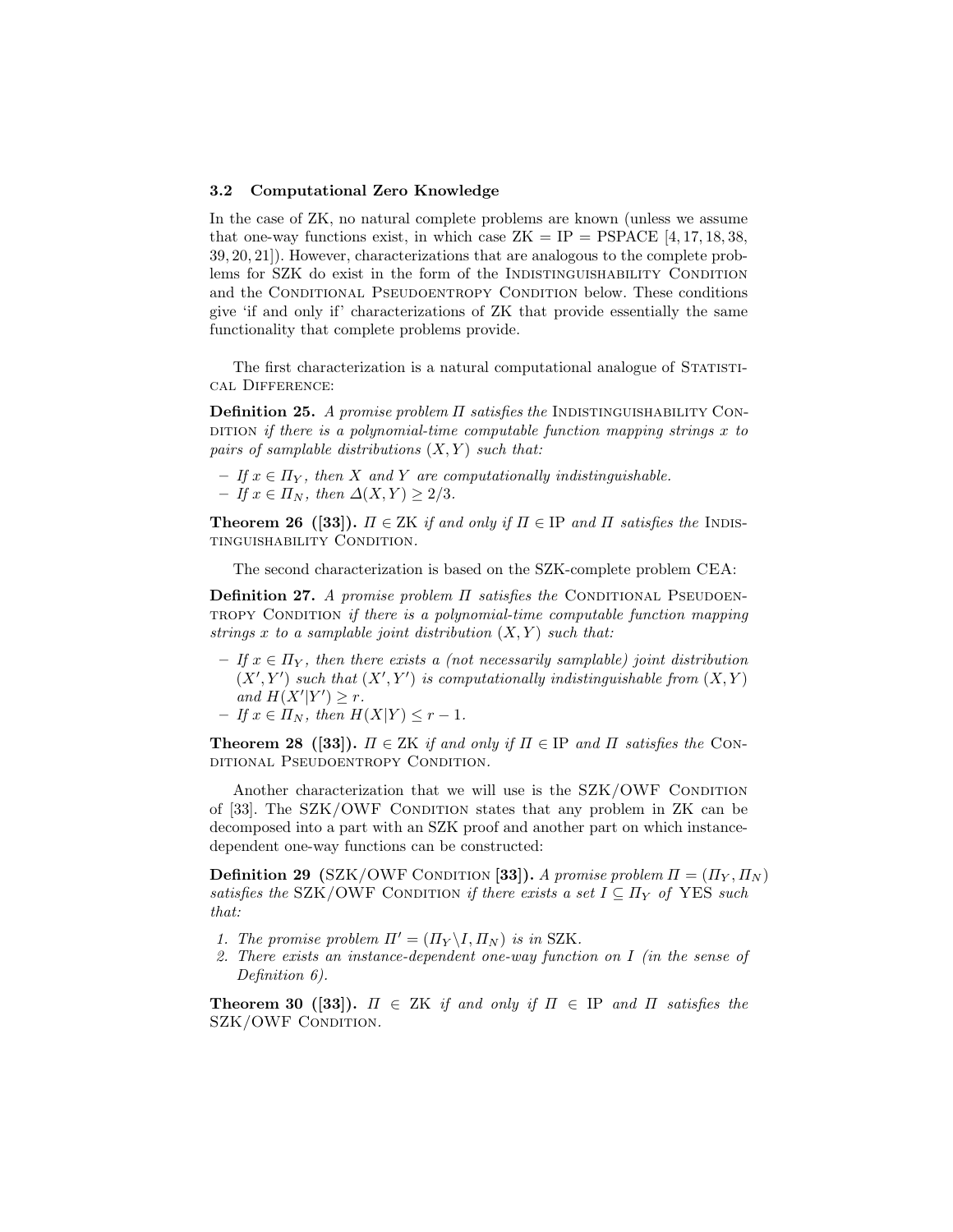# 4 Noninteractive Zero Knowledge

### 4.1 The Help Model

In this section, we define the noninteractive analogue of zero-knowledge proofs in the help model.

**Definition 31** (NIZK<sup>h</sup>, NISZK<sup>h</sup> [7]). A noninteractive zero-knowledge proof system in the help model for a promise problem  $\Pi$  is an interactive zero-knowledge proof in which there is only one message  $\pi = P(x, \sigma)$  from prover to verifier.

If the real transcripts are statistically indistinguishable from simulated ones, we call it a noninteractive statistical zero knowledge proof system. NIZK<sup>h</sup> (resp.,  ${\rm NISZK}^{\rm h}$  ) is the class of promise problems possessing noninteractive zero-knowledge (resp., noninteractive statistical zero-knowledge) proof systems in the help model.

If the help string  $\sigma$  is generated according to  $D(1^{|x|})$ , we call the proof system a noninteractive zero-knowledge proof system in the public parameter model. The corresponding complexity class is NIZK<sup>pub</sup> (resp., NISZK<sup>pub</sup>). If the help string  $\sigma$  is generated from the uniform distribution on  $\{0,1\}^{|x|}$ , we call the proof system an noninteractive zero-knowledge proof system in the common random string model. The corresponding complexity class is  $NIZK<sup>crs</sup>$  (resp.,  $NISZK<sup>crs</sup>$ ).

The main benefit of the public parameter model and the help model over the simpler CRS model is that they make it easier to construct NIZK proofs from simpler cryptographic primitives such as one-way functions  $([7, 23])$ , or, as we will show in this paper, from noninteractive, instance-dependent commitment schemes.

Like SZK, NISZK<sup>crs</sup> and NISZK<sup>h</sup> exhibit complete problems:

Theorem 32 ([25]). The promise problem Entropy Approximation, defined as:

$$
EAY = \{(X, t) : H(X) \ge t + 1\}
$$
  

$$
EAN = \{(X, t) : H(Y) \le t - 1\}
$$

is complete for NISZK<sup>Crs</sup>, where X is a samplable distribution specified by a circuit that samples from it. We use the notation  $EA<sup>t</sup>$  to specify an instance of EA with parameter t.

Theorem 33 ([7]). The promise problem IMAGE INTERSECTION DENSITY, defined as:

$$
IID_Y = \{(X, Y) : \Delta(X, Y) \le 1/3\}
$$

$$
IID_N = \{(X, Y) : \text{MultiDisj}(X, Y) \ge 2/3\}
$$

is complete for NISZK<sup>h</sup>, where X and Y are samplable distributions specified by circuits that sample from them.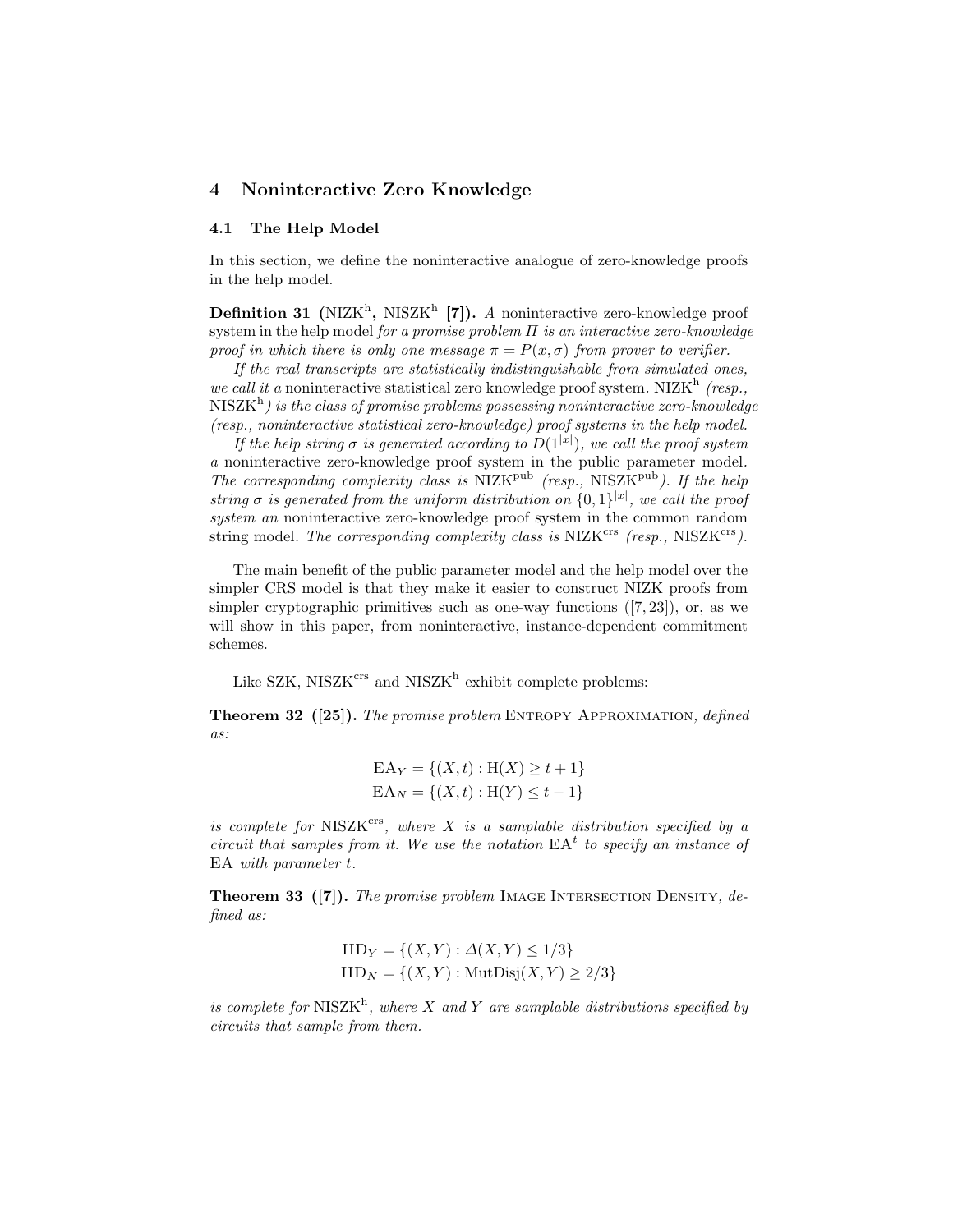We note that our definition of IID is slightly different than the one used by [7]. In our definition, we are working with mutual disjointness, since it is easy to transform disjoint distributions to mutually disjoint ones (Lemma 12). Additionally, due to a stronger Polarization Lemma that we will describe in a subsequent section, we use constant thresholds of  $1/3$  and  $2/3$  rather than functions tending to 0 and 1.

We also recall the complexity class AM, which is is the class of promise problems possessing constant-round interactive proofs, or equivalently, 2-round public-coin interactive proofs [14, 15]. Analogous to Lemma 22, AM proves to be a natural upper bound for  $\text{NIZK}^{\text{h}}$ , since we can just have the verifier replace the dealer in creating the reference string. Also, a lower bound for  $NIZK<sup>h</sup>$  is NIZK<sup>crs</sup>, which is definitionally a more restricted version of the help model.

### 5 Quantum preliminaries and definitions

### 5.1 The quantum formalism

Let  $H$  denote a 2-dimensional complex vector space, equipped with the standard inner product. We pick an orthonormal basis for this space, label the two basis vectors  $|0\rangle$  and  $|1\rangle$ . A *qubit* is a unit length vector in this space, and so can be expressed as a linear combination of the basis states:  $\alpha_0|0\rangle + \alpha_1|1\rangle$ . Here  $\alpha_0, \alpha_1$ are complex *amplitudes*, and  $|\alpha_0|^2 + |\alpha_1|^2 = 1$ .

An m-qubit pure state is a unit vector in the m-fold tensor space  $H \otimes \cdots \otimes H$ . The  $2<sup>m</sup>$  basis states of this space are the m-fold tensor products of the states  $|0\rangle$  and  $|1\rangle$ . For example, the basis states of a 2-qubit system are the four 4dimensional unit vectors  $|0\rangle \otimes |0\rangle$ ,  $|0\rangle \otimes |1\rangle$ ,  $|1\rangle \otimes |0\rangle$ , and  $|1\rangle \otimes |1\rangle$ . We abbreviate, e.g.,  $|1\rangle \otimes |0\rangle$  to  $|0\rangle |1\rangle$ , or  $|1, 0\rangle$ , or  $|10\rangle$ , or even  $|2\rangle$  (since 2 is 10 in binary). With these basis states, an m-qubit state  $|\phi\rangle$  is a 2<sup>m</sup>-dimensional complex unit vector  $|\phi\rangle = \sum_{i \in \{0,1\}^m} \alpha_i |i\rangle$ . We use  $\langle \phi | = | \phi \rangle^*$  to denote the conjugate transpose of the vector  $|\phi\rangle$ , and  $\langle \phi | \psi \rangle = \langle \phi | \cdot | \psi \rangle$  for the inner product between states  $|\phi\rangle$  and  $|\psi\rangle$ . These two states are *orthogonal* if  $\langle \phi | \psi \rangle = 0$ . The norm of  $|\phi \rangle$  is  $|| \phi || = \sqrt{\langle \phi | \phi \rangle}$ .

A *mixed state*  $\{p_i, |\phi_i\rangle\}$  is a classical distribution over pure quantum states, where the system is in state  $|\phi_i\rangle$  with probability  $p_i$ . We can represent a mixed quantum state by the *density matrix* which is defined as  $\rho = \sum_i p_i |\phi_i\rangle\langle\phi_i|$ . Note that  $\rho$  is a positive semidefinite operator with trace (sum of diagonal entries) equal to 1. The density matrix of a pure state  $|\phi\rangle$  is  $\rho = |\phi\rangle\langle\phi|$ .

A quantum system is called bipartite if it consists of two subsystems. We can describe the state of each of these subsystems separately with the reduced density matrix. For example, if the joint quantum state of two subsystems  $A, B$ has the form  $|\phi\rangle = \sum_i \sqrt{p_i} |i\rangle_A |\phi_i\rangle_B$ , then the state of the subsystem B, *i.e.*, the subsystem which contains only the second part of  $|\phi\rangle$  is described by the (reduced) density matrix  $\sum_i p_i |\phi_i\rangle \langle \phi_i|$ .

A quantum state evolves by a unitary operation or by a measurement. A unitary transformation U is a linear mapping that preserves the complex  $\ell_2$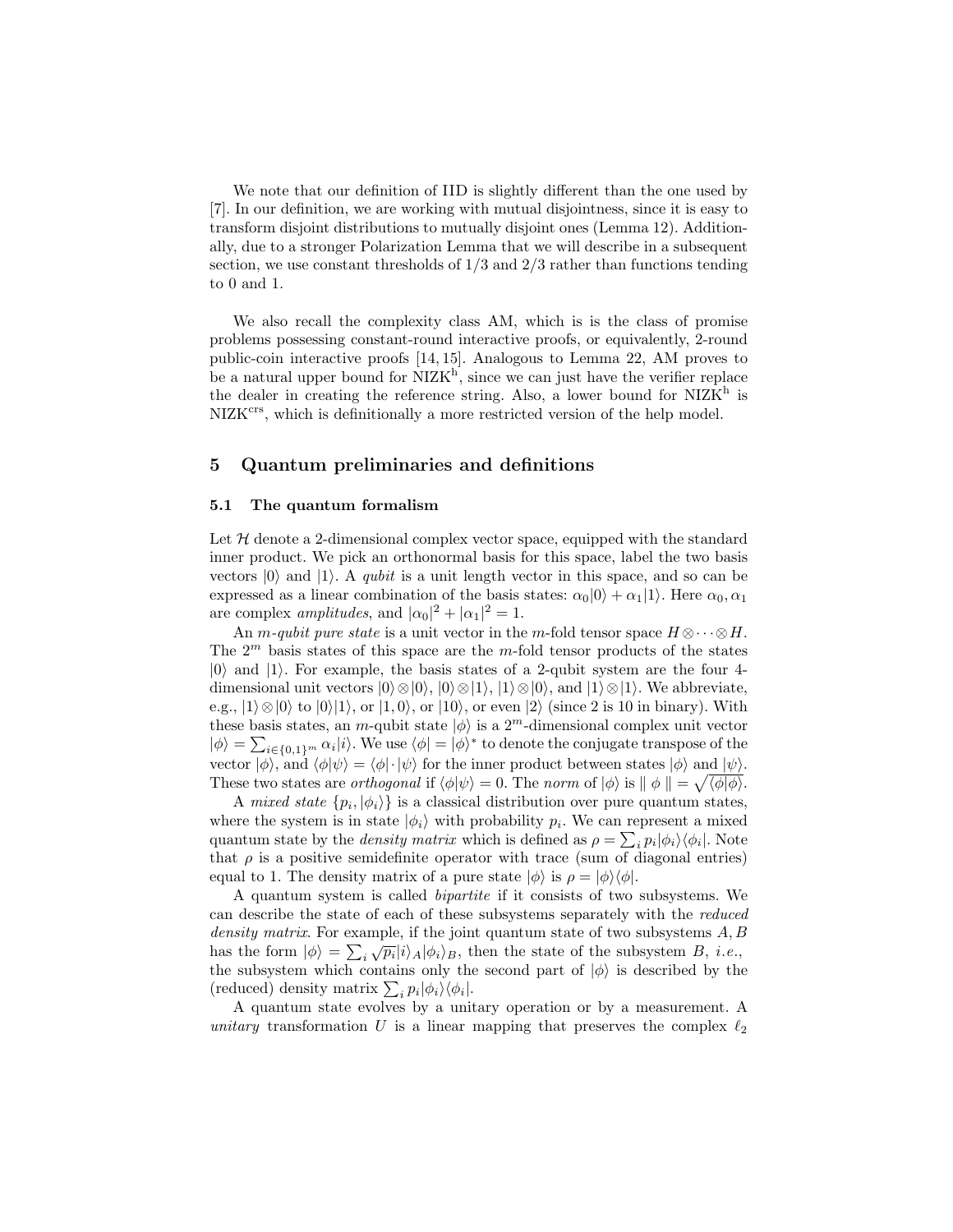norm. If we apply U to a state  $|\phi\rangle$ , it evolves to  $U|\phi\rangle$ . A mixed state  $\rho$  evolves to  $U\rho U^\dagger$ .

The most general measurement allowed by quantum mechanics is specified by a family of positive semidefinite operators  $E_i = M_i^* M_i$ ,  $1 \le i \le k$ , subject to the condition that  $\sum_i E_i = I$ . Given a density matrix  $\rho$ , the probability of observing the *i*th outcome under this measurement is given by the trace  $p_i = \text{Tr}(E_i \rho)$  $Tr(M_i \rho M_i^*)$ . These  $p_i$  are nonnegative because  $E_i$  and  $\rho$  are positive semidefinite and they also sum to 1. If the measurement yields outcome  $i$ , then the resulting mixed quantum state is  $M_i \rho M_i^* / \text{Tr}(M_i \rho M_i^*)$ . In particular, if  $\rho = |\phi\rangle \langle \phi|$ , then  $p_i = \langle \phi | E_i | \phi \rangle = || M_i | \phi \rangle ||^2$ , and the resulting state is  $M_i | \phi \rangle / || M_i | \phi \rangle ||$ . A special case is where  $k = 2^m$  and  $B = \{ |\psi_i \rangle \}$  forms an orthonormal basis of the *m*-qubit space. 'Measuring in the  $B$ -basis' means that we apply the measurement given by  $E_i = M_i = |\psi_i\rangle\langle\psi_i|$ . Applying this to a pure state  $|\phi\rangle$  gives resulting state  $|\psi_i\rangle$  with probability  $p_i = |\langle \phi | \psi_i \rangle|^2$ .

The trace norm of a matrix A is denoted by  $||A||$  and is equal to the trace of |A|, where  $|A| = \sqrt{A^{\dagger}A}$  is the positive square root of  $A^{\dagger}A$ . For two density matrices  $\rho_1, \rho_2$  we define their trace distance as the trace norm of the matrix  $\rho_1 - \rho_2$ , *i.e.*,  $||\rho_1 - \rho_2||$ .

The von Neumann Entropy of a mixed quantum state  $\rho$  with eigenvalues  $\lambda_i$ is defined as  $S(\rho) = -\sum_i \lambda_i \log \lambda_i$ .

### 5.2 Quantum Interactive and Noninteractive Statistical Zero-Knowledge

Quantum statistical zero knowledge proofs are a special case of quantum interactive proofs. We can think of a *quantum interactive protocol*  $\langle P, V \rangle (x)$  as a series of circuits  $(V_1(x), P_1(x), \ldots, V_k(x), P_k(x))$  on the space  $V \otimes M \otimes P$ . V are the verifier's private qubits,  $M$  are the message qubits and  $P$  are the prover's private qubits.  $V_i(x)$  (resp.  $P_i(x)$ ) represents the  $i<sup>th</sup>$  action of the verifier (resp. the prover) during the protocol and acts on  $V \otimes M$  (resp.  $M \otimes \mathcal{P}$ ).  $\beta_i$  corresponds to the state that appears after the  $i^{th}$  action of the protocol. We define completeness and soundness exactly the same way as in the case of classical protocols. We say that a protocol  $\langle P, V \rangle$  solves  $\Pi$  if it has completeness greater than 2/3 and soundness less than 1/3.

In the zero knowledge setting, we also want that the verifier learns nothing from the interaction other than the fact that  $x \in \Pi_Y$  when it is the case. The way it is formalized is that for  $x \in \Pi_Y$ , the verifier can simulate his view of the protocol. We are interested only in honest verifier protocols where the verifier and the prover use unitary operations, since by Watrous [40] we know that honest verifier with unitary operations is equivalent to cheating verifier (that is allowed to use any permissible operation).

Let  $\langle P, V \rangle$  a quantum protocol and  $\beta_i$  defined as before. The verifier's *view* of the protocol is his private qubits and the message qubits,  $view_{(P,V)}(j)$  =  $Tr_{\mathcal{P}}(\beta_i)$ . We also want to separate the verifier's view based on whether the last action was made by the verifier or the prover. We note  $\rho_0$  the input state,  $\rho_i$  the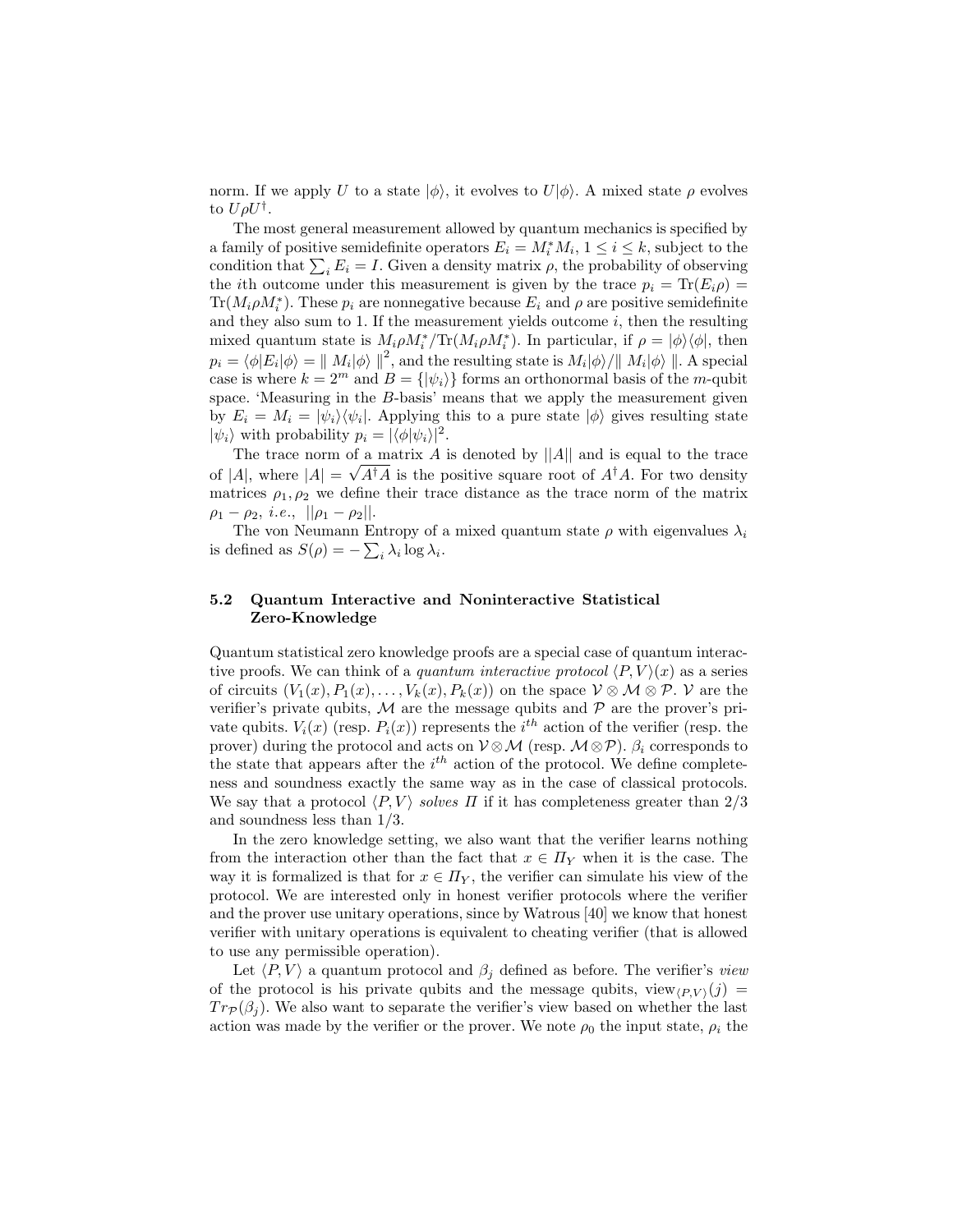verifier's view of the protocol after  $P_i$  and  $\xi_i$  the verifier's view of the protocol after  $V_i$ .

**Definition 34.** A quantum protocol  $\langle P, V \rangle$  has the zero knowledge property for  $\Pi$  if there exists a quantum polynomial-time simulator σ and a negligible function  $\mu$  such that for every input  $x \in \Pi_Y$  and  $\forall j \|\sigma_i(x) - \rho_i\| \leq \mu(|x|)$ .

Note that for a state  $\sigma$  such that  $\|\sigma - \rho_i\| \leq \mu(|x|)$  it is easy to see that  $\sigma' =$  $V_{i+1}\sigma V_{i+1}^{\dagger}$  is close to  $\xi_{i+1} = V_{i+1}\rho_i V_{i+1}^{\dagger}$  in this sense that  $\|\sigma' - \xi_{i+1}\| \leq \mu(|x|)$ . Therefore, in the definition we just need to simulate the  $\rho_i$ 's. Also note that the simulation in the quantum case is done round by round which seems to be a weaker definition than in the classical case. However, since the message qubits are reused in every round, the notion of a transcript can not be defined in the quantum case.

**Definition 35.**  $\Pi \in QSZK$  iff there exists a quantum protocol  $\langle P, V \rangle$  that solves  $\Pi$  and that has the zero-knowledge property for  $\Pi$ .

In the setting of quantum noninteractive statistical zero knowledge, first defined by Kobayashi [13], the prover and verifier share a maximally entangled state  $\sum_i |i\rangle_P |i\rangle_V$  created by a trusted third party: the dealer D. Then the prover sends a single quantum message to the verifier. We can assume that the message from the dealer to the verifier goes into his private space  $V$ . Hence, after the prover's message, the verifier's view  $\rho_1$  also contains the message from the dealer.

In this setting, we define the zero knowledge property as follows:

**Definition 36.** A quantum noninteractive protocol  $\langle D, P, V \rangle$  has the zero knowledge property for  $\Pi$  if there exists a quantum polynomial-time simulator  $\sigma$  and a negligible function  $\mu$  such that for every input  $x \in \Pi_Y || \sigma(x) - \rho_1 || \leq \mu(|x|)$ .

**Definition 37.**  $\Pi \in QNISZK$  iff, when the prover and verifier share the maximally entangled state  $\sum_i |i\rangle_P |i\rangle_V$  created by the dealer D, there exists a quantum noninteractive protocol  $\langle D, P, V \rangle$  that solves  $\Pi$  and that has the zero-knowledge property for Π.

### 6 Statistical Zero Knowledge

#### 6.1 The Polarization Lemma

Zero knowledge protocols usually require from promise problems some parameters that are exponentially close to 0 or 1. Polarizations are reductions from promise problems with weak parameters to promise problems that can be solved by the protocols. For example, there is a polarization for the promise problem SD that transforms  $SD^{a,b}$  with  $a^2 > b$  to  $SD^{1-2-k}$ ,  $2^{-k}$  for any  $k = \text{poly}(n)$  [35].

The best polarization that was known for IID was that  $\text{IID}^{1/n^2,1-1/n^2}$  reduces to  $\text{IID}^{2^{-k},1-2^{-k}}$  and henceforth  $\text{IID}^{1/n^2,1-1/n^2}$  is complete for NISZK<sup>h</sup> [7]. We will show here that  $\text{IID}^{a,b}$  is complete for NISZK<sup>h</sup> with  $b > a$  (where a and b are constants).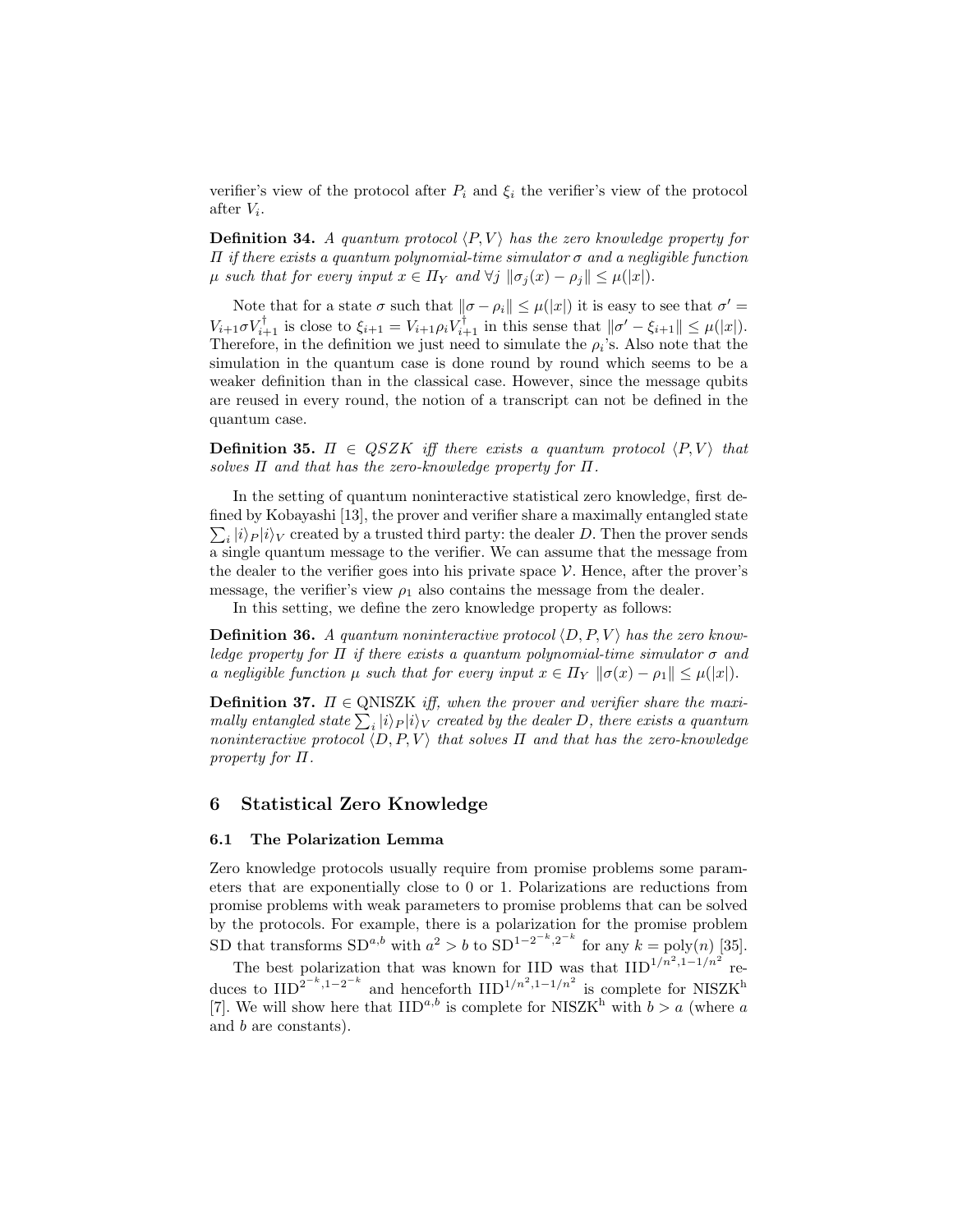**Lemma 38 (Polarization Lemma [7, 35]).** There exists an algorithm that takes a pair of distributions  $(X_0, X_1)$  and parameters  $n \in \mathbb{N}, 0 \leq \alpha < \beta \leq 1$ , and outputs a pair of distributions  $(Y_0, Y_1)$  such that:

1.  $\Delta(X_0, X_1) \leq \alpha \Rightarrow \Delta(X_0, X_1) \leq 2^{-n}$ .

2. MutDisj $(X_0, X_1) \ge \beta \Rightarrow \text{MutDisj}(Y_0, Y_1) \ge 1 - 2^{-n}$ .

The algorithm runs in time poly  $\left(|(X_0, X_1)|, n, \exp\left(\frac{\alpha \log(1/\beta)}{\beta - \alpha}\right)\right)$  $\frac{\log(1/\beta)}{\beta-\alpha}\bigg)\bigg).$ 

*Proof.* Let  $\lambda = \min\{\beta/\alpha, 2\} > 1$ .

We first apply Lemma 15 with  $k = \log_{\lambda} 2n$ , obtaining two distributions which are either statistically  $\alpha^k$  close, or have  $\beta^k$  mutual disjointness.

Then, we apply Lemma 13 with  $m = \lambda^k/(2\beta^k) \leq 1/(2\alpha^k)$ . This gives two distributions with either statistical difference at most  $m\alpha^k \leq 1/2$ , or mutual disjointness of at most  $1 - (1 - \beta^k)^m \ge 1 - e^{-\beta^k m} = 1 - e^{-\beta^k \cdot \lambda^k/(2\beta^k)}$  $1 - e^{-\lambda^k/2} = 1 - e^{-n}.$ 

Finally, we apply again Lemma  $15$  with parameter  $n$  to get either statistical difference at most  $2^{-n}$ , or mutual disjointness at most  $(1-e^{-n})^n \ge 1 - ne^{-n} \ge$  $1-2^{-n}$ , for sufficiently large *n*.

The running time of the algorithm is poly( $\left|\left(X_0, X_1\right)\right|, n, k$ ), where  $k = O(\log n/(\lambda -$ 1)) =  $O(\alpha \log n/(\beta - \alpha))$  and  $m \leq 1/2 \cdot (2/\beta)^k = \exp\left(O\left(\frac{\alpha \log n \log(2/\beta)}{\beta - \alpha}\right)\right)$  $\frac{n \log(2/\beta)}{\beta - \alpha}$ ). This gives the claimed running time if either  $n = O(1)$  or if  $\beta - \alpha = O(1)$ . Thus we can obtain the lemma by applying the transformation in two steps, first with  $n' = 2$  to polarize to thresholds  $\alpha' = 1/4$  and  $\beta' = 3/4$ , and then once more with the desired value of *n*.

This can be compared to the original Polarization Lemma of [35], which refers to statistical difference in Item 2 (rather than mutual disjointness), but only achieves polarization from thresholds such that  $0 \leq \alpha < \beta^2 \leq 1$ , and for which it is known that the gap between thresholds is inherent for a natural class of transformations [41].

# 6.2 SZK and  $NISZK<sup>h</sup>$  Are Equivalent

We show in this section that help and interaction are equivalent in the statistical zero knowledge setting.

# Theorem 39.  $SZK = NISZK<sup>h</sup>$

The inclusion NISZK<sup>h</sup>  $\subseteq$  SZK was proven by Ben-Or and Gutfreund [7], since the NISZK<sup>h</sup>-complete problem IMAGE INTERSECTION DENSITY (IID) trivially reduces to STATISTICAL DIFFERENCE (SD), the SZK-complete problem. In what follows, we prove the opposite inclusion by reducing the SZK-complete problem ENTROPY DIFFERENCE (ED) to IID. Ben-Or and Gutfreund claimed to have proven this reduction in [22] but due to a flaw they retracted it in [7]. Their reduction from ED to IID was in fact only a reduction to SD. Still, part of our proof is inspired by their method.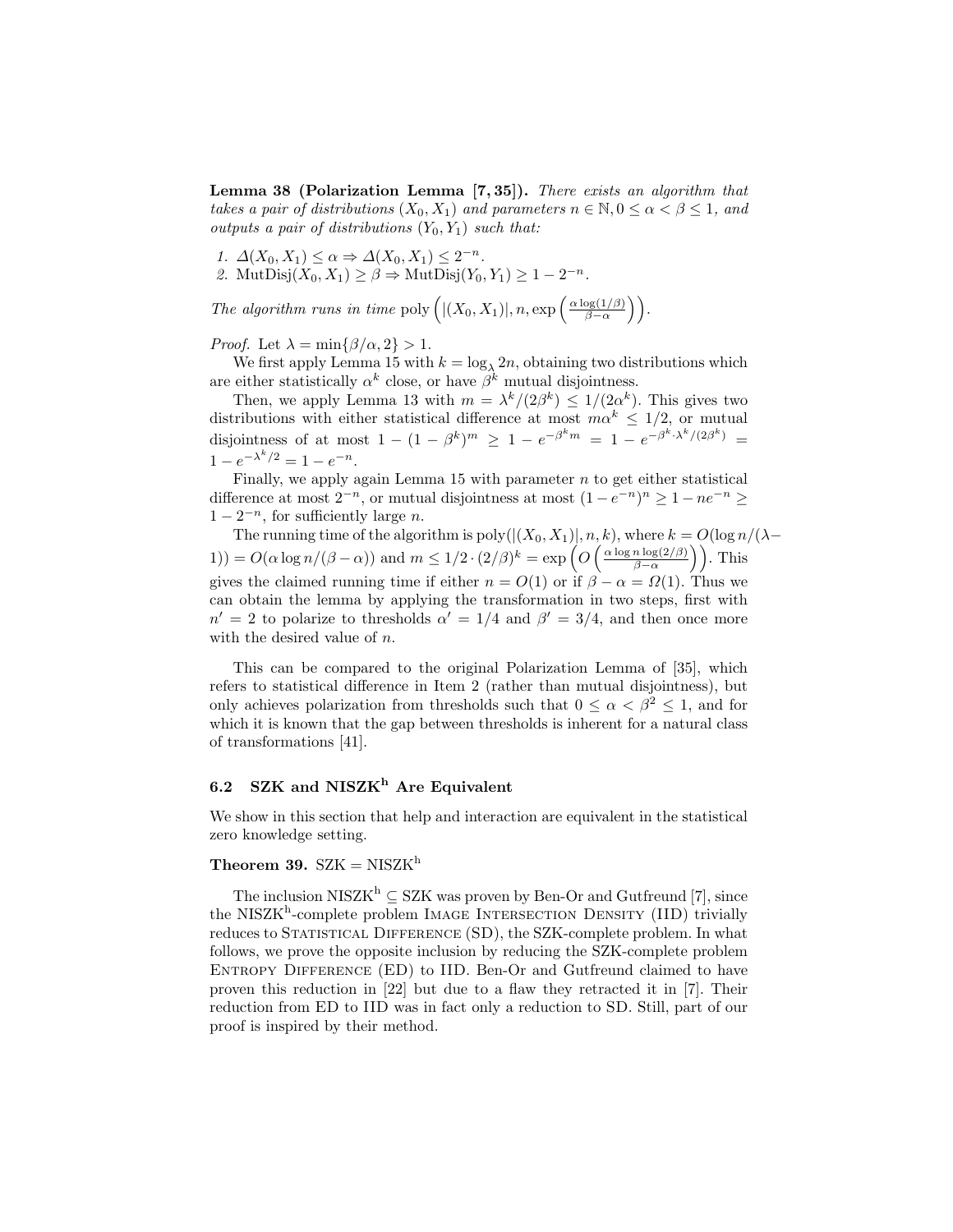In order to prove that  $SZK \subseteq NISZK^h$ , we follow [25] and reduce the SZKcomplete problem ED to several instances of ENTROPY APPROXIMATION and its complement (EA and EA) using the following fact:

**Fact 40 ([25])** Let  $X' = X^{\otimes 3}$  and  $Y' = Y^{\otimes 3}$ . Let n the output size of  $X'$  and Y'. It holds that:

 $(X,Y) \in \mathbf{ED}_Y \Leftrightarrow \forall t \in \{1,\ldots,n\} \left[ ((X',t) \in \mathbf{EA}_Y) \vee ((Y',t) \in \overline{\mathbf{EA}}_Y) \right]$  $(X,Y) \in \mathrm{ED}_N \Leftrightarrow \exists t \in \{1,\ldots,n\} \left[ ((X',t) \in \mathrm{EA}_N) \wedge ((Y',t) \in \overline{\mathrm{EA}}_N) \right]$ 

We know that  $EA \in NISZK^h$  (since by definition  $NISZK^{crs} \subseteq NISZK^h$ ), so it remains to show the following two things:

- 1.  $\overline{EA} \in NISZK^h$ : in order to this, we reduce  $\overline{EA}$  to IID, inspired by Ben-Or and Gutfreund's attempt [22] to reduce ED to IID. This reduction relies on ideas from [27, 28].
- 2. NISZ $K<sup>h</sup>$  has certain boolean closure properties: this will allow us to reduce ED to a single instance of IID. Since IID and SD are closely related, we use similar techniques to the ones used in [27, 29].

Note that our proof's structure is similar to the approach suggested by Goldreich et al. [25] for showing that NISZK<sup>crs</sup> = SZK. They proved that if  $NISZK<sup>crs</sup> = co-NISZK<sup>crs</sup>$  then  $NISZK<sup>crs</sup> = SZK$ . We show here that  $co-NISZK<sup>crs</sup> \subseteq$  $NISZK<sup>h</sup>$ , and using the closure properties, conclude that  $NISZK<sup>h</sup> = SZK$ .

# 6.3  $\overline{EA}$  belongs to NISZK<sup>h</sup>

In this section, we prove the following lemma:

# Lemma 41.  $\overline{\text{EA}} \in \text{NISZK}^{\text{h}}$ .

*Proof.* We will reduce  $\overline{EA}$  to IID, which is complete for NISZK<sup>h</sup>.

Let  $(X, t)$  an instance of  $\overline{EA}$ . By artificially adding input gates or output gates to  $X$ , we can assume that  $X$  has  $m$  input and output gates. Let  $k$  a large constant that will be specified later on and  $X' = X^{\otimes s}$  with  $s = 4km^2$ . Note that X' has  $m' = s \cdot m$  input and output gates and  $H(X') = s \cdot H(X)$ . We have:

### Fact 42

1. X' is  $\Delta$ -flat with  $\Delta = 2\sqrt{k}m^2$ , where s was chosen such that  $s = 2\sqrt{k}\Delta$ . 1. X is  $\Delta$ -flat with  $\Delta = 2\sqrt{\kappa m^2}$ , where<br>2.  $Pr[X' \text{ is } \sqrt{k} \Delta$ -typical  $] \geq 1 - 2^{-\Omega(k)}$ .

Given  $(X, t)$ , we can create two distributions Z as Z' as following

Z: Choose  $r \stackrel{R}{\leftarrow} \{0,1\}^{m'}$ ,  $x = X'(r)$ ,  $h \stackrel{R}{\leftarrow} \mathcal{H}_{m'+st,m'}$ ,  $z \stackrel{R}{\leftarrow} \{0,1\}^{m'}$ . Return  $(x, h, z)$ . Z': Choose  $r \stackrel{R}{\leftarrow} \{0,1\}^{m'}$ ,  $x = X'(r)$ ,  $h \stackrel{R}{\leftarrow} \mathcal{H}_{m'+st,m'}$ ,  $u \stackrel{R}{\leftarrow} \{0,1\}^{st}$ . Return  $(x,(h, h(r, u))).$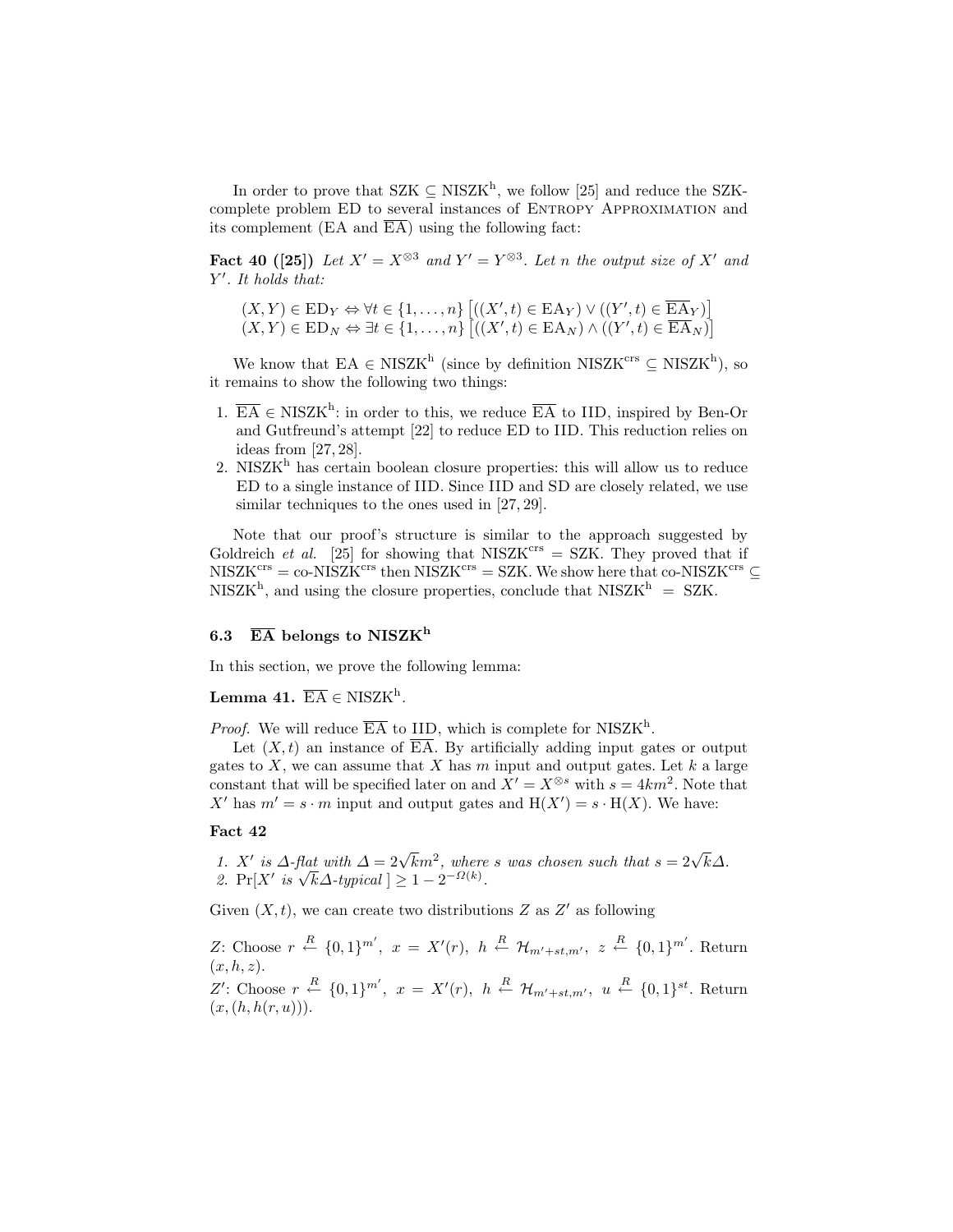Note that Z' is of the form  $Z' = (X', A)$ . We write  $A_x$  to denote the distribution of A conditioned on  $X' = x$ . Note that we can describe  $A_x$  as follows :  $A_x: \text{Choose } r \stackrel{R}{\leftarrow} (X')^{-1}(x), h \stackrel{R}{\leftarrow} \mathcal{H}_{m'+st,m'}, u \stackrel{R}{\leftarrow} \{0,1\}^{st} \text{ and return } (h,h(r,u)).$ Hence, we need to show that, when conditioning on  $X' = x$ , we have either

 $\Delta(\mathcal{U}, A_x)$  small (on the YES instances) or Disj $(\mathcal{U}, A_x)$  large (on the NO instances).

For  $x \in \text{Supp}(X')$ , let  $\text{wt}(x) = \log |(X')^{-1}(x)| = m' - \log(\frac{1}{Pr[X'=x]})$ . The number of different possible inputs  $(r, u)$  that are hashed in  $A_x$  is  $2^{\text{wt}(x)+st}$ . Using Fact 42, it is easy to see that, if  $H(X) \leq t-1$ , then wt(x) will be large with high probability, whereas, if  $H(X) \geq t+1$ , then wt(x) will be small with high probability. We can now show the following two claims which will allow us to conclude the proof.

$$
Claim. (X, t) \in \overline{\mathbf{EA}}_Y \Rightarrow \Delta(Z, Z') = 2^{-\Omega(k)}
$$

Proof. For all  $x \in \text{Supp}(X')$  that are  $\sqrt{k}\Delta$ -typical,  $\left|\log(\frac{1}{Pr[X'=x]}) - H(X')\right| \leq$  $\sqrt{k}\Delta$ . Hence,

.

$$
\text{wt}(x) \ge m' - s \cdot \text{H}(X) - \sqrt{k} \Delta \ge m' - st + s - \sqrt{k} \Delta \ge m' - st + \sqrt{k} \Delta.
$$

Therefore, the number of inputs  $(r, u)$  such that  $X'(r) = x$  and  $u \in \{0, 1\}^{st}$ is greater than  $2^{m'+\sqrt{k}\Delta} \geq 2^{m'+k}$ . By the Leftover Hash Lemma (Lemma 20), is greater than  $2^{m+n} \geq 2^{m+n}$ . By the Lettover Hash Lemma (Lemma 20),<br> $\Delta(\mathcal{U}, A_x) = 2^{-\Omega(k)}$ . By Fact 42, the probability of a  $\sqrt{k}\Delta$ -typical x is  $1 - 2^{-\Omega(k)}$ and hence we can conclude that  $\Delta(Z, Z') = 2^{-\Omega(k)}$ .

*Claim.*  $(X, t) \in \overline{\mathbb{E}A}_N \Rightarrow \text{Disj}(Z, Z') = 1 - 2^{-\Omega(k)}$ .

*Proof.* For all  $x \in \text{Supp}(X')$  that are  $\sqrt{k}\Delta$ -typical, we have:

$$
\text{wt}(x) \leq m' - s \cdot \text{H}(X) + \sqrt{k}\Delta \leq m' - st - s + \sqrt{k}\Delta \leq m' - st - \sqrt{k}\Delta.
$$

Therefore, the number of inputs  $(r, u)$  such that  $X'(r) = x$  and  $u \in \{0, 1\}^{st}$ is smaller than  $2^{m'-\sqrt{k}\Delta} \leq 2^{m'-k}$ . Since we hash at most  $2^{m'-k}$  values into  $\{0,1\}^{m'}$ , we get only a  $2^{-k}$  fraction of the total support and hence  $\text{Disj}(\mathcal{U}, A_x) =$  ${10, 1}^{\infty}$ , we get only a 2  $^{\infty}$  fraction of the total support and nence  $\text{Disj}(U, A_x) = 1 - 2^{-\Omega(k)}$ . By Fact 42, the probability of a  $\sqrt{k}\Delta$ -typical x is  $1 - 2^{-\Omega(k)}$  and hence we can conclude that  $Disj(Z, Z') = 1 - 2^{-\Omega(k)}$ .

By taking k a large enough constant, we can ensure that  $(X, t) \in \overline{\mathbb{E} A_Y} \Rightarrow$  $\Delta(Z, Z') \leq 1/4$  and also  $(X, t) \in \overline{\text{EA}}_N \Rightarrow \text{Disj}(Z, Z') \geq 3/4$ .

The only thing that remains is to transform the disjointness in the NO instances to mutual disjointness. We first apply Lemma 12 to create distributions  $(A, B)$  such that  $\Delta(A, B) \leq 1/4$  or  $Disj(A, B) \geq 3/8$ . Then, by the polarization Lemma shown in Subsection 6.1, we create distributions  $(A', B')$  such that  $(X,t) \in \overline{\mathbb{E} A_Y} \Rightarrow \Delta(A',B') \leq 1/3$  and  $(X,t) \in \overline{\mathbb{E} A_N} \Rightarrow \text{Disj}(A',B') \geq 2/3$ .

In conclusion, we see that from  $(X, t)$ , we have created distributions  $A, B'$ in polynomial time such that :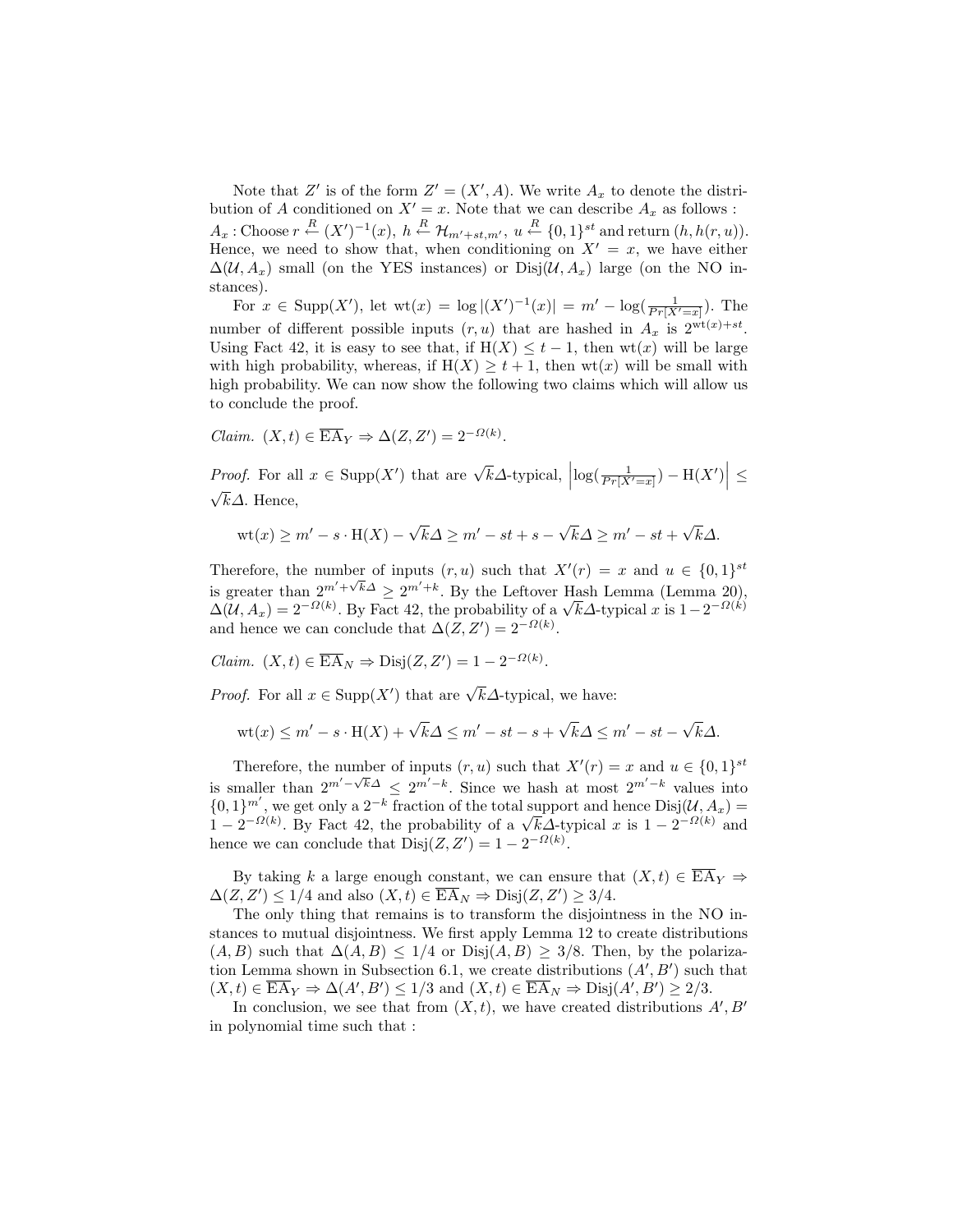$- (X,t) \in \overline{\mathbb{E}A}_Y \Rightarrow (A',B') \in \text{IID}_Y.$  $- (X, t) \in \overline{\text{EA}}_N \Rightarrow (A', B') \in \text{IID}_N.$ 

Hence,  $\overline{EA}$  reduces to IID and from the completeness of IID for NISZK<sup>h</sup>, we have  $\overline{EA} \in NISZK^h$ .

# 6.4 Closure properties for  $NISZK<sup>h</sup>$

We now prove some closure properties of  $NISZK<sup>h</sup>$  that we will use to complete the proof of Theorem 39. Every promise problem  $\Pi \in \text{NISZK}^{\text{h}}$  reduces to IID and hence, we just have to concentrate on this problem. Note that this problem is very similar to the SZK-complete promise problem SD and hence we use similar techniques to those developed in [29, 27] to show closure properties for SZK. In our case, we just need to show some limited closure properties that will be enough to prove that  $\overline{ED} \in NISZK^h$ .

**Definition 43.** Let  $\Pi$  some promise problem. We define  $AND(\Pi)$  to be the following promise problem:

 $- \text{ AND}(H)_Y = \{ (x_1, \ldots, x_k) : \forall i \in \{1, \ldots, k\} \ x^i \in H_Y \}.$  $- \text{ AND}(H)_N = \{ (x_1, \ldots, x_k) : \exists i \in \{1, \ldots, k\} \ x^i \in H_N \}.$ 

Similarly, we define  $OR(\Pi)$  for a pair of instances of  $\Pi$ .

**Definition 44.** Let  $\Pi$  a promise problem. We define  $OR(\Pi)$  to be the following promise problem:

- $-$  OR( $\Pi$ )<sub>Y</sub> = {( $x_1, x_2$ ) :  $\exists i \in \{1, 2\} \ x^i \in \Pi_Y$  }.
- $-$  OR $(H)_N = \{ (x_1, x_2) : \forall i \in \{1, 2\} \ x^i \in H_N \}.$

We show that  $\rm NISZK^h$  is closed under AND and OR.

**Lemma 45.** NISZK<sup>h</sup> is closed under AND.

*Proof.* Let  $\Pi$  be in NISZK<sup>h</sup> and  $(x_1, \ldots, x_k)$  be an instance of AND( $\Pi$ ). We reduce  $\Pi$  to the IID problem which means that we transform each  $x_i$  into a pair of distributions  $(X^i, Y^i)$  such that  $x_i \in \Pi_Y \Rightarrow (X^i, Y^i) \in \text{IID}_Y$  and  $x_i \in \Pi_N \Rightarrow$  $(X^i, Y^i) \in \text{IID}_N$ . Let  $X = X^1 \otimes \cdots \otimes X^k$  and  $Y = Y^1 \otimes \cdots \otimes Y^k$ . We first polarize each pair  $(X^i, Y^i)$  to have statistical difference at most  $1/3k$  or mutual disjointness at least 2/3. From Lemma 13, we can easily see that  $(x_1, \ldots, x_k) \in$  $AND(\Pi)_Y \Rightarrow (X, Y) \in IID_Y$  and that  $(x_1, \ldots, x_k) \in AND(\Pi)_N \Rightarrow (X, Y) \in$  $IID<sub>N</sub>$ , which concludes our proof.

**Lemma 46.** NISZK<sup>h</sup> is closed under OR.

*Proof.* Let  $\Pi$  be in NISZK<sup>h</sup>. Let  $(x_1, x_2)$  be an instance of OR( $\Pi$ ). We reduce  $\Pi$  to the IID problem which means that we transform each  $x_i$  into a pair of distributions  $(X^i, Y^i)$  such that  $x_i \in \Pi_Y \Rightarrow (X^i, Y^i) \in \text{IID}_Y$  and  $x_i \in \Pi_N \Rightarrow$  $(X^i, Y^i) \in \text{IID}_N$ . We first polarize each pair  $(X^i, Y^i)$  to have statistical difference at most  $1/3$  or mutual disjointness at least  $\sqrt{2/3}$ . Now, consider the pair  $(A, B)$  obtained by XORing  $(X_1, Y_1)$  and  $(X_2, Y_2)$  (in the sense of Lemma 14). Using this Lemma, we conclude that  $(x_1, x_2) \in OR(\Pi)_Y \Rightarrow (A, B) \in IID_Y$  and that  $(x_1, x_2) \in OR(\Pi)_N \Rightarrow (A, B) \in IID_N$ .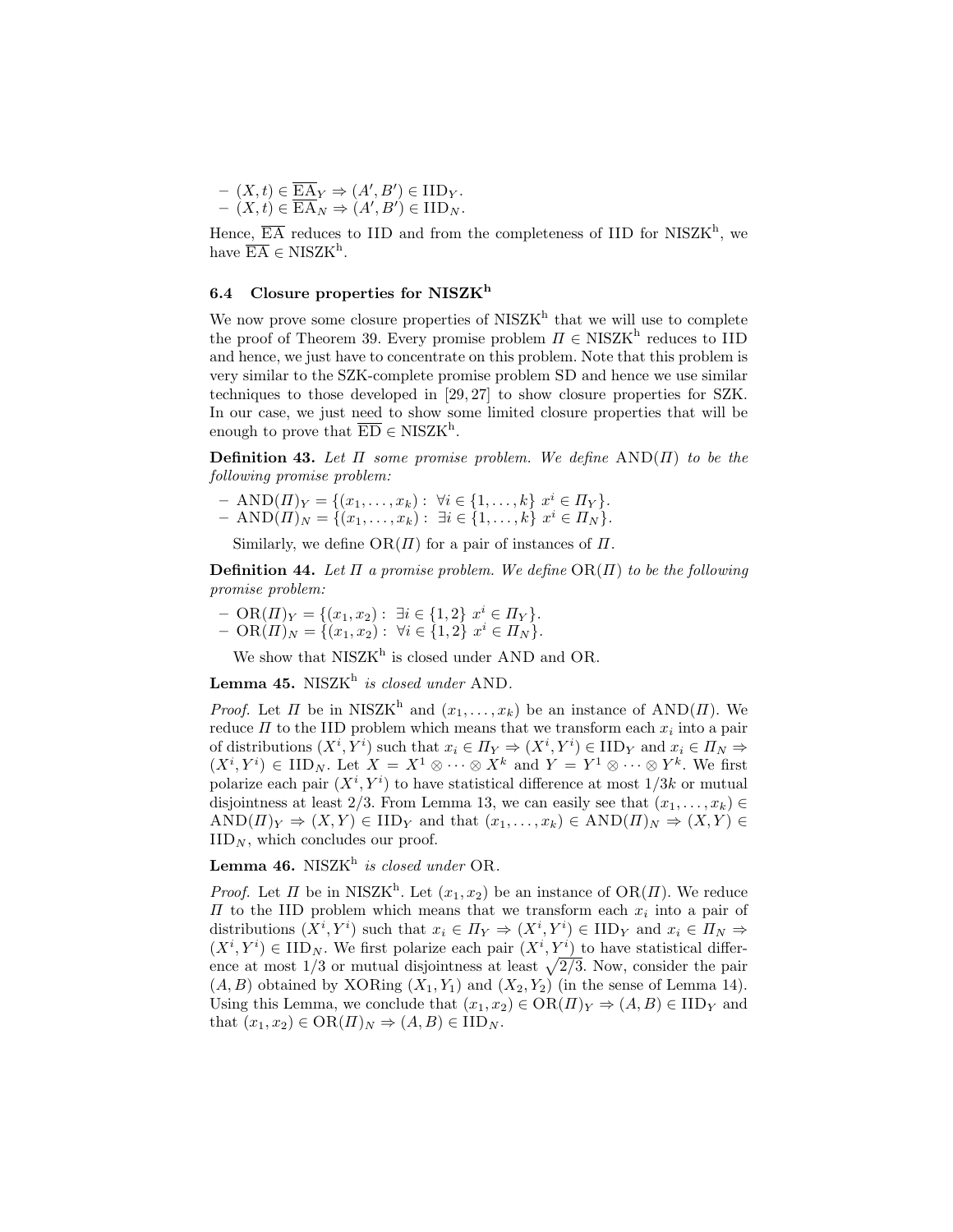### 6.5 Putting it Together

We can now prove that  $SZK \subseteq NISZK^h$  and hence conclude the proof of Theorem 39. In the language of the previous section, Fact 40 says that the SZK-complete problem ED reduces to  $AND(OR(EA, EA))$  via a standard Karp (*i.e.*, manyone) reduction. Since EA and  $\overline{EA}$  are in NISZK<sup>h</sup> (Lemma 41) and NISZK<sup>h</sup> is closed under AND and OR (Lemma 45 and 46), we conclude that  $ED \in NISZK<sup>h</sup>$ and that  $SZK \subseteq NISZK^h$ .

An interesting corollary is the following new complete problem for SZK.

Corollary 47. IID is complete for SZK.

## 7 Computational Zero Knowledge

In this section, we extend the results presented in the previous section to computational zero knowledge. However, the techniques that we have used in the statistical case cannot be applied directly here, so we take a more indirect route to proving an equivalence for the computational case. We define the Computational Image Intersection Density Condition (CIIDC), a natural computational analogue of IID in the style of the INDISTINGUISHABILITY CONDITION and the CONDITIONAL PSEUDOENTROPY CONDITION used in [33] (see Section 3.2), and prove that all problems in ZK satisfy the CIIDC, building on our proof that every problem in SZK reduces to IID. Next we want to show that every problem in AM satisfying the CHDC is in  $NISZK<sup>h</sup>$ . However, as the approach used in [7] to show  $\text{IID}$  is in NISZK<sup>h</sup> does not generalize to the computational case, following [33], we get around this difficulty by interpreting the COMPUTATIONAL IMAGE INTERSECTION DENSITY CONDITION as a special type of commitment scheme that is sufficient for constructing  $NIZK<sup>h</sup>$  proofs. Hence, we show that any promise problem in  $ZK \cap AM$  has a NIZK<sup>h</sup> proof. For the other direction, we prove that  $ZK$  equals  $ZK<sup>h</sup>$ , a class which contains  $NIZK<sup>h</sup>$ , concluding that  $NIZK^h = ZK \cap AM$ .

#### 7.1 The Computational Image Intersection Density Condition

We define the COMPUTATIONAL IMAGE INTERSECTION DENSITY CONDITION, and show that any promise problem with a ZK proof satisfies this condition.

Definition 48 (COMPUTATIONAL IMAGE INTERSECTION DENSITY CONDITION (CIIDC)). A promise problem  $\Pi$  satisfies CIIDC if there is a polynomial time mapping from strings  $x \in \Pi$  to two distributions  $(X, Y)$  specified by circuits sampling from them such that

1. If  $x \in \Pi_Y$ , then X and Y are computationally indistinguishable. 2. If  $x \in \Pi_N$ , then  $(X, Y)$  have mutual disjointness at least  $1/3$ .

**Lemma 49.** Every promise problem  $\Pi \in \mathbb{Z}$ K satisfies CIIDC.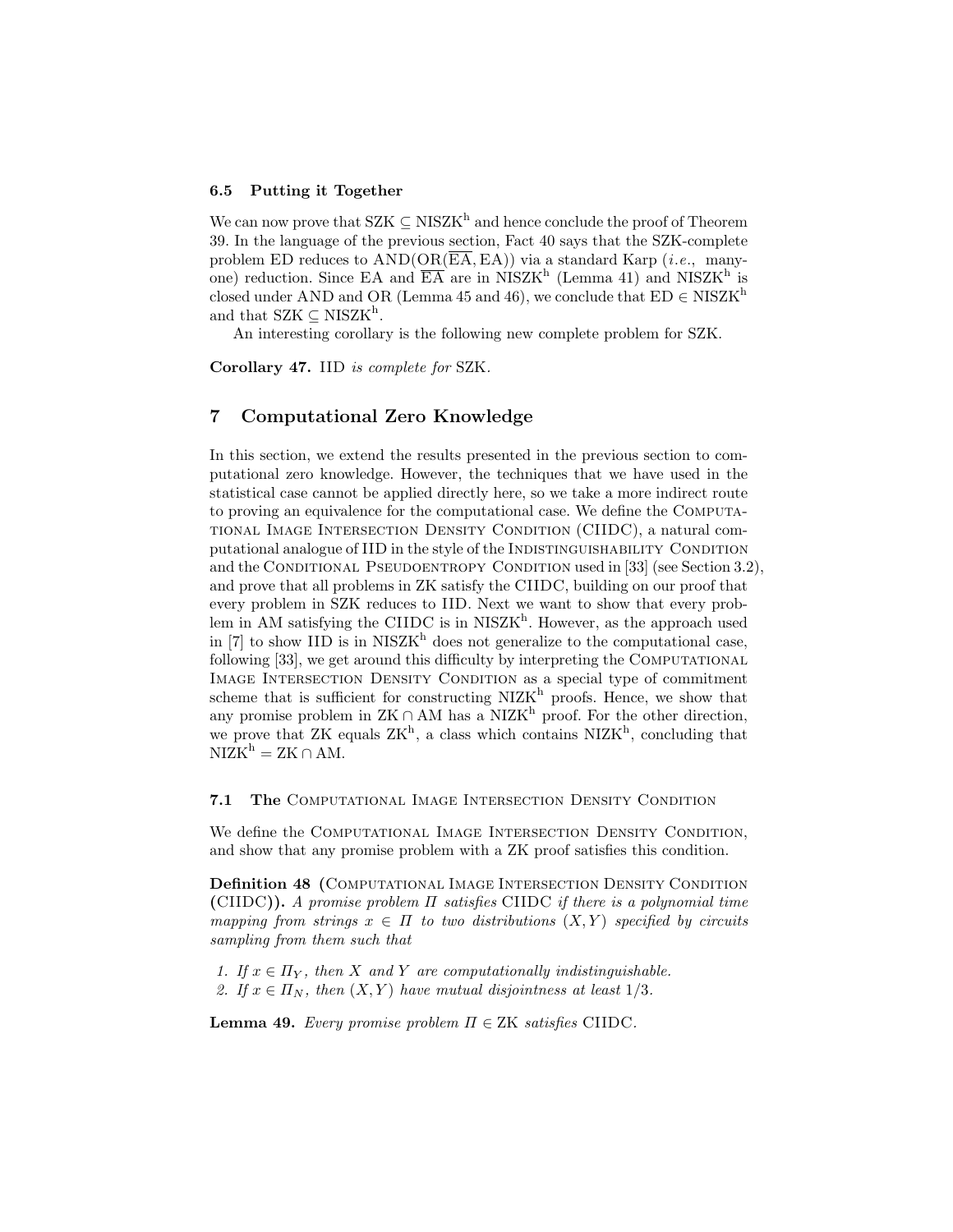*Proof.* Since every problem  $\Pi \in \mathbb{Z}K$  satisfies the SZK/OWF CONDITION, it follows that  $\Pi$  can be decomposed into two promise problems,  $\Gamma$  and  $\Theta$ , such that  $\Pi = \Gamma \cup \Theta$ ,  $\Gamma \in \mathcal{SZK} = \mathcal{NISZK}^h$  and for  $x \in \Theta$ , instance-dependent one-way functions can be constructed.

On the instances x in  $\Gamma$ , a reduction to IID gives a pair  $(X_0, X_1)$  such that on  $x \in \Gamma_Y$ ,  $\Delta(X_0, Y_0)$  is close to 0, and, on  $x \in \Gamma_N$ , MutDisj $(X_0, X_1)$  is close to 1. Informally, on the instances in  $\Theta$ , we apply [20] to the instance-dependent oneway function to obtain an instance-dependent pseudorandom generator  $G_x(\cdot)$ , and consider the pair  $(Y_0, Y_1)$  obtained by comparing the output of  $G_x(\cdot)$  to the uniform distribution. Note that on  $x \in \Theta_Y$ ,  $(Y_0, Y_1)$  will be computationally indistinguishable, while on  $x \in \Theta_N$ , it will be disjoint (since  $G_x(\cdot)$  has a small support), and hence mutually disjoint by Lemma 12.

Since it might not be possible to efficiently distinguish between instances in  $\Gamma$ and those in  $\Theta$ , it is not sufficient to simply map x to  $(X_0, X_1)$  when  $x \in \Gamma$ , and to  $(Y_0, Y_1)$  when  $x \in \Theta$ . Rather, we map x to  $(X, Y) = XOR((X_0, X_1), (Y_0, Y_1)),$ which satisfies the CIIDC (by a computational analogue of Lemma 14).

### 7.2 Noninteractive, Instance-Dependent Commitments

We begin by reviewing Ben-Or and Gutfreund's [7] proof that IID is in  $NISZK<sup>h</sup>$ and note that this proof cannot be replicated in the computational case to show that every  $\Pi$  satisfying the CIIDC is in NISZK<sup>h</sup>. Ben-Or and Gutfreund show that IID is in NISZK<sup>h</sup> by polarizing  $(X_0, X_1) \in \text{IID}$  to the distributions  $(Y_0, Y_1)$ , setting the help string to  $\sigma = Y_0(r)$  and having P prove to V that  $\sigma \in \text{Supp}(Y_1)$ by sending a random preimage in  $Y_1^{-1}(\sigma)$ . However, this protocol may fail to even have completeness for promise problems satisfying CIIDC, since the images of  $Y_0$  and  $Y_1$  might even be disjoint, although they are computationally indistinguishable. Indeed, we do not expect to show that every problem satisfying CIIDC is in NIZK<sup>h</sup>, since NIZK<sup>h</sup>  $\subseteq$  AM but problems outside AM may satisfy CIIDC (indeed, if one-way functions exist, every promise problem satisfies the CIIDC). Thus, in showing an equivalence between interactive and noninteractive zero knowledge in the computational case, it is necessary to use a different approach. Following [33], we view IID/CIIDC as a kind of instance-dependent commitment scheme, and use it to implement the general construction of noninteractive zero-knowledge proofs for AM [19].

We show that promise problems that reduce to IID or that satisfy CIIDC have a natural form of noninteractive, instance-dependent commitment schemes. In particular, for a promise problem  $\Pi$  which reduces to IID (resp., satisfies the CIIDC), the sender and the receiver can use the Polarization Lemma to obtain a pair of distributions  $(Y_0, Y_1)$  that are statistically close on YES instances, and mutually disjoint on NO instances. To commit to a bit  $b$ , the sender draws  $c$ from  $Y_b$  and outputs c as the commitment. To reveal b, the sender only needs to prove that c is drawn from  $Y_b$  by presenting to the receiver the randomness used in sampling from  $Y_b$ . Note that this binding property requires that the *sender* generates the commitments honestly. (Otherwise, it could always generate the commitment from the intersection of the supports, even if it negligibly small.)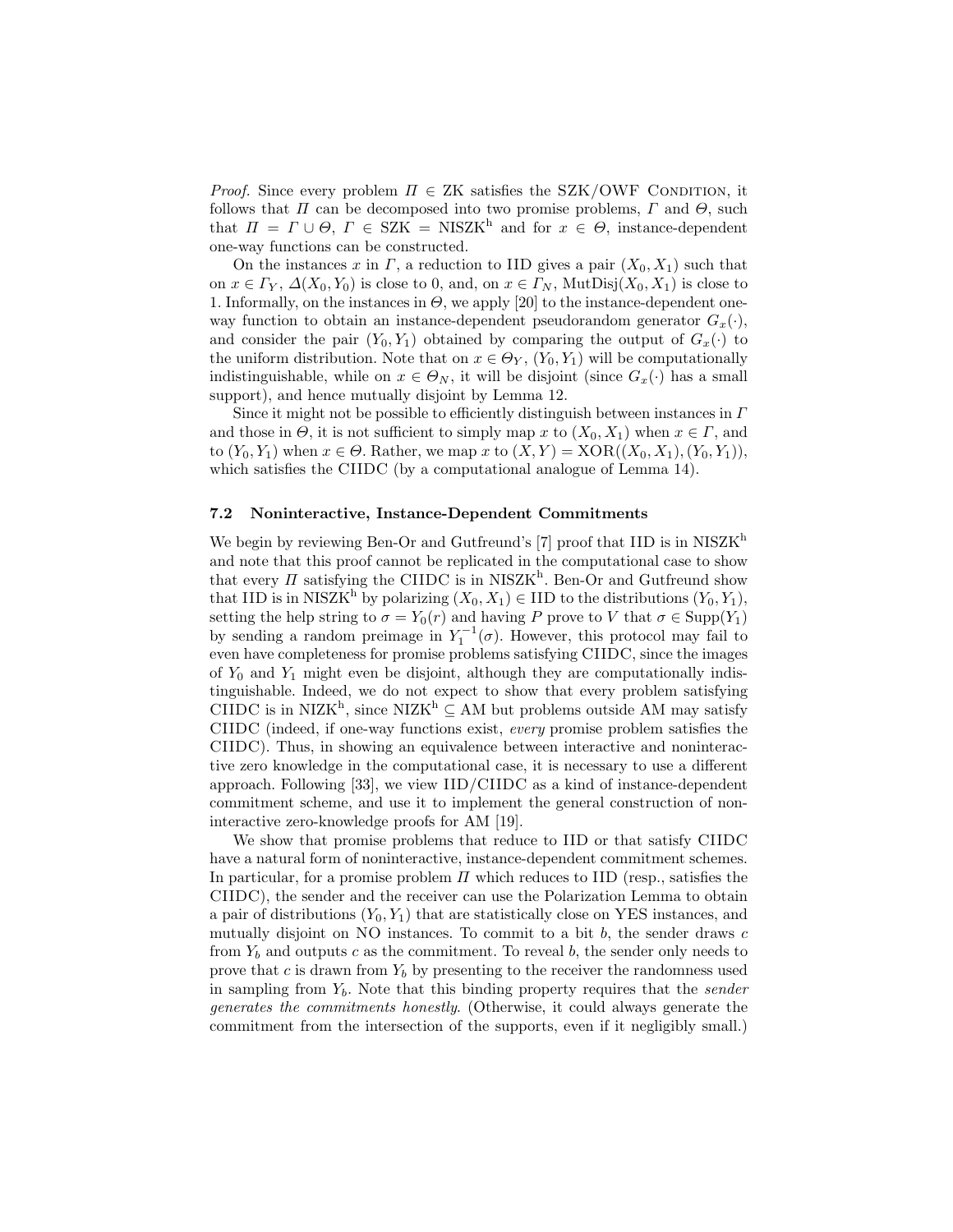While assuming an honest sender is usually not suitable in applications of commitments, it turns out to be fine for constructing NIZK<sup>h</sup> proofs, because the dealer generates the commitments.

We note that this commitment-based approach can also be used as an alternate, more circuitous proof of NISZK<sup>h</sup> = SZK, since our results regarding commitments apply to both IID and CIIDC. Hence, the definitions and theorems presented below will deal with both the statistical and computational variants.

We now give a formal definition of the noninteractive, instance-dependent commitment schemes we will be using:

Definition 50. A noninteractive, instance-dependent commitment scheme is a  $family \{\mathrm{Com}_x\}_{x\in\{0,1\}^*}$  with the following properties:

- 1. The scheme  $Com_x$  proceeds in the stages: the commit stage and the reveal stage. In both stages, both the sender and the receiver share as common input the instance x. Hence we denote the sender and receiver as  $S_x$  and, respectively,  $R_x$ , and we write  $Com_x = (S_x, R_x)$ .
- 2. At the beginning of the commit stage, the sender  $S_x$  receives as private input the bit  $b \in \{0,1\}$  to commit to. The sender then sends a single message  $c = S(x, b)$  to the receiver.
- 3. In the reveal stage,  $S_x$  sends a pair  $(b, d)$ , where d is the decommitmentstring for bit b. Receiver  $R_x$  either accepts or rejects based on inputs  $x, b, d$  and  $c$ .
- 4. The sender  $S_x$  and receiver  $R_x$  algorithms are computable in time  $\text{poly}(|x|)$ , given the instance x.
- 5. For every  $x \in \{0,1\}^*$ ,  $R_x$  will always accept (with probability 1) if both  $S_x$ and  $R_x$  follow their prescribed strategy.

Security Properties. We now define the security properties of noninteractive, instance-dependent commitment schemes. These properties will be natural extensions of the hiding and binding requirements of standard commitments:

**Definition 51.** A noninteractive, instance-dependent commitment scheme Com<sub>x</sub> =  $(S_x, R_x)$  is statistically (resp., computationally) hiding on  $I \subseteq \{0,1\}^*$  if for every (resp., nonuniform PPT)  $R^*$ , the ensembles  $\{S_x(0)\}_{x\in I}$  and  $\{(S_x(1)\}_{x\in I}$ are statistically (resp., computationally) indistinguishable.

For a promise problem  $\Pi = (\Pi_Y, \Pi_N)$ , a noninteractive, instance-dependent *commitment scheme*  $Com<sub>x</sub>$  *is* statistically (resp., computationally) hiding on the YES instances if  $Com_x$  is statistically (resp., computationally) hiding on  $\Pi_Y$ .

**Definition 52.** A noninteractive instance-dependent commitment scheme  $Com<sub>x</sub>$  $(S_x, R_x)$  is statistically (resp., computationally) binding for honest senders on  $I \subseteq \{0,1\}^*$  if there exists a negligible function  $\varepsilon$  such that for all  $x \in I$ , a computationally unbounded (resp., nonuniform PPT) algorithm  $S^*$  succeeds in the following game with probability at most  $\varepsilon(|x|)$ :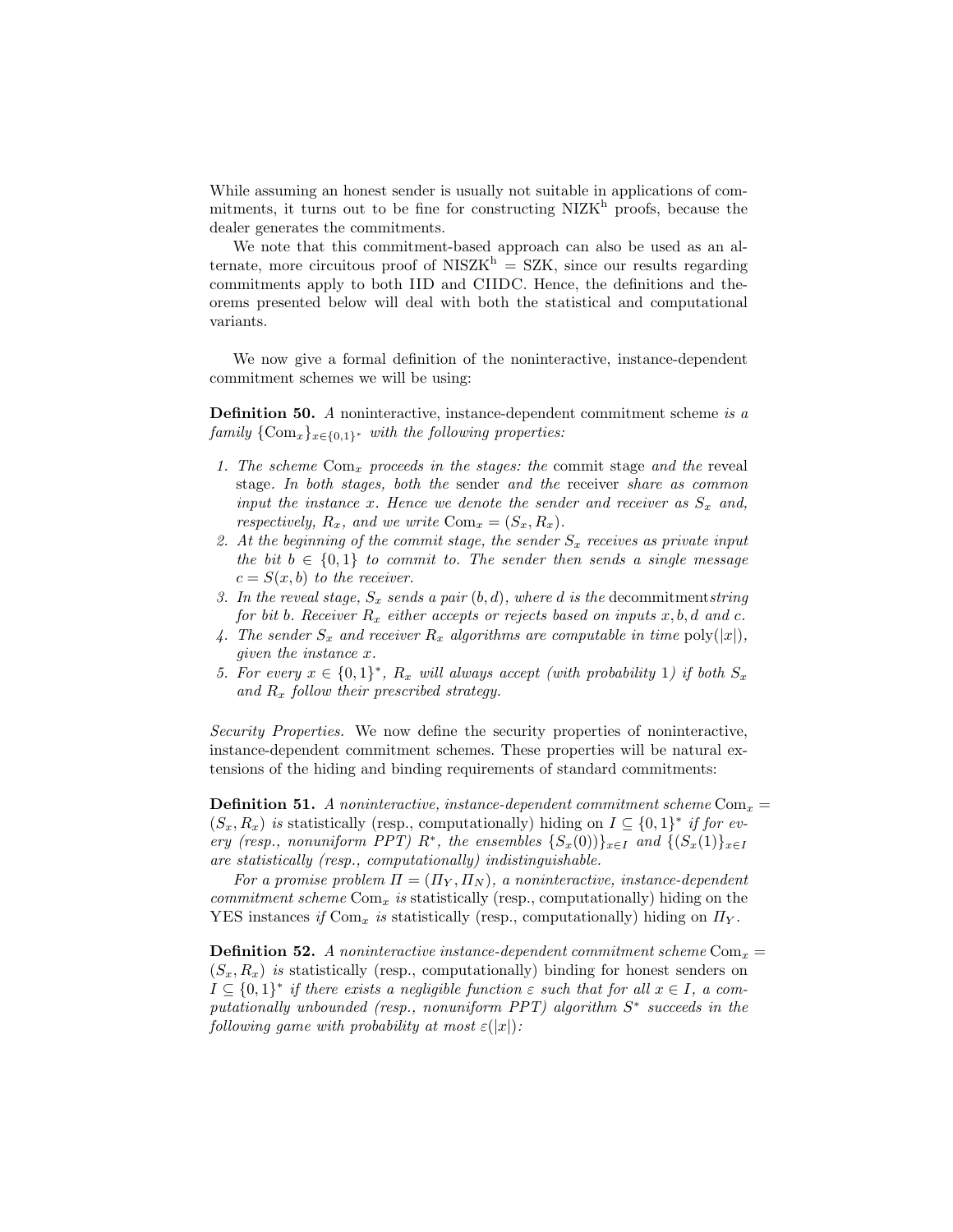S outputs a commitment c. Then, given the coin tosses of  $S$ ,  $S^*$  outputs pairs  $(0, d_0)$  and  $(1, d_1)$  and succeeds if in the reveal stage,  $R_x(0, d_0, c)$  =  $R_x(1, d_1, c) = \text{ACCEPT}.$ 

For a promise problem  $\Pi = (\Pi_Y, \Pi_N)$ , a noninteractive, instance-dependent *commitment scheme*  $Com_x$  *is* statistically (resp., computationally) binding for honest senders on the YES instances if  $Com<sub>x</sub>$  is statistically (resp., computationally) binding on  $\Pi_Y$ .

Having defined noninteractive, instance-dependent commitment schemes, we proceed to show that they are equivalent to IID (resp., CIIDC), and consequently, SZK (resp., ZK).

**Lemma 53.** A promise problem  $\Pi$  has a noninteractive, instance-dependent commitment scheme that is statistically (resp., computationally) hiding on YES instances and statistically binding for honest senders on NO instances if and only if  $\Pi$  reduces to IID (resp., if and only if  $\Pi$  satisfies the CIIDC).

*Proof.* For the backwards direction, consider a problem  $\Pi$  that reduces to IID (the computational case will be similar). We construct the following protocol:

#### Commitment protocol for Π:

#### 1. Preprocessing:

First, reduce  $x \in \Pi$  to an instance  $(X_0, X_1)$  of IID. Use the Polarization Lemma on  $(X_0, X_1)$  to obtain  $(Y_0, Y_1)$  such that, if  $x \in \Pi_Y$ ,  $\Delta(Y_0, Y_1) \leq 2^{-n}$ , and, if  $x \in \Pi_N$ ,  $(Y_0, Y_1)$  have mutual disjointness  $(1 - 2^{-n})$ , where  $n = |x|$ .

2. Commit Stage:

 $S_x(x, b)$ : To commit to bit  $b \in \{0, 1\}$ , choose  $d \stackrel{R}{\leftarrow} \{0, 1\}^m$ , where m is the input length of  $Y_b$ , set  $c = Y_b(d)$  and output  $(c, d)$ .

3. Reveal Stage:

 $R_x(x, c, b, d)$ : Accept if and only if  $Y_b(d) = c$ .

On  $x \in \Pi_Y$ , we know that  $Y_0$  and  $Y_1$  have negligible statistical difference. Hence, a commitment to 1 is statistically indistinguishable from a commitment to 0. Hence, the scheme is computationally hiding on YES instances (actually, the scheme is statistically hiding.)

When  $x \in \Pi_N$ , the pair  $(Y_0, Y_1)$  has mutual disjointness  $(1 - 2^{-n})$ . It directly follows that only a negligible fraction of commitments can be opened in two ways.

In the case that we are working with a problem which satisfies the CIIDC, we use the same scheme. However, instead of polarizing, we will simply take direct products to amplify the mutual disjointness on NO instances while preserving computational indistinguishability on YES instances (Lemma 13).

For the forward direction, let  $Com_x = (S_x, R_x)$  be a noninteractive, instancedependent commitment scheme that is statistically hiding on YES instances and statistically binding for honest senders on NO instances, and consider  $X = S_x(0)$ and  $Y = S_x(1)$ :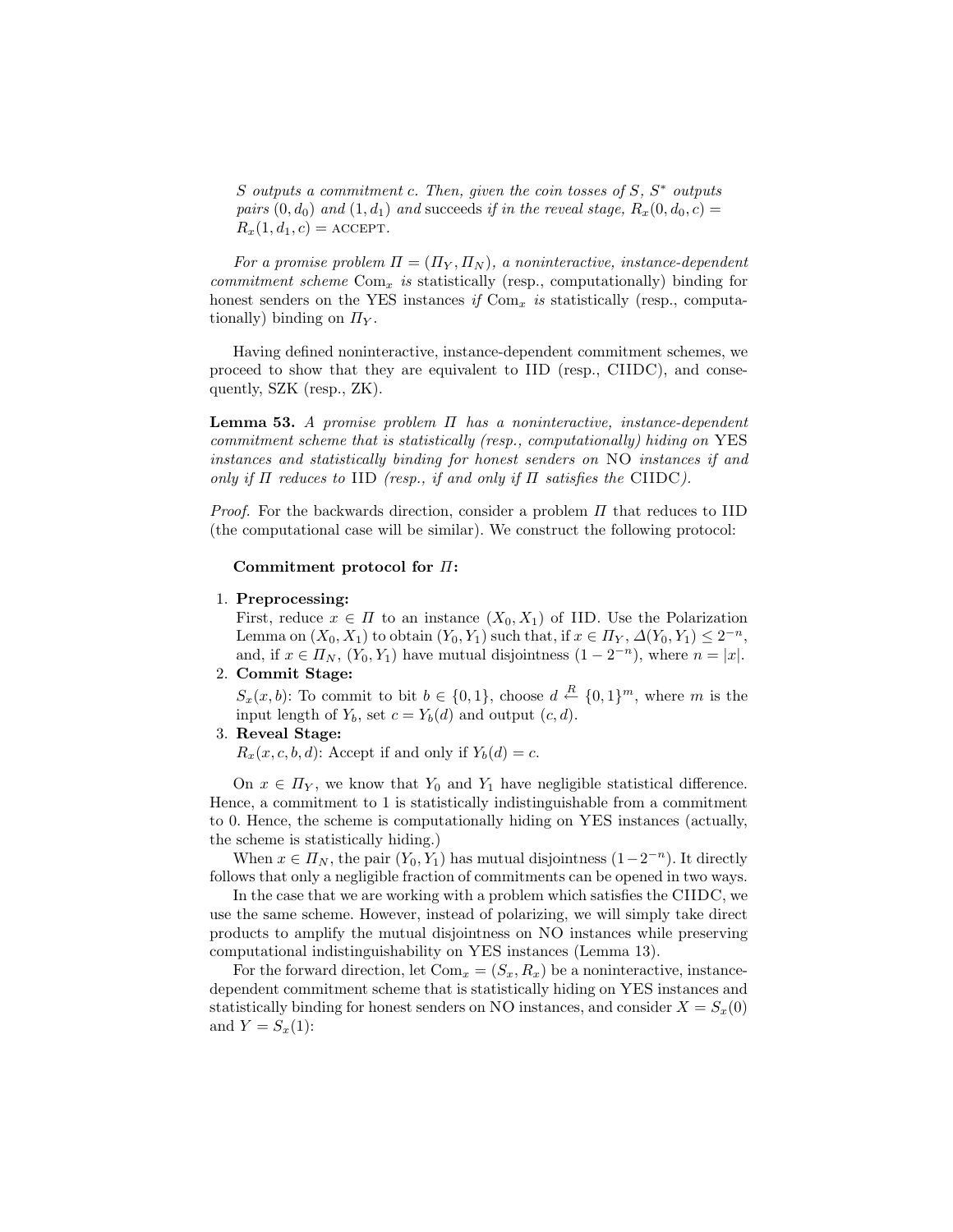- If  $x \in \Pi_Y$ , we know that  $\Delta(\text{view}_R(S_x(0), R), \text{view}_R(S_x(1), R)) \leq \varepsilon(|x|)$ , and hence,  $\Delta(S_x(0), S_x(1)) \leq \varepsilon(|x|)$ .
- If  $x \in \Pi_N$ , assume that there exists no negligible function  $\mu(|x|)$  such that MutDisj $(S_x(0), S_x(1)) = (1 - \mu(|x|))$ . Hence for all negligible functions  $\mu(|x|)$ and  $c \leftarrow S_x(b)$ , Pr  $[c \in S_x(\overline{b})] > \mu(|x|)$ . But then, S can always succeed with probability greater than  $\mu(|\mathbf{x}|)$  at the game described in Definition 52. So, for some negligible  $\mu$ ,  $(S_x(0), S_x(1))$  have mutual disjointness  $(1 - \mu(|x|)),$ and  $\Pi$  reduces to IID.

The proof for the computational case is analogous.

By combining our previous results concerning IID and CIIDC with Lemma 53, we obtain the following theorem:

**Theorem 54.** If a promise problem  $\Pi$  is in  $SZK$  (resp.,  $ZK$ ), then  $\Pi$  also has a noninteractive instance-dependent commitment scheme that is statistically (resp., computationally) hiding on YES instances and statistically binding for honest senders on NO instances.

*Proof.* This follows from the fact that any  $\Pi \in \text{SZK}$  (resp., ZK) reduces to IID (resp., satisfies CIIDC) (Lemma 49). By Lemma 53,  $\Pi$  has a noninteractive, instance-dependent commitment scheme.

### 7.3 From Noninteractive, Instance-Dependent Commitments to  $NIZK<sup>h</sup>$

In section, we will show that noninteractive, instance-dependent commitment schemes are sufficient to obtain NIZK<sup>h</sup>. We start from the *hidden bits model*, a fictitious construction that implements noninteractive zero knowledge unconditionally for all promise problems in AM. Then, we show how our commitments can be employed in conjunction with this model to construct  $NIZK<sup>h</sup>$  proofs.

The Hidden Bits Model. The hidden bits model is a model due to Feige, Lapidot and Shamir [19] that allows for an unconditional construction of NIZK. It assumes that both the prover  $P$  and the verifier  $V$  share a common reference string  $\sigma$ , which we will call the hidden random string (HRS). However, only the prover can see the HRS. We can imagine that the individual bits of  $\sigma$  are locked in boxes, and only the prover has the keys to unlock them. The prover can selectively unlock boxes and reveal bits of the hidden random string. However, without the prover's help, the verifier has no information about any of the bits in the HRS.

Definition 55 (NIZK in the Hidden Bits Model [19]). A noninteractive zero knowledge proof system in the hidden-bits model for a promise problem  $\Pi$  is a pair of probabilistic algorithms  $(P, V)$  (where P and V polynomial-time bounded) and a polynomial  $l(|x|) = |\sigma|$ , satisfying the following conditions: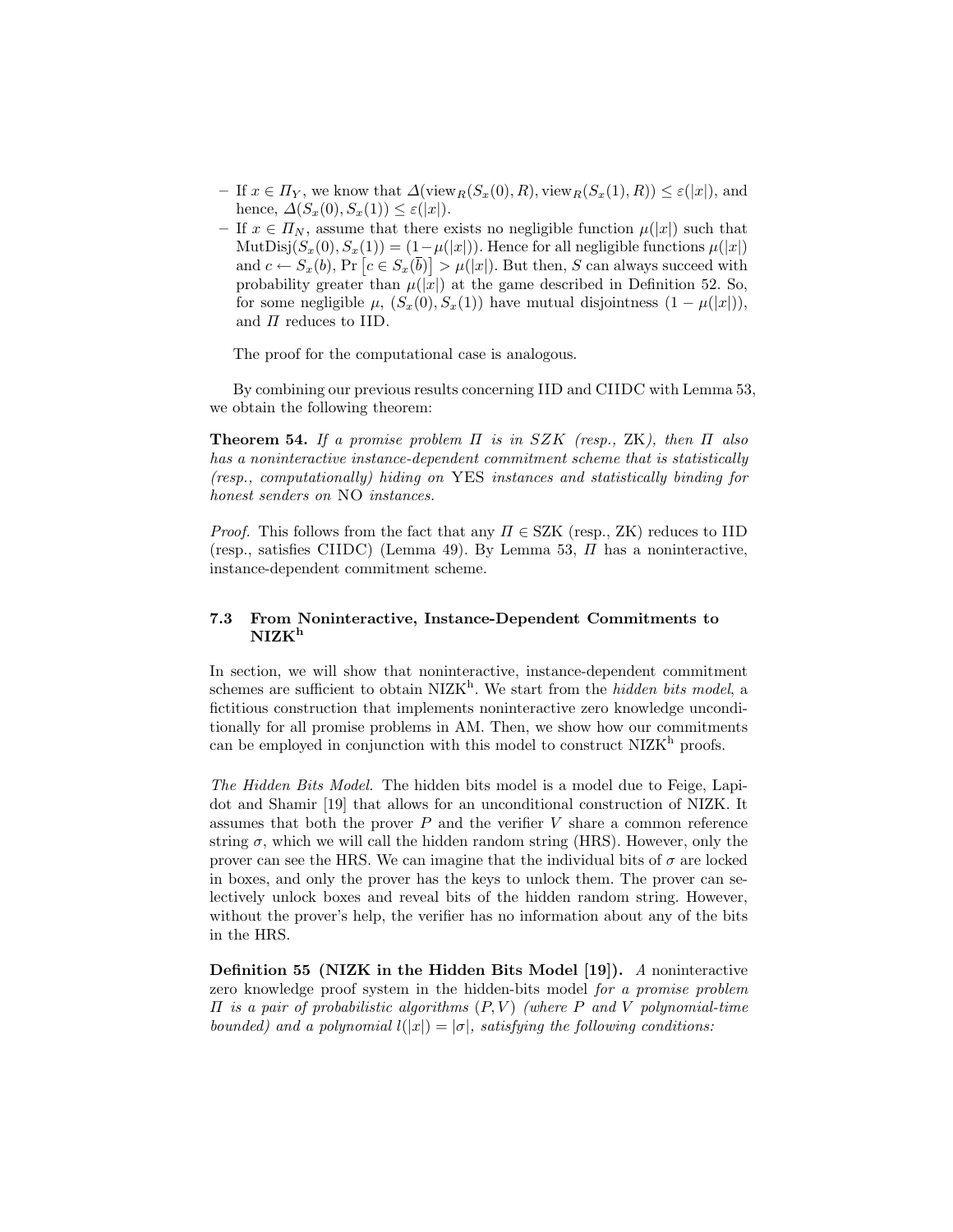- 1. Completeness. For all  $x \in \Pi_Y$ ,  $\Pr[\exists(I,\pi) s.t. V(x,\sigma_I,I,\pi) = 1] \geq \frac{2}{3}$ , where  $(I, \pi) = P(x, \sigma)$ , I is a set of indices in  $\{0, \ldots, l(k)\}\$ , and  $\sigma_I$  is the sequence of opened bits of  $\sigma$ ,  $(\sigma_i : i \in I)$ , and where the probability is taken over  $\sigma \stackrel{R}{\leftarrow} \{0,1\}^{l(|x|)}$  and the coin tosses of P and V.
- 2. Soundness. For all  $x \in \Pi_N$  and all  $P^*$ ,  $\Pr[\exists(I, \pi) s.t. V(x, \sigma_I, I, \pi) = 1] \leq \frac{1}{3}$ , where  $(I, \pi) = P^*(x, \sigma)$ , where the probability is taken over  $\sigma \stackrel{R}{\leftarrow} \{0, 1\}^{l(|x|)}$ and the coin tosses of  $P^*$  and V.
- 3. Zero Knowledge. There exists a PPT S such that the ensembles of transcripts  $\{(x, \sigma, P(x, \sigma))\}_x$  and  $\{S(x)\}_x$  are statistically indistinguishable on  $\Pi_Y$ , where  $\sigma \stackrel{R}{\leftarrow} \{0,1\}^{l(|x|)}.$

Note that we have defined the zero-knowledge condition in this model to be statistical rather than computational. Indeed, the known construction of hidden bits NIZK proof systems is unconditional and yields statistically indistinguishable proof systems.

**Theorem 56 ([19]).** Every promise problem  $\Pi \in NP$  has a hidden bits zero knowledge proof system  $(P, V)$ .

As has been observed before (e.g. [23]), this construction for NP automatically implies one for all of AM.

Corollary 57 ([19]). Every promise problem  $\Pi \in AM$  has a hidden bits zero knowledge proof system  $(P, V)$ .

Proof. Informally, this result can be obtained by transforming an AM proof into a statement that there exists some message from the prover that the verifier accepts. Since this statement is an NP statement, it can be proven in the hidden bits NIZK model.

The corollary above shows that there exists an unconditional construction of NIZK for all problems in AM. However, this construction holds only in the impractical hidden bits model. In proving our results, we show how to implement this construction in the help model by exploiting a novel connection to noninteractive, instance-dependent commitment schemes:

**Theorem 58.** If  $\Pi \in AM$  and  $\Pi$  has a noninteractive, honest-sender, instancedependent commitment scheme that is statistically (resp., computationally) hiding on YES instances and statistically binding for honest senders on NO instances, then  $\Pi \in \text{NISZK}^h$  (resp.,  $\Pi \in \text{NIZK}^h$ ).

Proof. Our general strategy will be to exploit the correspondence between the algorithms in our definition of an instance-dependent commitment scheme, and the three algorithms in a  $NIZK<sup>h</sup>$  proof system. More specifically, we will have the dealer  $D$  use the sender algorithm to commit to a hidden bits string (this is why we can afford to assume the sender is honest). Since the prover  $P$  is allowed to be unbounded, we will use it to exhaustively search for openings to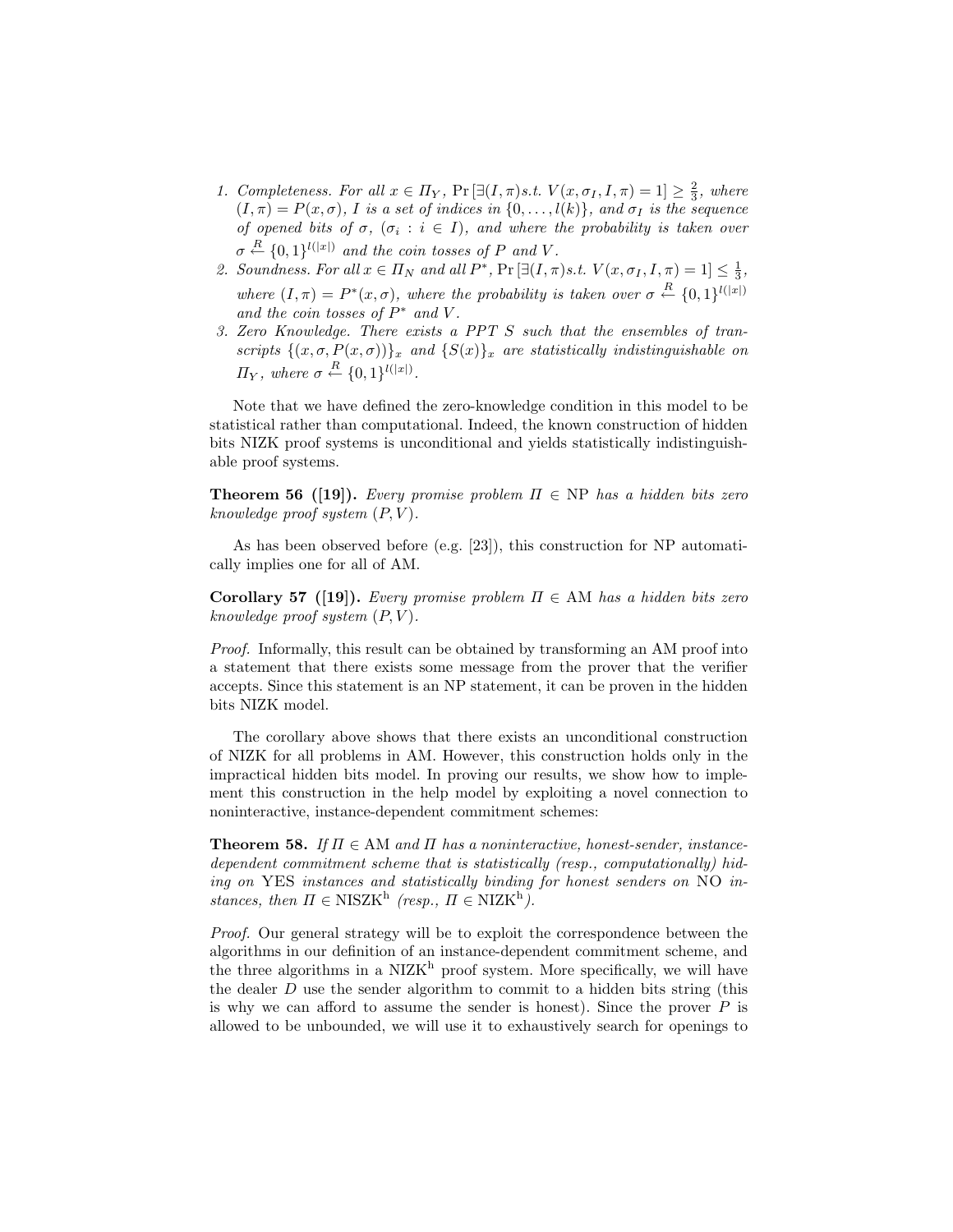$D$ 's commitments. Finally, the verifier  $V$  will use the receiver algorithm to check P's openings.

Let  $(P^{HB}, V^{HB})$  be a hidden bits proof system for  $\Pi$  and let (Sen, Rec) be the noninteractive, honest-sender bit commitment scheme for  $\Pi$ . Then, the following proof system  $(D, P, V)$  is NIZK<sup>h</sup>:

- 1.  $D(x, 1^k)$ : Select  $\sigma^D \stackrel{R}{\leftarrow} \{0, 1\}^m$ , and run  $\text{Sen}(x, \sigma_i^D)$  to generate a commitment  $c_i$ , for all *i*. Output  $c = (c_1, \ldots, c_m)$  as the public help parameter.
- 2.  $P(x, c)$ : Exhaustively find a random opening  $o_i^P$  for each  $c_i$  (and, implicitly, each  $\sigma_i^D$ ). If one commitment  $c_i$  can be opened as both 0 or 1, P outputs  $o_i^P$  according to the distribution  $O|_{C=c_i}$ , where  $(O, C)$  is the output of S on a random bit b. Let  $\sigma^P$  be the secret string obtained by P opening D's help string.  $P_{\text{runs}} P^{\text{HB}}(x, \sigma^P)$  to obtain  $(I, \pi)$ . Send  $(I, \sigma_I^P, \sigma_I^P, \pi)$  to V.
- 3.  $V(x, I, o_I^P, \pi)$ : Compute  $\sigma_j^P, \forall j \in I$ . Use Rec to check that the commitments are consistent. Run  $V^{\text{HB}}(x, I, \sigma_I^P, \pi)$  and accept if and only if  $V^{\text{HB}}$  accepts.

In the full version of the paper, we show that the construction above satisfies the completeness, soundness and zero knowledge properties, concluding that  $\Pi$ is in  $\rm NIZK^h.$ 

# $7.4$  From  $\rm ZK^h$  to  $\rm ZK$

In this section, we generalize the results of Ben-Or and Gutfreund [7] that  $SZK<sup>h</sup> = SZK$  (Theorem 23) to show that adding help to ZK proofs does not confer any additional power:

# Theorem 59 (Theorem 3, restated).  $ZK^h = ZK$ .

To prove Theorem 23, Ben-Or and Gutfreund employ the techniques of [24, 42, 36], by considering the output of the simulator S for a zero-knowledge proof for  $\Pi$  as the moves of a *virtual prover* and a *virtual verifier*. The simulated transcripts are compared to the transcripts output by a cheating strategy for a real prover  $P_S$  (called the *simulation-based prover*), which tries to imitate the behavior of the virtual prover. Intuitively, on YES instances, the output of the simulator should be statistically close to the output of the simulationbased prover interacting with the real verifier. On NO instances, however, if we modify the simulator to accept with high probability (we can easily modify it to do that), the difference between the two transcripts must be significant.  $[7]$  exploit this to show that any problem in  $SZK^h$  can be reduced to the intersection of the SZK-complete problems STATISTICAL DIFFERENCE([35]) and ENTROPY DIFFERENCE([36]). Since the other direction (SZK  $\subseteq$  SZK<sup>h</sup>) follows from the definitions, the conclusion that  $SZK = SZK<sup>h</sup>$  follows immediately. We will use the same strategy with  $ZK^h$ , replacing statistical measures of closeness with computational ones. To do this, we replace the SZK-complete problems SD and ED with the INDISTINGUISHABILITY CONDITION and the CONDITIONAL PSEUDOENTROPY CONDITION, which characterize the class ZK, and show that for every  $\Pi \in \mathrm{ZK}^h$ ,  $\Pi$  can be reduced to the intersection of a problem which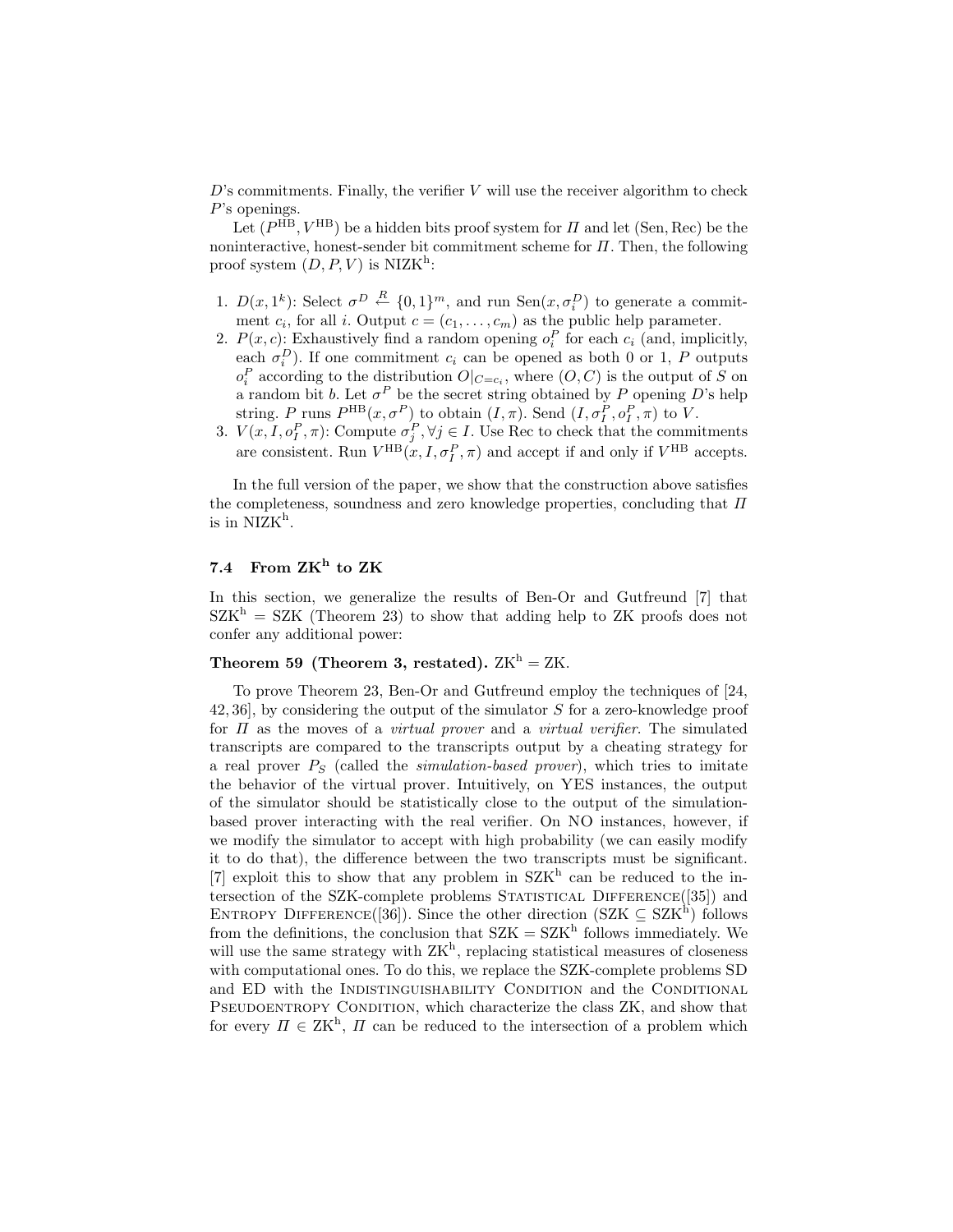satisfies INDISTINGUISHABILITY CONDITION and a problem which satisfies CON-DITIONAL PSEUDOENTROPY CONDITION, and is thus in ZK.

### 7.5 Putting It Together

We can now use the previous sections' results to prove our main theorems regarding computational zero knowledge:

Theorem 60 (Theorem 1, restated).  $\mathrm{ZK}^\mathrm{h} \cap \mathrm{AM} = \mathrm{ZK} \cap \mathrm{AM} = \mathrm{NIZK}^\mathrm{h}.$ 

*Proof.* By definition, NIZK<sup>h</sup>  $\subseteq$  ZK<sup>h</sup> ∩AM. For the other direction, we know any  $\Pi \in \mathbb{Z}$ K has a noninteractive, instance-dependent commitment scheme (Theorem 54), so a NIZK<sup>h</sup> proof can built for  $\Pi$  (Theorem 58). Hence,  $\operatorname{ZK}^h \cap \operatorname{AM} \subseteq$  $NIZK<sup>h</sup>$ , which completes the proof of our theorem.

**Theorem 61.**  $\Pi \in \mathbb{Z}K$  =  $\mathbb{Z}K^h$  if and only if  $\Pi \in \mathbb{IP}$  and  $\Pi$  satisfies the CIIDC.

Proof. Since a promise problem that satisfies the CIIDC also satisfies the Indistinguishability Condition (this follows from the fact that of two distributions have disjointness  $\alpha$ , they must have statistical difference at least  $\alpha$ ), the promise problem must have a ZK proof system by Theorem 26. Conversely, any problem in  $ZK^h = ZK$  satisfies CIIDC by Lemma 49.

### 8 Quantum Statistical Zero Knowledge

In this section, we study different variants of help for quantum noninteractive statistical zero knowledge. We start by providing complete problems for the class QNISZK defined by Kobayashi [13] and proceed to define the following two types of help: pure quantum help and mixed quantum help.

#### 8.1 Complete problems for QNISZK

Kobayashi [13] gave a complete problem for the class of quantum noninteractive perfect zero-knowledge, but not for statistical zero-knowledge. We continue this line of work and give two complete problems for QNISZK, QUANTUM ENtropy Approximation (QEA) and Quantum Statistical Closeness to Uniform (QSCU).

Let  $\rho$  be a quantum mixed state of n qubits which can be created in time polynomial in  $n$  by a quantum machine and  $t$  a positive integer. Then,

| $QEA_Y = \{(\rho, t) : S(\rho) \ge t + 1\}$ | $\mathrm{QSCU}_Y = \{ \rho :   \rho - \mathcal{U}   \leq 1/n \}$ |
|---------------------------------------------|------------------------------------------------------------------|
| $QEA_N = \{(\rho, t) : S(\rho) \le t - 1\}$ | $QSCU_N = \{ \rho :   \rho - \mathcal{U}   \ge 1 - 1/n \}$       |

Note that these problems are the quantum equivalents of EA and SCU where the statistical difference is replaced by the trace distance and the Shannon entropy by the von Neumann entropy.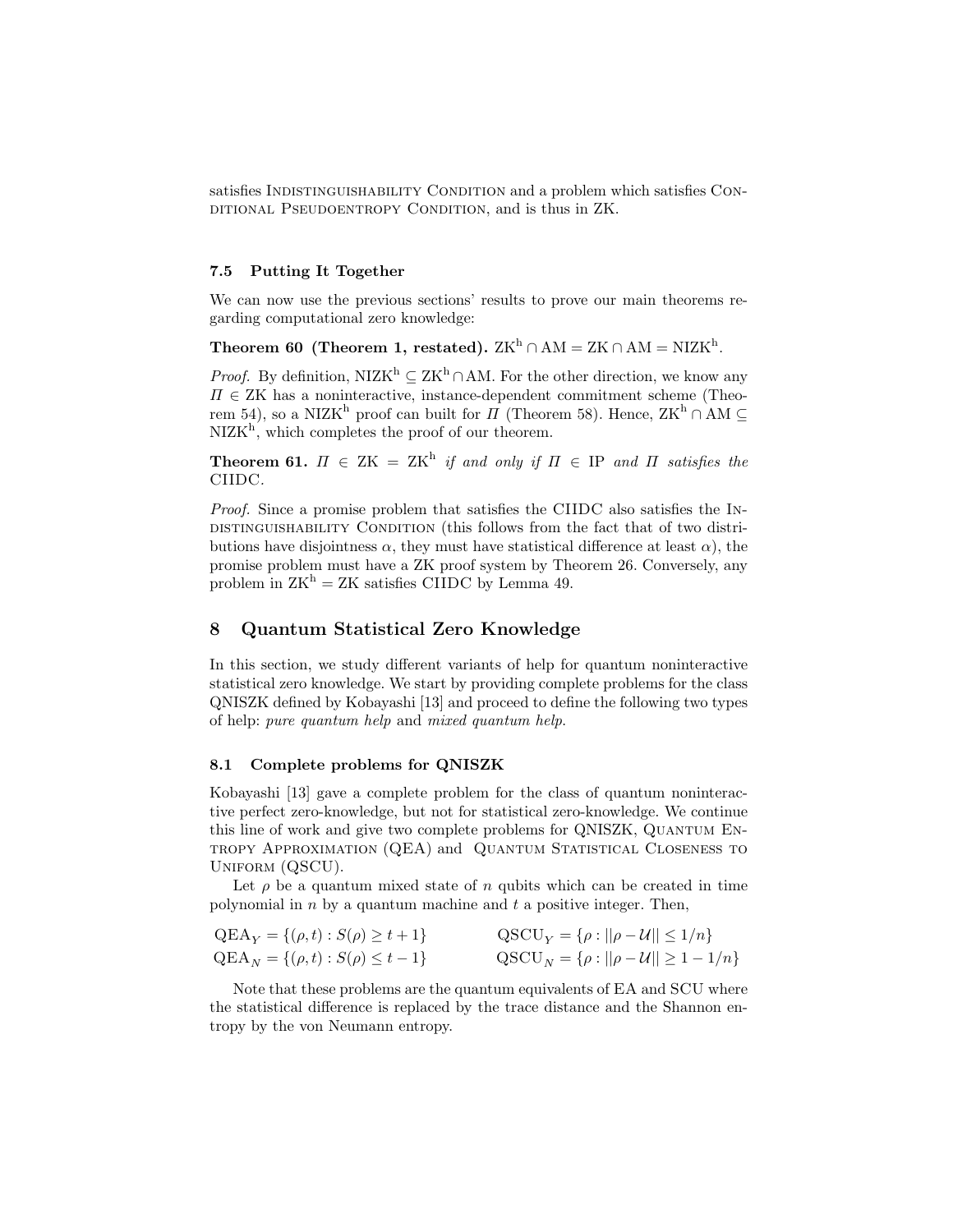Theorem 62. QEA and QSCU are complete for QNISZK.

Proof Sketch: We start by showing that QEA belongs to QNISZK by using results of Ben-Aroya and Ta-Shma ([43]) on quantum expanders. Then, similarly to the classical case we reduce QSCU to QEA and last by Kobayashi's results  $([13])$  we know that QSCU is hard for QNISZK. This concludes the proof.  $\square$ 

### 8.2 Help in Quantum Noninteractive Zero-Knowledge

In quantum noninteractive zero knowledge, the only model we defined so far is the model where the prover and the verifier share the maximally entangled state  $\sum_i |i\rangle_P |i\rangle_V$  which can be created by a dealer with quantum polynomial power ([13]). In the previous section, we provided two complete problems for this class. Here, we extend this definition to allow the dealer to create as help a quantum state that depends on the input.

We define two types of help and study the resulting classes:

- $-$  *Pure Help*: In the usual framework of quantum zero-knowledge protocols, the prover and the verifier use only unitaries. We define  $\mathbf{QNISZK}^{\mathrm{h}}$  as the class where the prover and the verifier share a pure state  $(i.e.,$  the outcome of a unitary operation) created by the dealer in quantum polynomial time. This state can depend on the input. Note that since the maximally entangled state is a pure state QNISZK  $\subseteq$  QNISZK<sup>h</sup>. In fact, we show that  $\mathrm{QNISZK}^\mathrm{h} =$  $\mathrm{QSZK} = \mathrm{QSZK}^{\mathrm{h}}$ .
- $-$  *Mixed Help*: The previous definition does not allow the dealer to have some private coins and hence does not fully correspond to  $NISZK<sup>h</sup>$ . We suppose now that the prover and verifier share a mixed quantum state created by the dealer. As before, the dealer has quantum polynomial power and the state depends on the input. We call the resulting class  $\mathbb{Q}NISZK^{mh}$  and show that this kind of help is most probably stronger than quantum interaction.

For these classes, the definition of the zero knowledge property remains the same as in the case of QNISZK (Section 5).

Pure Help. We suppose here that there is a trusted dealer with quantum polynomial power. On input x, he performs a unitary  $D_x$  and creates a pure state  $D_x(|0\rangle) = |h_{PV}\rangle$  in the space  $\mathcal{P} \times \mathcal{V}$ . The prover gets  $h_P = \text{Tr}_{\mathcal{V}}(h_{PV})$  and the verifier gets  $h_V = Tr_{\mathcal{P}}(h_{PV})$ . Note that the state  $h_{PV}$  is a pure state and depends on the input.

**Definition 63.** We say that  $\Pi \in \text{QSZK}^{\text{h}}$  (resp.  $\Pi \in \text{QNISZK}^{\text{h}}$ ) if there is an interactive (resp. noninteractive) protocol  $\langle D, P, V \rangle$  that solves  $\Pi$ , has the zero knowledge property and where the verifier and the prover share a pure state  $h_{PV}$ created by a dealer D that has quantum polynomial power and access to the input. They also start with an arbitrary polynomial number of qubits initialized at  $|0\rangle$ .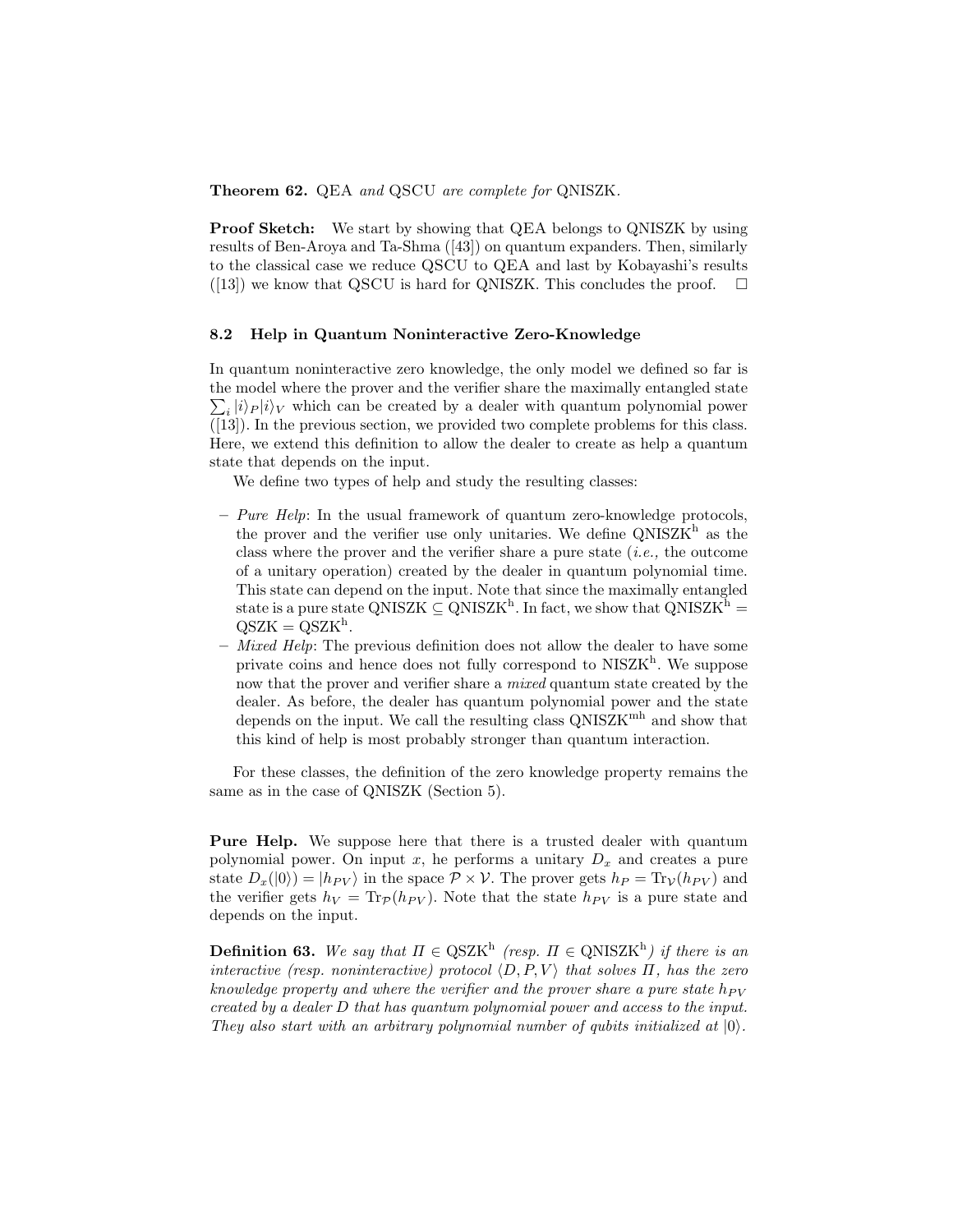Next, we prove a quantum analogue of Theorem 39, *i.e.*, interactive and noninteractive zero knowledge are equivalent in the pure help model. We remark that the proof of this statement is much more straightforward than in the classical case.

**Theorem 64.** QNISZK<sup>h</sup> = QSZK = QSZK<sup>h</sup>

*Proof.* We start by showing that  $QSZK^h \subseteq QSZK$  (and hence by definition  $\mathrm{QNISZK}^{\mathrm{h}} \subseteq \mathrm{QSZK}$ ). Let  $\Pi \in \mathrm{QSZK}^{\mathrm{h}}$  and  $\langle D, P, V \rangle$  denote the protocol. Since  $h_{PV}$  is a pure state, we can create another protocol  $\langle \tilde{P}, \tilde{V} \rangle$  where the verifier takes the place of the dealer. That is, V generates for his first message the state  $|h_{PV}\rangle$  and sends the  $h_P$  part to the dealer while keeping the  $h_V$  part for himself. At this point, note that the verifier and prover have exactly the same states then when the dealer generates the state  $|h_{PV}\rangle$  and sends it to them.

The protocol is the same so soundness and completeness are preserved. The first message in  $\langle P, V \rangle$  can be simulated because the circuit of the dealer is public and computable in quantum polynomial time. The remaining messages in  $\langle P, V \rangle$  can be simulated because of the zero-knowledge property of the protocol  $\langle D, P, V \rangle$ .

The inclusion  $\mathrm{QSZK} \subseteq \mathrm{QNISZK}^h$  (and hence by definition  $\mathrm{QSZK} \subseteq \mathrm{QSZK}^h$ ) follows immediately from Watrous' two-message protocol for the QSZK-complete problem QSD [12]. The first message of the verifier can be replaced by the dealer's help.

Mixed help. In the most general case, the dealer can create as help a mixed quantum state, i.e., a state that can depend on some private coins or measurements as well as the input.

**Definition 65.** We say that  $\Pi \in \text{QNISZK}^{\text{mh}}$  if there is a noninteractive protocol  $\langle D, P, V \rangle$  that solves  $\Pi$  with the zero-knowledge property, where the verifier and the prover share a mixed state  $h_{PV}$  created by a dealer D that has quantum polynomial power and access to the input. They also start with  $|0\rangle$  qubits.

Note that the only difference between  $\mathbf{QNISZK}^{\text{h}}$  and  $\mathbf{QNISZK}^{\text{mh}}$  is that the verifier and the prover share a mixed state instead of a pure state; however, we show that this difference is significant. In the classical case, a model was studied where the dealer flips some coins r and sends correlated messages  $m_P(r)$  and  $m_V(r)$  to the prover and the verifier. The resulting class was called NISZK<sup>sec</sup> and it was shown by Pass and shelat in [23] that  $NISZK<sup>sec</sup> = AM$ . To create the secret correlated messages  $m_P(r)$  and  $m_V(r)$  in our quantum setting, we just have to create the following state :  $|\phi\rangle = \sum_{r} |r\rangle |m_P(r)\rangle |m_V(r)\rangle$ . This state can be created in polynomial time because  $m_P(r)$  and  $m_V(r)$  can be created with a classical circuit. The dealer keeps the r part, sends the  $m_P$  part to the prover and the  $m_V$  part to the verifier. From this construction, we can easily see that  $AM = NISZK^{sec} \subseteq QNISZK^{mh}$ . Note that it is not known that NP  $\subseteq$  $\mathrm{QSZK} = \mathrm{QNISZK}^{\mathrm{h}}$  so this may be interpreted as evidence that  $\mathrm{QNISZK}^{\mathrm{h}}$  is a strict subset of  $\text{QNISZK}^{\text{mh}}$ .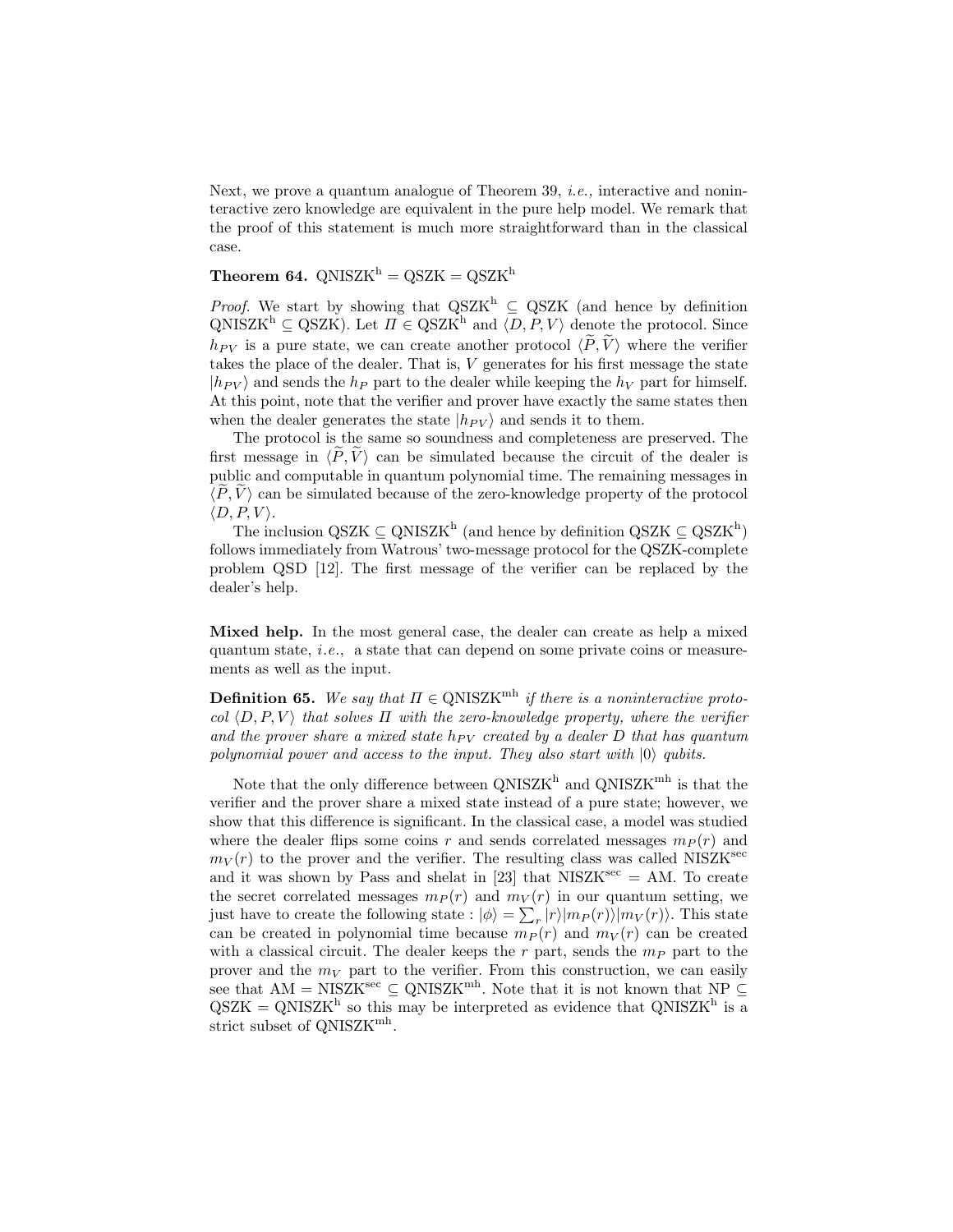Last, when we also allow the verifier to use non-unitary operations  $(i.e.,$  private coins and measurements), we don't know if help and interaction are equivalent. The case of quantum zero knowledge protocols with non-unitary players is indeed very interesting and we refer the reader to [44] for more results.

Acknowledgements. We thank the anonymous referees for their helpful comments.

### References

- 1. Chailloux, A., Kerenidis, I.: The role of help in classical and quantum zeroknowledge. Cryptology ePrint Archive, Report 2007/421 (2007) http://eprint. iacr.org/.
- 2. Ciocan, D.F., Vadhan, S.: Interactive and noninteractive zero knowledge coincide in the help model. Cryptology ePrint Archive, Report 2007/389 (2007) http: //eprint.iacr.org/.
- 3. Ciocan, D.: Constructions and characterizations of non-interactive zero-knowledge. Undergradute thesis, Harvard University (2007)
- 4. Goldwasser, S., Micali, S., Rackoff, C.: The knowledge complexity of interactive proof systems. SIAM Journal on Computing 18(1) (1989) 186–208
- 5. Blum, M., Feldman, P., Micali, S.: Non-interactive zero-knowledge and its applications (extended abstract). In: STOC '88: Proceedings of the twentieth annual ACM symposium on Theory of computing. (1988) 103–112
- 6. Blum, M., De Santis, A., Micali, S., Persiano, G.: Noninteractive zero-knowledge. SIAM Journal on Computing 20(6) (1991) 1084–1118
- 7. Ben-Or, M., Gutfreund, D.: Trading help for interaction in statistical zeroknowledge proofs. Journal of Cryptology  $16(2)$  (2003) Preliminary version appeared as [22].
- 8. Brassard, G., Chaum, D., Crépeau, C.: Minimum disclosure proofs of knowledge. Journal of Computer and System Sciences 37(2) (1988) 156–189
- 9. Nguyen, M.H., Vadhan, S.: Zero knowledge with efficient provers. In: STOC '06: Proceedings of the thirty-eighth annual ACM symposium on Theory of computing, New York, NY, USA, ACM Press (2006) 287–295
- 10. Ong, S.J., Vadhan, S.: Zero knowledge and soundness are symmetric. In: EURO-CRYPT '07: 26th Annual Conference on the Theory and Applications of Cryptographic Techniques. (2007)
- 11. Kitaev, A., Watrous, J.: Parallelization, amplification, and exponential time simulation of quantum interactive proof systems. In: Proceedings of the 32nd ACM Symposium on Theory of computing. (2000) 608–617
- 12. Watrous, J.: Limits on the power of quantum statistical zero-knowledge. In: FOCS '02: Proceedings of the 43rd Symposium on Foundations of Computer Science, Washington, DC, USA, IEEE Computer Society (2002) 459–468
- 13. Kobayashi, H.: Non-interactive quantum perfect and statistical zero-knowledge. ISAAC '03: International Symposium on Algorithms And Computation 2906 (2003) 178–188
- 14. Babai, L., Moran, S.: Arthur-Merlin games: A randomized proof system and a hierarchy of complexity classes. Journal of Computer and System Sciences 36 (1988) 254–276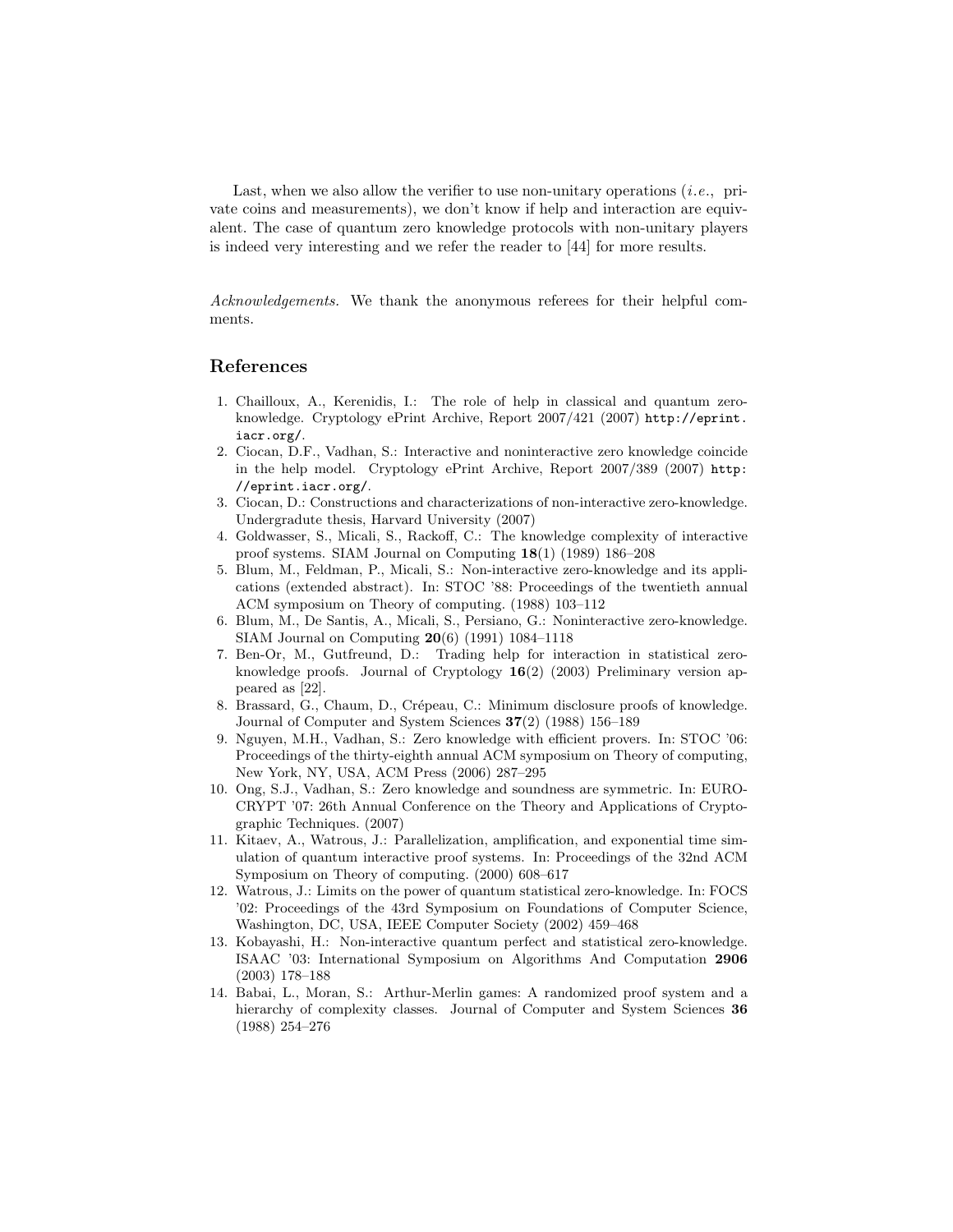- 15. Goldwasser, S., Sipser, M.: Private coins versus public coins in interactive proof systems. In Micali, S., ed.: Advances in Computing Research. Volume 5. JAC Press, Inc. (1989) 73–90
- 16. Goldreich, O., Micali, S., Wigderson, A.: Proofs that yield nothing but their validity, or All languages in NP have zero-knowledge proof systems. Journal of the Association for Computing Machinery 38(3) (1991) 691–729
- 17. Impagliazzo, R., Yung, M.: Direct minimum-knowledge computations (extended abstract). In: CRYPTO '87: A Conference on the Theory and Applications of Cryptographic Techniques on Advances in Cryptology, London, UK, Springer-Verlag (1988) 40–51
- 18. Ben-Or, M., Goldreich, O., Goldwasser, S., Håstad, J., Kilian, J., Micali, S., Rogaway, P.: Everything provable is provable in zero-knowledge. In: CRYPTO '88. (1988) 37–56
- 19. Feige, U., Lapidot, D., Shamir, A.: Multiple non-interactive zero knowledge proofs under general assumptions. SIAM Journal on Computing  $29(1)$  (1999) 1–28
- 20. Håstad, J., Impagliazzo, R., Levin, L.A., Luby, M.: A pseudorandom generator from any one-way function. SIAM Journal on Computing 28(4) (1999) 1364–1396 (electronic)
- 21. Naor, M.: Bit commitment using pseudorandomness. Journal of Cryptology 4(2) (1991) 151–158
- 22. Gutfreund, D., Ben-Or, M.: Increasing the power of the dealer in non-interactive zero-knowledge proof systems. In: ASIACRYPT '00: Proceedings of the 6th International Conference on the Theory and Application of Cryptology and Information Security, London, UK, Springer-Verlag (2000) 429–442 Journal version appeared as [7].
- 23. Pass, R., abhi shelat: Unconditional characterizations of non-interactive zeroknowledge. In: CRYPTO '05, Springer Berlin / Heidelberg (2005) 118–134
- 24. Aiello, W., Håstad, J.: Statistical zero-knowledge languages can be recognized in two rounds. Journal of Computer and System Sciences 42(3) (1991) 327–345
- 25. Goldreich, O., Sahai, A., Vadhan, S.: Can statistical zero-knowledge be made noninteractive?, or On the relationship of SZK and NISZK. In: CRYPTO '99. (1999) 467–484
- 26. Goldreich, O., Sahai, A., Vadhan, S.: Honest verifier statistical zero-knowledge equals general statistical zero-knowledge. In: Proceedings of the 30th Annual ACM Symposium on Theory of Computing. (1998) 399–408
- 27. Sahai, A., Vadhan, S.: Manipulating statistical difference. In Pardalos, P., Rajasekaran, S., Rolim, J., eds.: Randomization Methods in Algorithm Design (DI-MACS Workshop, December 1997). Volume 43 of DIMACS Series in Discrete Mathematics and Theoretical Computer Science., American Mathematical Society (1999) 251–270
- 28. Okamoto, T.: On relationships between statistical zero-knowledge proofs. Journal of Computer and System Sciences  $60(1)$  (2000) 47–108
- 29. De Santis, A., De Crescenzo, G., Persiano, G., Yung, M.: On monotone formula closure of SZK. In: Proc. 26th ACM Symp. on Theory of Computing, Montreal, Canada, ACM (1994) 454–465
- 30. Bellare, M., Micali, S., Ostrovsky, R.: Perfect zero-knowledge in constant rounds. In: STOC '90: Proceedings of the twenty-second annual ACM symposium on Theory of computing. (1990) 482–493
- 31. Itoh, T., Ohta, Y., Shizuya, H.: A language-dependent cryptographic primitive. Journal of Cryptology 10(1) (1997) 37–49